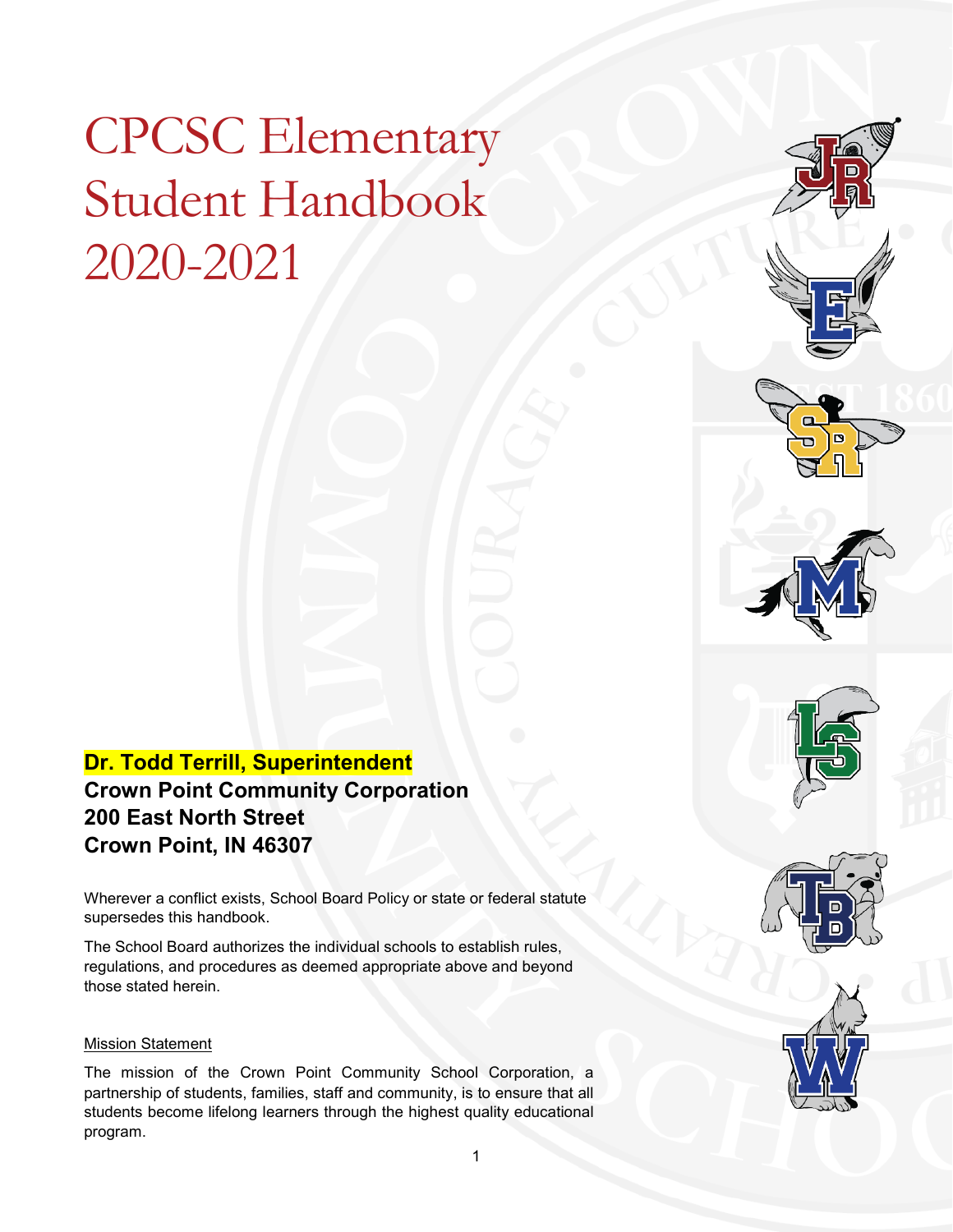### **Administration of Elementary Education**

Calli Dado, Principal Cindy Wise, Principal Melanie Pociask, Assistant Principal Kelly Wade, Assistant Principal Kelly Wade, Assistant Principal 1450 South Main Street 475 Lake Street

(219)663-8800 (219)663-5683

Joshua Graegin, Assistant Principal Kate Reeder, Assistant Principal 12900 Fairbanks Avenue 11319 Randolph Street Cedar Lake, IN 46303 Crown Point, IN 46307 (219)662-3600 (219) 662-4317

#### **Solon Robinson Elementary School Timothy Ball Elementary School**

Barbara Merrill, Principal Nick Ciochina, Principal Nick Ciochina, Principal Melanie Pociask, Assistant Principal Joshua Graegin, Assistant Principal 601 Pettibone Street 720 West Summit Crown Point, IN 46307 Crown Point, IN 46307 (219)663-2525 (219)663-0047

**Winfield Elementary School** Jillian Alonzo, Principal

Kate Reeder, Assistant Principal

13128 Montgomery Street Crown Point, IN 46307 (219)663-2287

#### *School Hours*

**Monday - Friday** 9:05 - 3:44 P.M.

# **Eisenhower Elementary School Lake Street Elementary School** Crown Point, IN 46307 Crown Point, IN 46307

**MacArthur Elementary School Jerry Ross Elementary School** Marian Buchko, Principal **Jennifer Linsley, Principal** Jennifer Linsley, Principal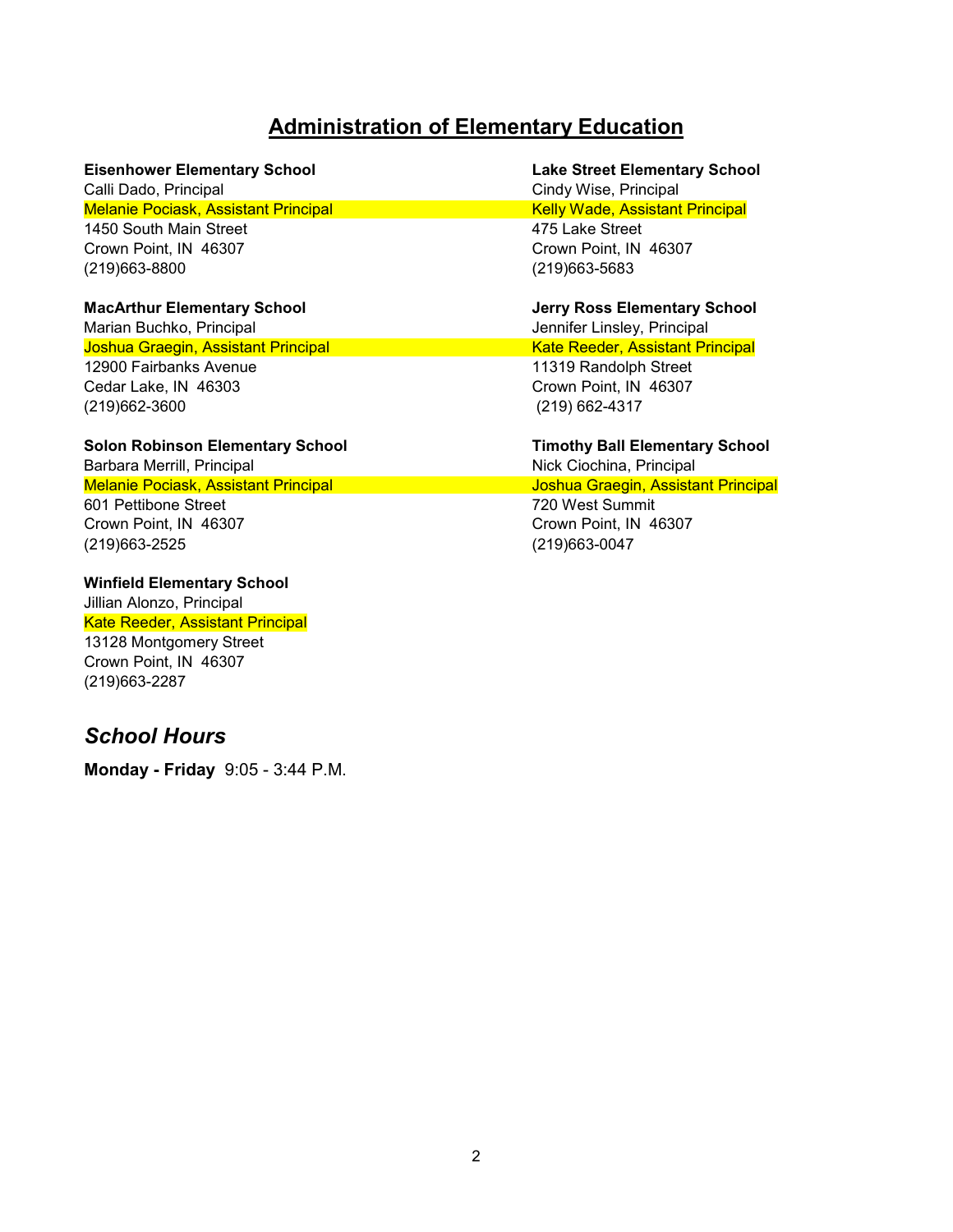# Table of Contents

| ENTRANCE REQUIREMENTS4                                    |
|-----------------------------------------------------------|
|                                                           |
|                                                           |
| ANNUAL PERFORMANCE REPORT  6                              |
|                                                           |
|                                                           |
|                                                           |
|                                                           |
| SUSPENSION AND EXPULSION OF STUDENTS10                    |
|                                                           |
|                                                           |
|                                                           |
|                                                           |
|                                                           |
| EMERGENCY SCHOOL CLOSING PLANS  14                        |
| <b>ENTERING AND LEAVING THE BUILDING 14</b>               |
| THE INDOOR AIR QUALITY COORDINATOR IS: 14                 |
| NONDISCRIMINATION AND EQUAL<br>EMPLOYMENT OPPORTUNITY  15 |
| STUDENT ATTENDANCE AT SCHOOL EVENTS 15                    |
| FAMILY EDUCATIONAL RIGHTS AND PRIVACY                     |
| FIELD TRIPS AND OTHER CORPORATION-                        |
|                                                           |
| GANG SYMBOLS, SIGNS, COLORS, INSIGNIA                     |
|                                                           |
|                                                           |
|                                                           |

| SELF-ADMINISTERED MEDICATION22         |  |
|----------------------------------------|--|
| CARE OF STUDENTS WITH DIABETES 23      |  |
|                                        |  |
|                                        |  |
| PARENT - TEACHER CONFERENCES24         |  |
|                                        |  |
| PROMOTION, PLACEMENT, AND RETENTION25  |  |
| CHILD ABUSE AND NEGLECT 25             |  |
| REPORTING STUDENT PROGRESS26           |  |
|                                        |  |
|                                        |  |
| Our District's Tip Reporting Service32 |  |
|                                        |  |
|                                        |  |
|                                        |  |
|                                        |  |
|                                        |  |
| LATE ARRIVAL AND EARLY DISMISSAL36     |  |
| STUDENT NETWORK AND INTERNET           |  |
| ACCEPTABLE USE AND SAFETY36            |  |
| TEXTBOOK RENTAL AND FEES37             |  |
| REFUNDS FOR TEXTBOOK RENTAL AND        |  |
| TOYS AND ELECTRONIC DEVICES 38         |  |
| CRIMINAL GANGS AND CRIMINAL GANG       |  |
|                                        |  |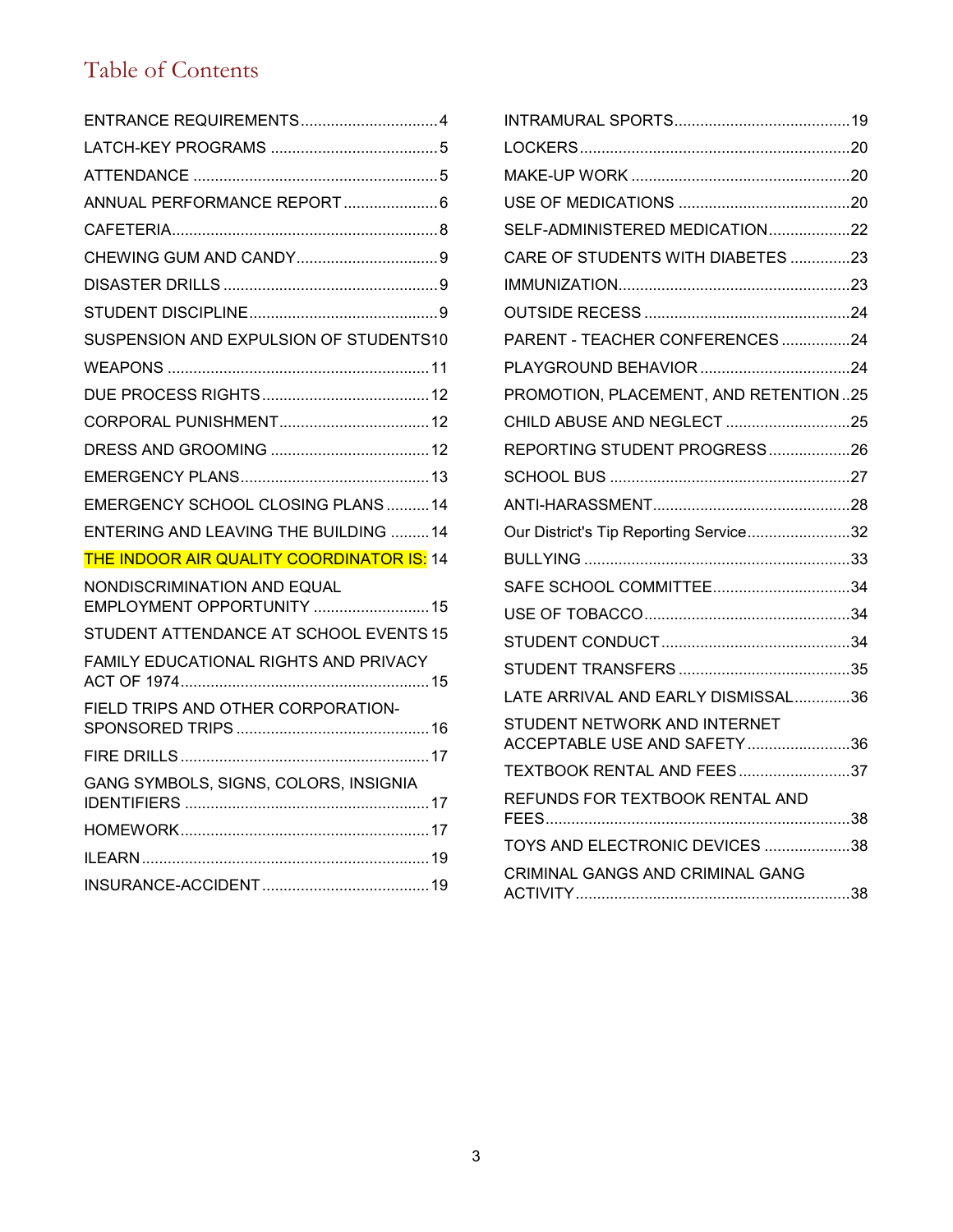#### FOREWORD

This Student Handbook was developed to answer many of the commonly asked questions that you may have during the school year and to provide specific information about certain Board policies and guidelines. Please take the time to become familiar with the following important information contained in the Handbook and keep the Handbook available for frequent reference by you. If you have any questions that are not addressed in this Handbook, you are encouraged to talk to the principal, the personnel director, and or refer to Board Policy on the Crown Point Community School Corporation website at [www.cps.k12.in.us](http://www.cps.k12.in.us/). This Handbook replaces all prior handbooks and other written material on the same subjects. If any policies or administrative guidelines referenced herein are revised, the language in the most current policy or administrative guideline prevails.

#### *LEGAL NOTICE*

The rules you are about to read in this student handbook are in addition to our broad, discretionary authority to maintain safety, order, and discipline inside the school zone. These rules support but do not limit our authority. It should be also noted that our Director of Security and any resource officer (police in our schools) have the same rights and duties inside a school zone and are not different from the officer who patrols our neighborhoods. Please know that these rules are primarily for protection, not punishment.

### <span id="page-3-0"></span>ENTRANCE REQUIREMENTS

The School Board shall establish student entrance requirements which are consistent with Indiana law and sound educational practice and which ensure equitable treatment and proper placement.

#### A. **Kindergarten**

Each child of legal settlement shall be eligible for Kindergarten providing that s/he has attained the age of five (5) on or before August 1st. This requirement shall also apply to children who transfer into the School Corporation and who may have attended private or public kindergarten in another locality.

#### B. **First Grade**

If a child seeking to enroll in first grade has not attended kindergarten, the principal shall make a determination as to whether the student will enroll in kindergarten or first grade based upon the assessment model found in the administrative guidelines (see AG 5112C).

The Superintendent shall establish administrative guidelines which ensure compliance with State law, proper documentation of birth as well as a certified copy of any custody order or decree, appropriate screening, placement, and periodic assessment of children in kindergarten and first grade programs, and certification that proper immunization is completed or in process. These guidelines shall also include an appeal procedure for early entrance to kindergarten or first grade that is in accordance with any guidelines promulgated by the State Department of Education.

Administrative guidelines should also be established to ensure that students enrolling in the Corporation for the first time, at whatever level, submit the proper documentation and that records are promptly transferred. Any indication that a student might be a missing child should be reported immediately to the Superintendent who, in turn, shall communicate with the appropriate authorities.

I.C. 20-33-2-7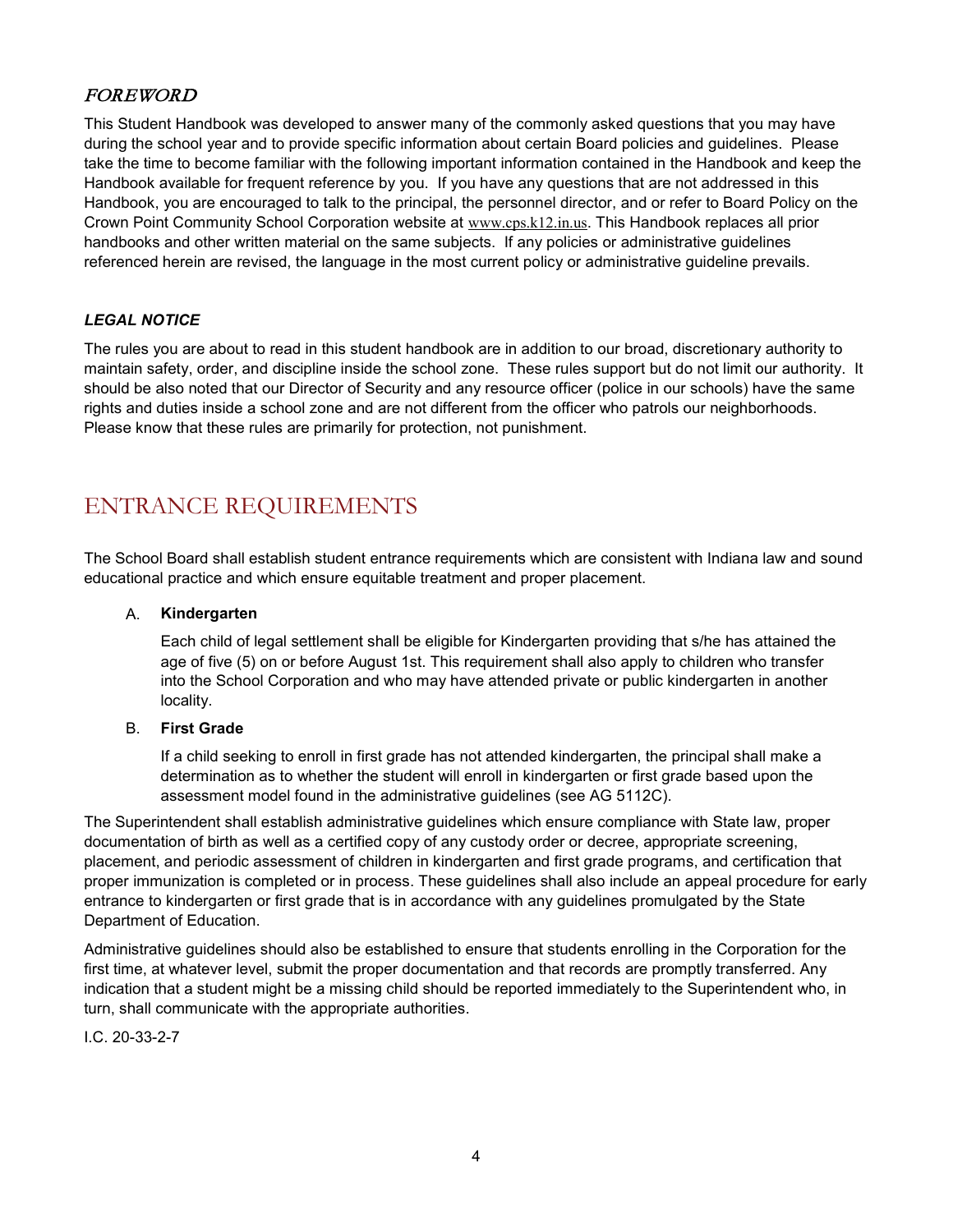## <span id="page-4-0"></span>LATCH-KEY PROGRAMS

The School Board is concerned about the growing number of children who are not provided sufficient care, nurture, or supervision when not attending school. This has serious implications for their general well-being as well as for their ability to benefit from the school program to the extent they need or want to.

Since these children constitute a significant portion of the growing number of students who are considered "atrisk", the Board shall seek to provide appropriate programs and services for these, as well as all other students in Grades K through 5, through the use of Corporation staff and facilities.

The Superintendent shall establish administrative guidelines that will ensure programs and services are available to participating students after school and prior to the start of school.

The time periods are scheduled so that a student may participate from the time s/he leaves a supervised environment until s/he may return to one.

The major emphasis of the program is on providing educational activities that help the students learn how to function more effectively as learners in the school setting while at the same time coping better with the out-ofschool factors that are keeping them at risk, and providing opportunities for students to engage in beneficial recreational, noneducational activities.

Pursuant to I.C. 20-26-5-2, the Crown Point Community School Corporation is offering a school-age child care program for students in grades K-5. The program is available to public, private and parochial school students who live within the boundaries of the Crown Point Community School Corporation. This program is available before and after school on weekdays when school is in session from 6 a.m. to 6 p.m. A coordinator for After School Care Programs has been employed to organize and supervise the program. Aides will be used as needed. The childadult ratio will attempt to be maintained at 18-1. Parents will be responsible for picking their children up at the end of the day. Fees will be assessed which will cover the costs of the program.

### <span id="page-4-1"></span>ATTENDANCE

The School Board, as an agency of the State, is required to enforce regular attendance of students. The Board recognizes that the presence in the classroom enables the student to participate in instruction, class discussions, and other related activities. As such, regular attendance and classroom participation are integral to instilling incentives for the student to excel.

Attendance shall be required of all Corporation students, except those exempted by provisions of State law, during the days and hours that the school is in session.

The following are recognized exceptions to compulsory attendance. Absences resulting from these documented factors will be counted as present.

- A. service as a page for or as an honoree of the Indiana General Assembly
- B. service on the precinct election board or as a helper to a political candidate or to a political party on the date of each general, city, or town primary election.
- C. appearance in court as a witness in a judicial proceeding
- D. active duty with the Indiana National Guard
- E. participating in a civil air patrol program for not more than five (5) days as a member of the Indiana wing of the civil air patrol
- F. such other good cause as may be permitted by law

The Superintendent may require, from the parent of each student or from an adult student who has been absent for any reason, a written statement of the cause for such absence. The Superintendent may require medical documentation of an absence. The Board reserves the right to verify such statements.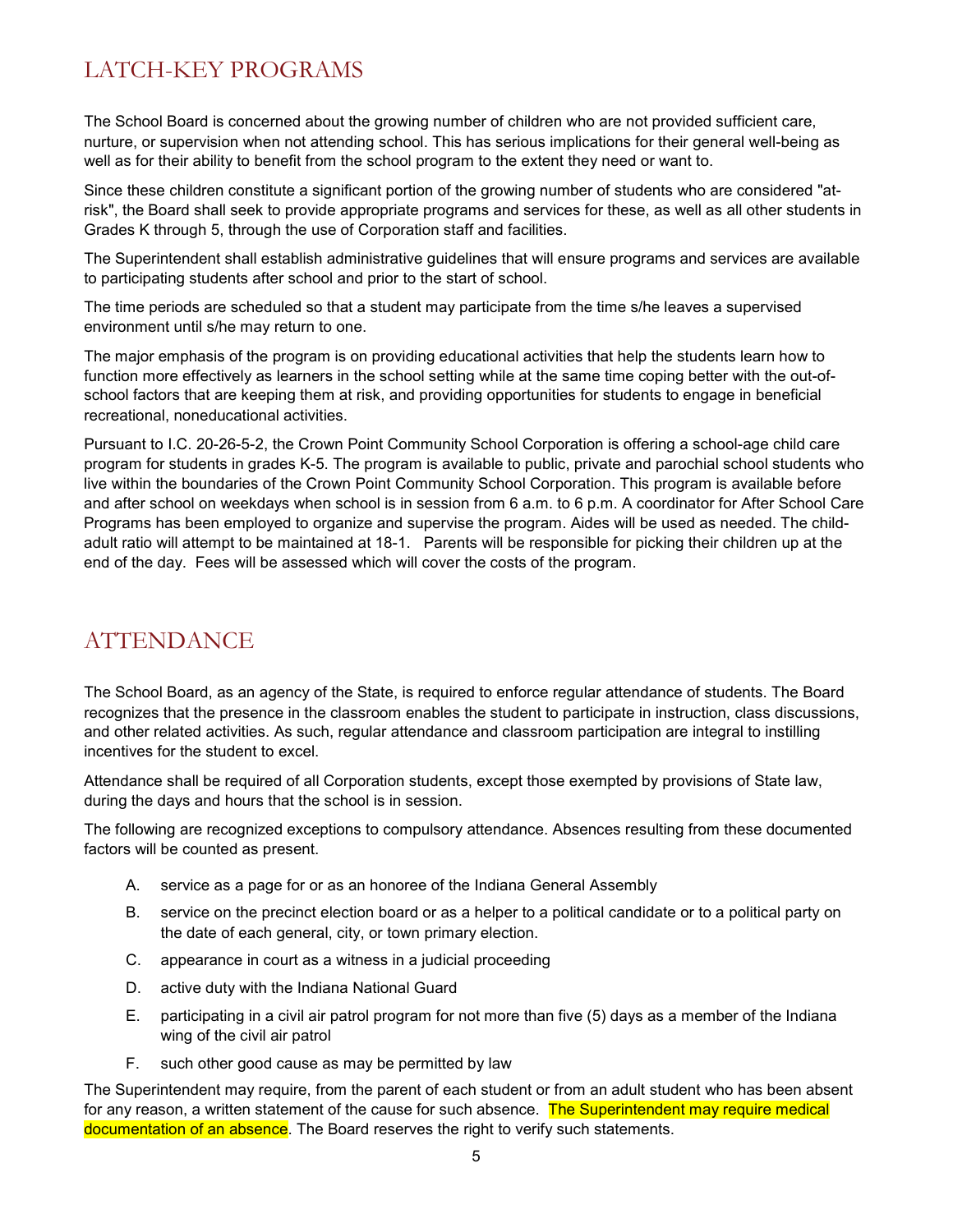Repeated infractions of the Board's policy on attendance may result in the suspension or expulsion of a student.

An out of school suspension is an excused absence. An unexcused absence is an absence from school not authorized by School Corporation I.C. 20-33-2-4 to 17.

The Board considers the following factors to be reasonable excuses for time missed at school:

- A. illness
- B. recovery from accident
- C. professional appointments
- D. death in the immediate family
- E. observation or celebration of a bona fide religious holiday
- F. quarantine

Attendance need not always be within the school facilities, but a student will be considered to be in attendance if present at any place where school is in session by authority of the Board.

The Board shall consider each student assigned to a program of other guided learning experiences, authorized under Policy **[2370](http://www.neola.com/crownpoint-in/search/policies/po2370.htm)**, to be in regular attendance to such staff member s/he is assigned for guidance at the place in which s/he is conducting study, and regularly demonstrates progress toward the objectives of the course of study.

The Superintendent shall develop administrative guidelines for the attendance of students which ensure a school session which is in conformity with the requirements of the law.

Such guidelines should provide that a student's grade in any course is based on his/her performance in the instructional setting and is not reduced for reasons of conduct. If a student violates the attendance or other rules of the school, s/he should be disciplined appropriately for the misconduct, but his/her grades should be based upon what the student can demonstrate s/he has learned.

The Superintendent shall ensure that the administrative guidelines on attendance properly address the matter of truancy by including a process which:

- A. identifies the habitual truant, that is, a student who is chronically absent by having unexcused absences from school for more than ten (10) school days in one (1) school year;
- B. investigates the cause(s) of his/her truant behavior;
- C. considers, when appropriate, modification of his/her educational program to meet particular needs which may be causing the truancy;
- D. ensures that truant students are disciplined in accordance with the Corporation's policies and administrative guidelines on student discipline;
- E. provides for the reporting to the Bureau of Motor Vehicles those students who have been suspended for the second time during a school year, expelled, or excluded for misconduct.

The Superintendent shall also ensure that the Board's policy on attendance and the Corporation's administrative guidelines are made available to all parents and adult students.

I.C. 20-33-2-4 et seq. 511 IAC 1-3-1 511 IAC 6-2-1(c)(12)

### <span id="page-5-0"></span>ANNUAL PERFORMANCE REPORT

Each year, not earlier than January 15th or later than January 31st the School Board shall publish a performance report for presentation to the public and may make it available on the Corporation's Internet web site. It shall also provide a copy of the report free of charge to any person who requests it.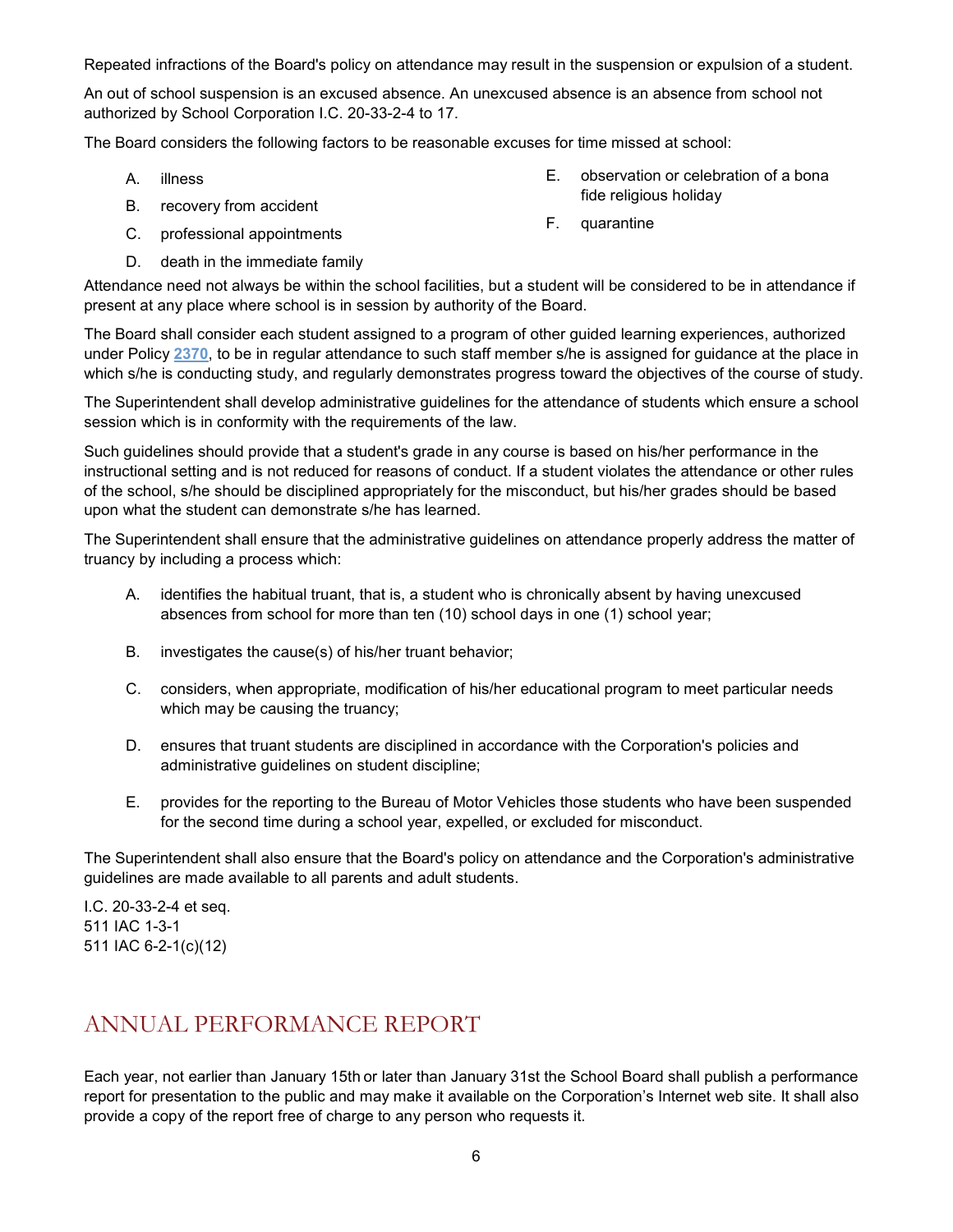The report shall contain the following information, in accordance with State Department guidelines and State and Federal law:

- A. student enrollment;
- B. graduation rate as defined in State law;
- C. attendance rate;
- D. the number and percentage of students meeting academic standards as measured by the ISTEP or GQE, as appropriate, scores for assessments under I.C. 20-18-2-6, if appropriate; for a freeway school, scores on a locally adopted assessment program, if appropriate;
- E. average class size;
- F. the number and percentage of students in alternative education (if offered), vocational education, special education, gifted or talented (if offered), remediation; limited English language proficiency; students receiving free or reduced price lunch under the national school lunch program;
- G. 1. for advanced placement tests, the percentage of students scoring three (3), four (4), or five (5), and the percentage taking the test;
	- 2. test scores of all students taking the Scholastic Aptitude Test; test scores for students completing the academic honors diploma program; and the percentage of students taking the test;
- H. course completion, including the number and percentage of students completing the academic honors diploma, the Core 40 curriculum, and vocational programs;
- I. the percentage of grade eight (8) students enrolled in algebra 1;
- J. the percentage of graduates who pursue higher education;
- K. school safety, including the number of students receiving suspension or expulsion for the possession of alcohol, drugs, or weapons;
- L. financial information and various school cost factors including expenditures per student, average teacher salary, and remediation funding;
- M. technology accessibility and the use of technology in instruction;
- N. interdistrict and intradistrict student mobility rates if that information is available;
- O. the number and percentage of teachers who are certificated employees; who teach the subject area for which the teacher is certified and holds a license; with national board certification;
- P. the percentage of grade 3 students reading at grade 3 level;
- Q. the number of students expelled, including the number participating in other recognized education programs during their expulsion;
- R. chronic absenteeism, which includes the number of students who have been absent more than ten (10) days from school within a school year without being excused;
- S. other indicators of performance as recommended by the Education Roundtable.

The information concerning each of these benchmarks will relate to the preceding three (3) years of operation and will provide a comparison of graduation rates, attendance rates and ISTEP+/GQE test scores with the Corporation's performance-based accreditation status.

The Superintendent shall ensure that a copy of the report is submitted to the State Department of Education.

Indiana accredits, awards, and measures school performance on the basis of achievement, student conduct, and attendance, 511 IAC 6.2-6-2 and511 IAC 6.2-6-4. Federal and State regulations establish regular school attendance as an accountability measure. 511 IAC 6.7-8 Join us in supporting this initiative by helping us maintain high standards of achievement, moral conduct and regular attendance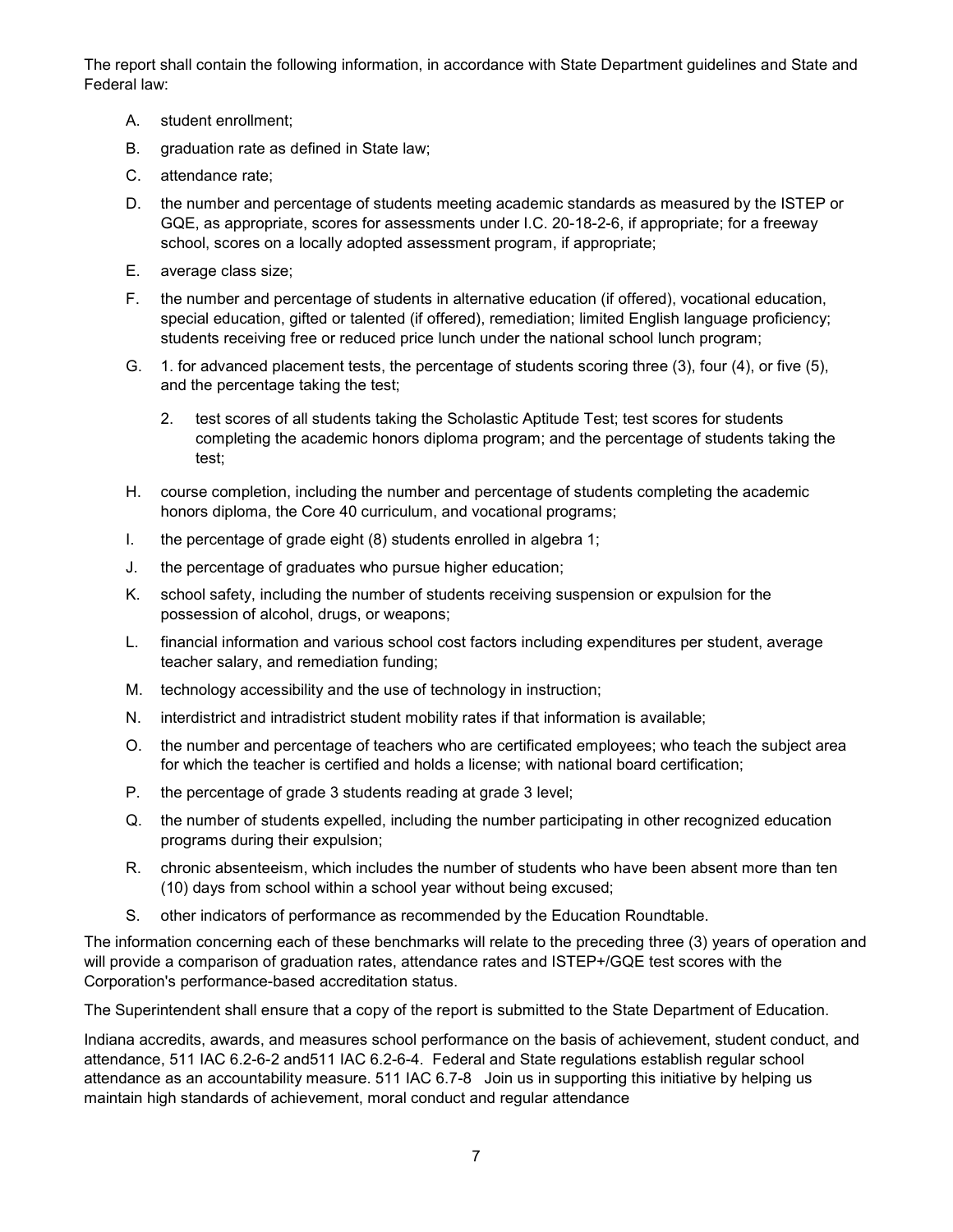### <span id="page-7-0"></span>**CAFETERIA**

Each elementary school serves students a hot, nutritious, well-balanced breakfast and lunch at a reasonable cost. Menus are available from each school or on the website. Free, Reduced, and Paid students may purchase a lunch. Milk may be purchased by students who prefer to bring their lunch. Pop and fast food are not to be brought in for lunch.

Pre-paid lunch accounts keep children from forgetting or losing their lunch money and eliminate the need for having lunch money every day. The account does not have to be used every day. Any money left on the account will carry over to the next year Our schools participate in the National School Lunch Program. Children from households that meet the Federal Income guidelines are eligible for free meals or reduced price meals. Parents are encouraged to complete the free and reduced lunch application at any time of the year. Meals issued as free or reduced are the same as paid lunches and cannot be identified as free or reduced by the cafeteria cashier.

When a parent has written a check with non- sufficient funds more than once, the Food Service Manager will not be able to accept any future checks written. In the event a check is returned by our bank due to non-sufficient funds a fee may be charged to the parent to cover bank fees. After ten days your account will be turned over to the Prosecutors office.

#### Refunds for Meal Fees

Refunds for withdrawn students will be made within (30) days of the withdrawal date, providing a forwarding address is given. Funds remaining in returning student accounts at the end of the school year will roll forward to the next school year. Refunds will be made for the amount of \$10.00 and over. Overpayments of less than \$10.00 will remain in the fund in which it was applied unless the parent submits a request for reimbursement.

Refunds will be made for the amount of \$5.00 and over. Overpayments of less than \$5.00 will remain in the fund in which it was applied unless the parent submits a request for reimbursement.

*In accordance with Federal civil rights law and U.S. Department of Agriculture (USDA) civil rights regulations and policies, the USDA, its Agencies, offices, and employees, and institutions participating in or administering USDA programs are prohibited from discriminating based on race, color, national origin, sex, disability, age, or reprisal or retaliation for prior civil rights activity in any program or activity conducted or funded by USDA.*

*Persons with disabilities who require alternative means of communication for program information (e.g. Braille, large print, audiotape, American Sign Language, etc.), should contact the Agency (State or local) where they applied for benefits. Individuals who are deaf, hard of hearing or have speech disabilities may contact USDA through the Federal Relay Service at (800) 877-8339. Additionally, program information may be made available in languages other than English.*

To file a program complaint of discrimination, complete the *USDA Program [Discrimination Complaint Form](http://www.ocio.usda.gov/sites/default/files/docs/2012/Complain_combined_6_8_12.pdf)*, (AD-*3027) found online at: [http://www.ascr.usda.gov/complaint\\_filing\\_cust.html](http://www.ascr.usda.gov/complaint_filing_cust.html), and at any USDA office, or write a letter addressed to USDA and provide in the letter all of the information requested in the form. To request a copy of the complaint form, call (866) 632-9992. Submit your completed form or letter to USDA by:* 

> *(1) mail: U.S. Department of Agriculture Office of the Assistant Secretary for Civil Rights 1400 Independence Avenue, SW Washington, D.C. 20250-9410; (2) fax: (202) 690-7442; or (3) email: [program.intake@usda.gov](mailto:program.intake@usda.gov). This institution is an equal opportunity provider.*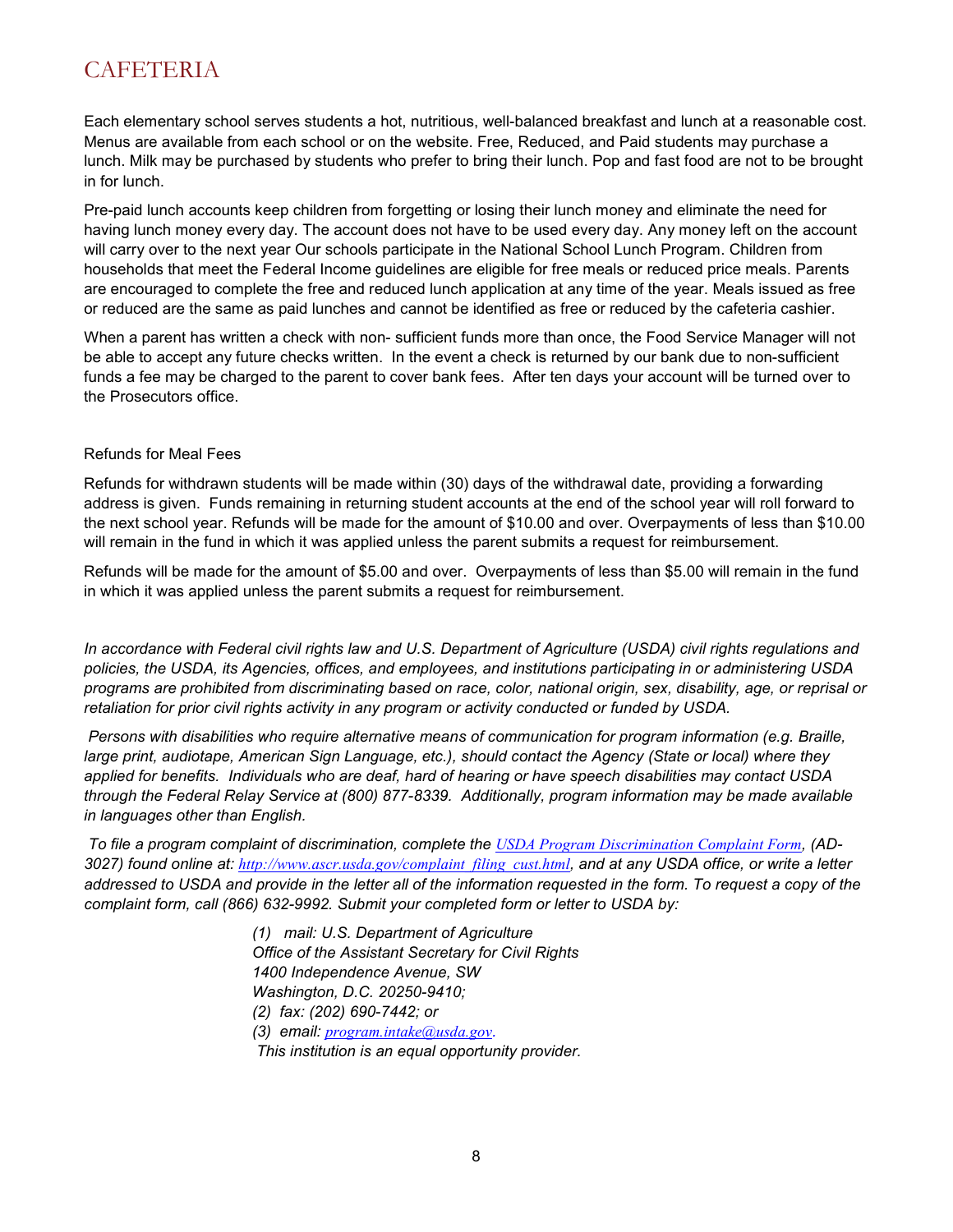### <span id="page-8-0"></span>CHEWING GUM AND CANDY

Careless disposal of gum and candy in drinking fountains, and on furniture, floors, and carpets presents sanitation and cleaning problems. There will be absolutely **NO** gum chewing/candy or pop permitted during the school day. Exceptions: classroom parties and staff rewards.

### <span id="page-8-1"></span>DISASTER DRILLS

Disaster drills, two each semester, are conducted to help children know how to take appropriate precautions during disaster warnings. When a disaster alert is announced by the Lake County Emergency Management Agency, schools are alerted by the National Weather Alert System that is constantly operating in each building.

#### **STUDENTS WILL FOLLOW THE INSTRUCTIONS GIVEN BY THEIR TEACHER ON ALL DRILLS.**

### <span id="page-8-2"></span>STUDENT DISCIPLINE

The School Board acknowledges that conduct is closely related to learning and that an effective instructional program requires an orderly school environment, which is, in part, reflected in the behavior of students.

The Board believes that the best discipline is self-imposed and students should learn to assume responsibility for their own behavior and the consequences of their actions.

The Board requires each student of this Corporation to adhere to the Code of Conduct promulgated by the administration and to submit to such disciplinary measures as are appropriately assigned for infraction of those rules. Such rules shall require that students:

- A. conform to reasonable standards of socially-acceptable behavior;
- B. respect the person and property of others;
- C. preserve the degree of order necessary to the educational program in which they are engaged;
- D. respect the rights of others;
- E. obey constituted authority and respond to those who hold that authority.

The Superintendent will promulgate administrative guidelines for student conduct which carry out the purposes of this policy and:

- A. are not arbitrary but bear a reasonable relationship to the need to maintain a school environment conducive to learning;
- B. do not discriminate among students;
- C. do not demean students;
- D. do not violate any individual rights constitutionally guaranteed to students.

The Superintendent will designate sanctions for the infractions of rules, excluding corporal punishment, which:

- A. relate in kind and degree to the infraction;
- B. help the student learn to take responsibility for his/her actions;
- C. are directed, where possible, to reduce the effects of any harm which may have been caused by the student's misconduct.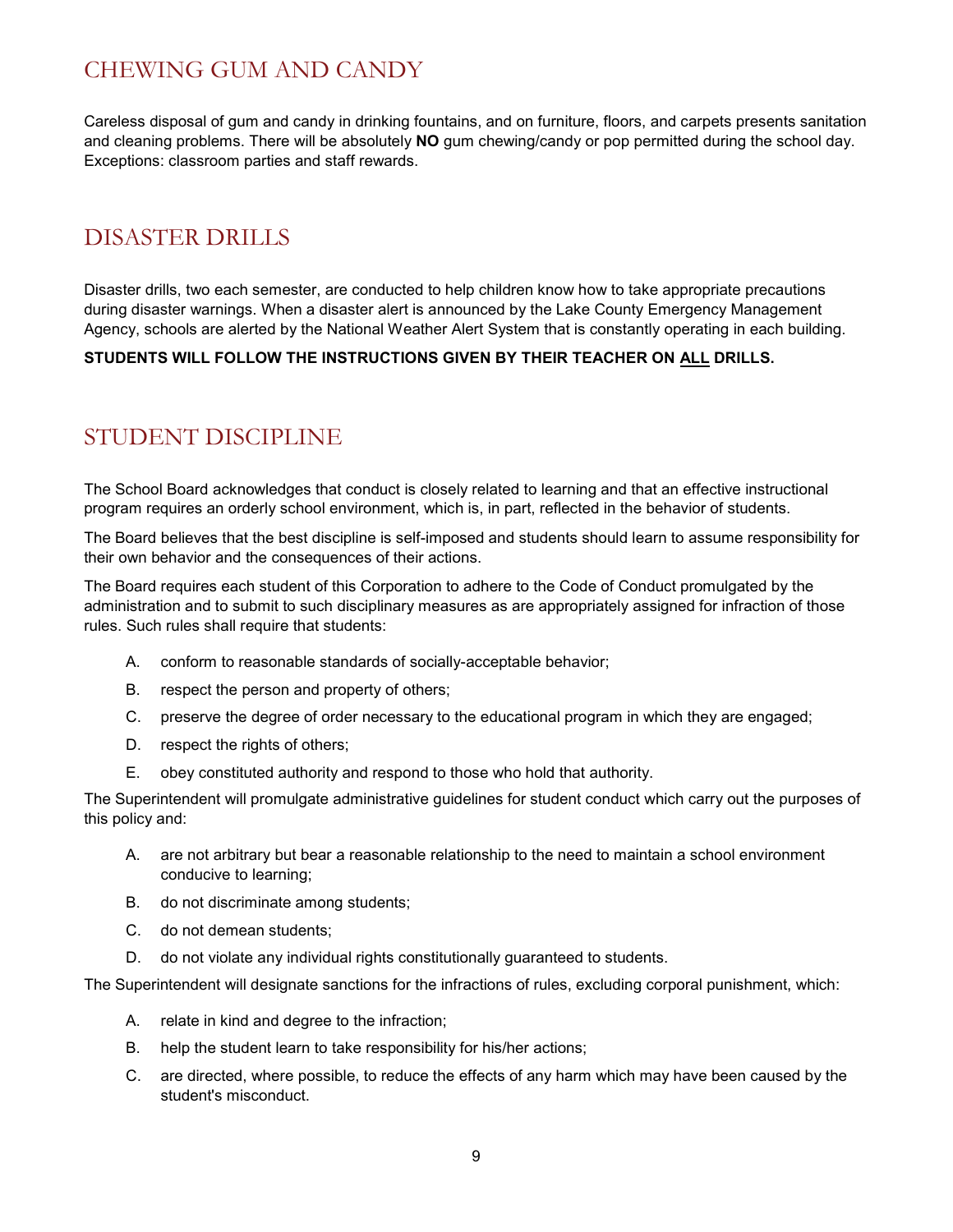The Superintendent shall publish to all students and their parents the rules of this Corporation regarding student conduct, the sanctions which may be imposed for breach of those rules, and the due-process procedures that will be followed in administering the Code of Conduct.

The Superintendent will report to the Board periodically the methods of discipline used and the incidents of those types of student misconduct designated by the Board.

The principal shall have the authority to assign discipline to students, subject to Corporation administrative guidelines and the student's due process rights to notice, hearing, and appeal.

Teachers and other employees of this Board having authority over students shall have the authority to take such means as may be necessary to control the disorderly conduct of students in all situations and in all places where such students are within the jurisdiction of this Board.

I.C. 20-33-8-1 et seq.

### <span id="page-9-0"></span>SUSPENSION AND EXPULSION OF STUDENTS

The School Board recognizes that removal from the educational programs of the Corporation, whether by suspension or expulsion, is the most severe sanction that can be imposed on a student in this Corporation and one that cannot be imposed without due process since removal deprives a child of the right to an education.

No student is to be suspended and/or expelled from an activity, program, or a school unless his/her behavior represents misconduct or substantial disobedience while the student is on school grounds immediately before or during school hours, or immediately after school hours, or at any other time when the school is being used by a school group; off school grounds at a school activity, function, or event; or traveling to or from school or a school activity, function, or event.

In addition to the grounds specified above, a student may be suspended or expelled for engaging in unlawful activity on or off school grounds if the unlawful activity may reasonably be considered to be an interference with school purposes or an educational function, or the student's removal is necessary to restore order or protect persons on school property, including any unlawful activity during weekends, holidays, other school breaks, and the summer period when a student may not be attending classes or other school functions.

A Student Code of Conduct, approved by the Board, shall specify the procedures to be followed by school officials when administering this policy. In addition to the procedural safeguards and definitions set out in this policy and the student/parent handbook, the procedures set forth in Policy **[2461](http://www.neola.com/crownpoint-in/search/policies/po2461.htm)** shall apply to students identified as disabled under IDEA.

For purposes of this policy and the Superintendent's administrative guidelines, the following definitions shall apply:

- A. "Suspension" shall be the temporary removal of a student by the school principal from the Corporation's program for a period not to exceed ten (10) school days (ten (10) is maximum). A student may be suspended for a longer period of time in accordance with the provisions of I.C. 20- 33-8-23 pending expulsion.
- B. "Expulsion" shall be the removal of a student from the schools of this Corporation for a period not to exceed the number of school days remaining in the school year in which the incident took effect, if the incident occurs during the first semester. If the incident occurs in the second semester, the Superintendent may expel the student for the remainder of the current school year, summer school, and the first semester of the next school year in accordance with the provisions of I.C. 20-33-8-26.

Any student who brings a firearm, as defined in I.C. 35-47-1-5, or a destructive device, as defined in I.C. 35-47.5-2-4 to school or onto school property or at a school-related activity or is in possession of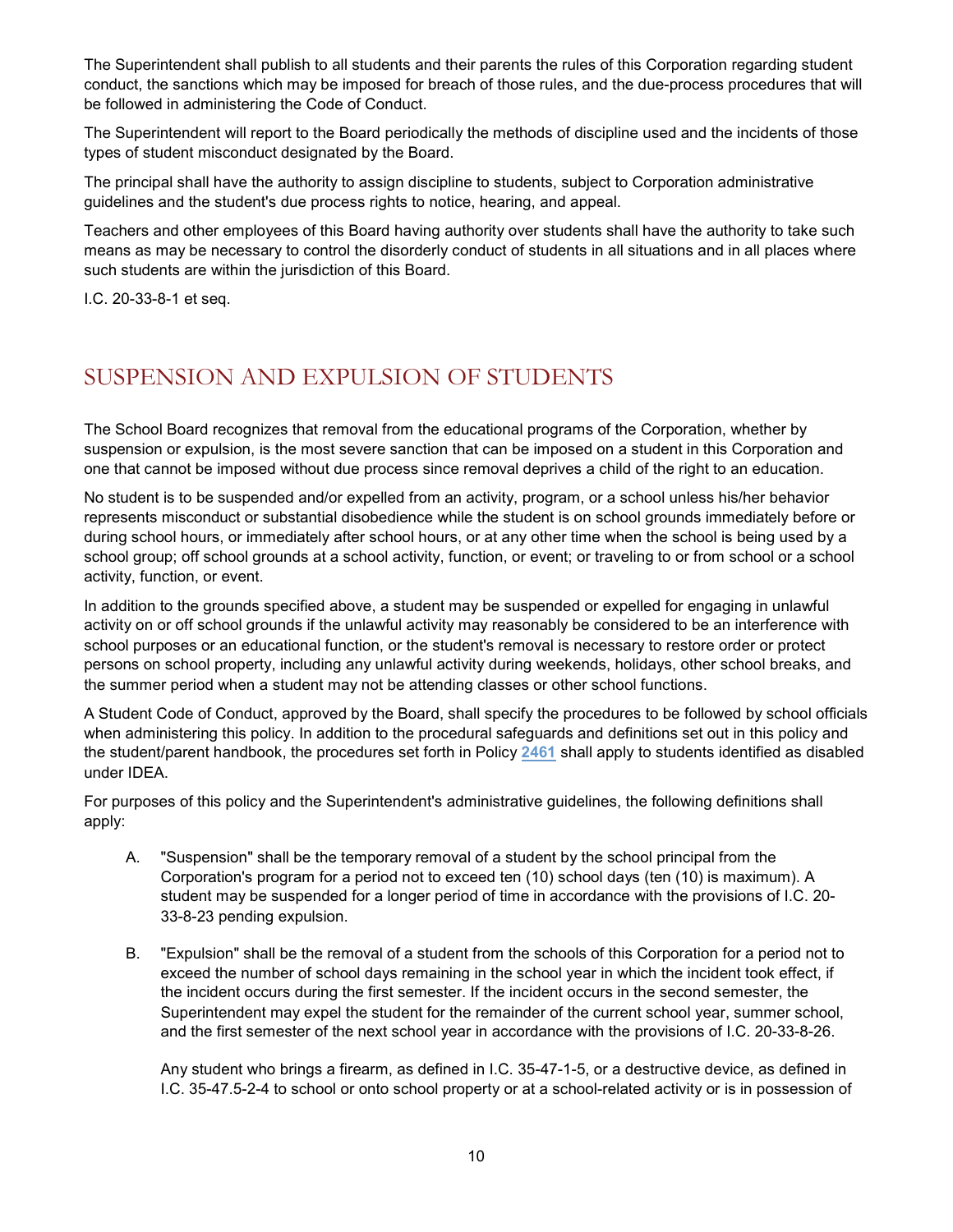a firearm shall be expelled for at least one (1) calendar year unless the Superintendent reduces the punishment for reasons justified by the particular circumstances of the incident.

If the student brings a deadly weapon as defined in I.C. 35-41-1-8 onto Corporation property or is found to possess a deadly weapon on Corporation property or at a school-related activity, s/he may be expelled for a period of not more than one (1) calendar year unless the Superintendent reduces the punishment for reason justified by the particular circumstances of the incident. The Superintendent shall notify the law enforcement agency designated by the Prosecuting Attorney immediately when a student possesses a firearm, destructive device, or deadly weapon on school property or at a school-related activity.

The Superintendent shall ensure that a copy of this policy is sent to the State Department of Education as well as a description of the circumstances surrounding any expulsions for the abovestated firearms or weapons offense together with the name of the school, the number of students so expelled, and the types of firearms or weapons that were brought on Corporation property. (20 U.S.C. 3351)

The Board of School Trustees has voted not to hear any expulsion appeals. Instead, appeals of expulsion must be filed with the County Court.

The Superintendent shall develop administrative guidelines which provide appropriate procedures for implementing this policy and comply with applicable statutes.

The Board authorizes the Superintendent to develop administrative guidelines to provide for a program whereby a student performs community service in lieu of a suspension or an expulsion.

The Superintendent shall report all expulsions and second suspensions to the Bureau of Motor Vehicles in accordance with law and the Bureau's guidelines.

I.C. 20-33-8-14 et seq., 35-41-1-4.3, 35-47-1-5, 35-47.5-2-4 20 U.S.C. 3551, 20 U.S.C. 8922, 20 U.S.C. 7151

#### <span id="page-10-0"></span>WEAPONS

The School Board prohibits students from possessing, storing, making, or using a weapon in any setting that is under the control and supervision of the Corporation for the purpose of school activities approved and authorized by the Corporation including, but not limited to, property leased, owned, or contracted for by the Corporation, a school-sponsored event, or in a Corporation vehicle.

The term "weapon" means any object which, in the manner in which it is used, intended to be used, or represented, is capable of inflicting serious bodily harm or property damage, as well as endangering the health and safety of persons. Weapons include, but are not limited to, firearms, guns of any type whatsoever, including air and gas-powered guns (whether loaded or unloaded), knives, razors, clubs, electric weapons, metallic knuckles, martial arts weapons, ammunition, and explosives. A "knife" is defined as "an instrument that: 1) consists of a sharp edge or sharp pointed blade capable of inflicting cutting, stabbing, or tearing wounds; and 2) is intended to be used as a weapon." I.C. 35-47-5-2.5(a)

This policy will also encompass such actions as possession of look-alike items, false fire alarms, bomb threats, or intentional calls to falsely report a dangerous condition.

The Superintendent is authorized to establish administrative guidelines on weapons which require students to immediately report knowledge of weapons and threats of violence by students and staff to the building principal. Failure to report such knowledge may subject the student to immediate suspension and potential expulsion from school.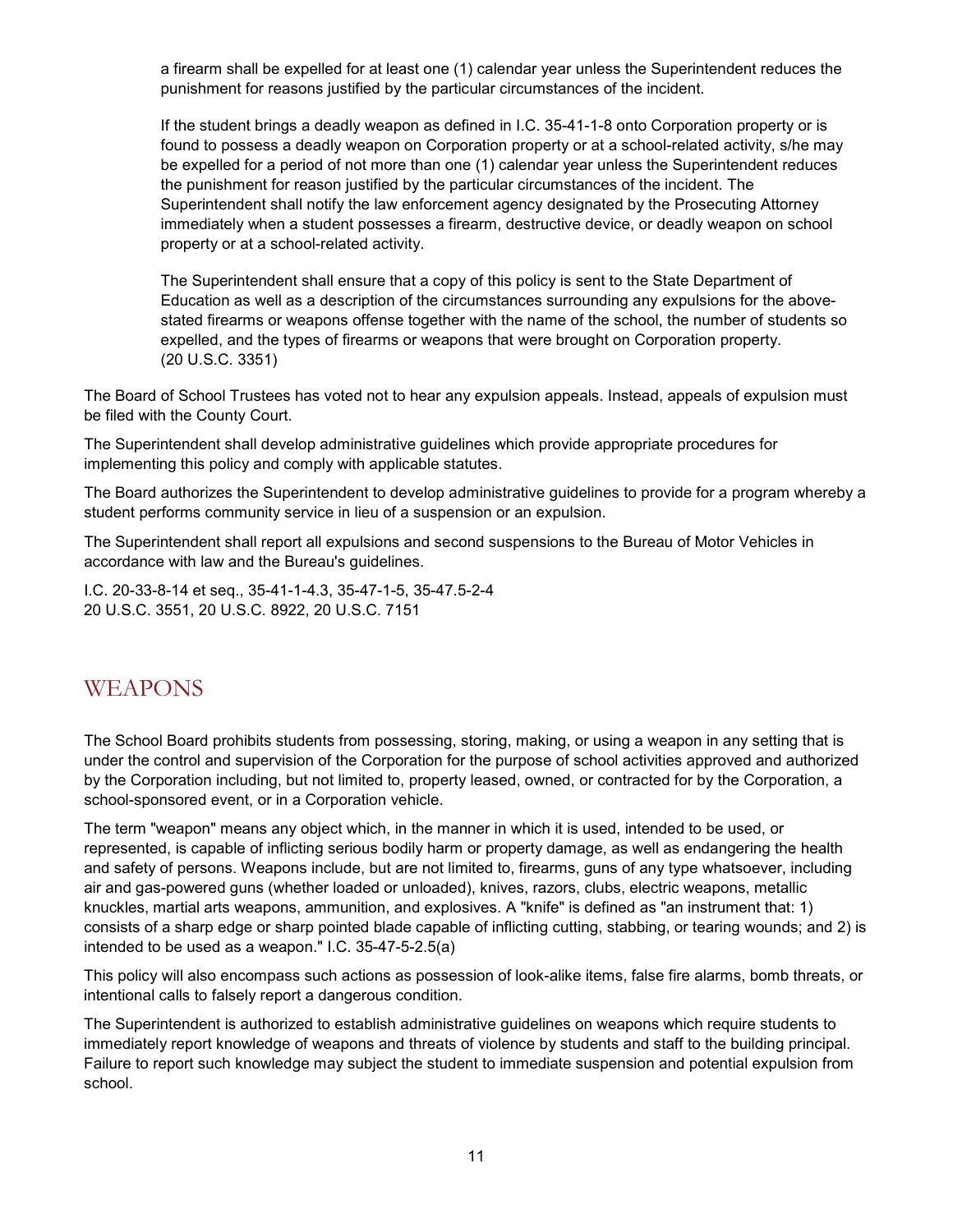The Superintendent will refer any student who violates this policy to the student's parents or guardians and to the criminal justice or juvenile delinquency system. The student also may be subject to disciplinary action, up to and including expulsion.

Items pre-approved by the building principal as part of a class or individual presentation or a theatrical prop used under adult supervision, if used for the purpose and in the manner approved, would be an exception to this policy. (Working firearms and any ammunition will never be approved as part of a presentation.)

I.C. 20-33-9-1 et seq. I.C. 35-41-1-8 I.C. 35-47-5-2.5 I.C. 35-47-9 I.C. 35-41-1-4.3 20 U.S.C. 7151

### <span id="page-11-0"></span>DUE PROCESS RIGHTS

The School Board recognizes the importance of safeguarding a student's constitutional rights, particularly when subject to the Corporation's disciplinary procedures.

The Superintendent shall establish administrative guidelines to ensure that all members of the staff follow due process procedures when dealing with students. In addition, a statement of due process rights is to be placed in all student handbooks in a manner that will facilitate understanding by students and their parents.

I.C. 20-33-8-19

### <span id="page-11-1"></span>CORPORAL PUNISHMENT

While recognizing that students may require disciplinary action in various forms, the School Board cannot condone the use of unreasonable force and fear as an appropriate procedure in student discipline.

Professional staff should not find it necessary to resort to physical force or violence to compel obedience. If all other means fail, staff members may always resort to removal of the student from the classroom or school through suspension or expulsion procedures.

Professional staff as well as support staff, within the scope of their employment, may use and apply reasonable force and restraint to quell a disturbance threatening physical injury to others, to obtain possession of weapons or other dangerous objects upon or within the control of the student, in self-defense, or for the protection of persons or property.

When an employee inflicts unnecessary, unreasonable, irrational, or inappropriate force upon a student, s/he may be subject to discipline by this Board and criminal assault charges as well.

Corporal punishment shall not be permitted. If any employee threatens to inflict, inflicts, or causes to inflict unnecessary, unreasonable, or inappropriate force upon a student, s/he may be subject to discipline by this School Board and possibly criminal assault charges or be reported to authorities for child abuse. This prohibition applies as well to volunteers and those with whom the Corporation contracts for services.

I.C. 20-26-5-4 General Assembly Resolution, March, 1993

### <span id="page-11-2"></span>DRESS AND GROOMING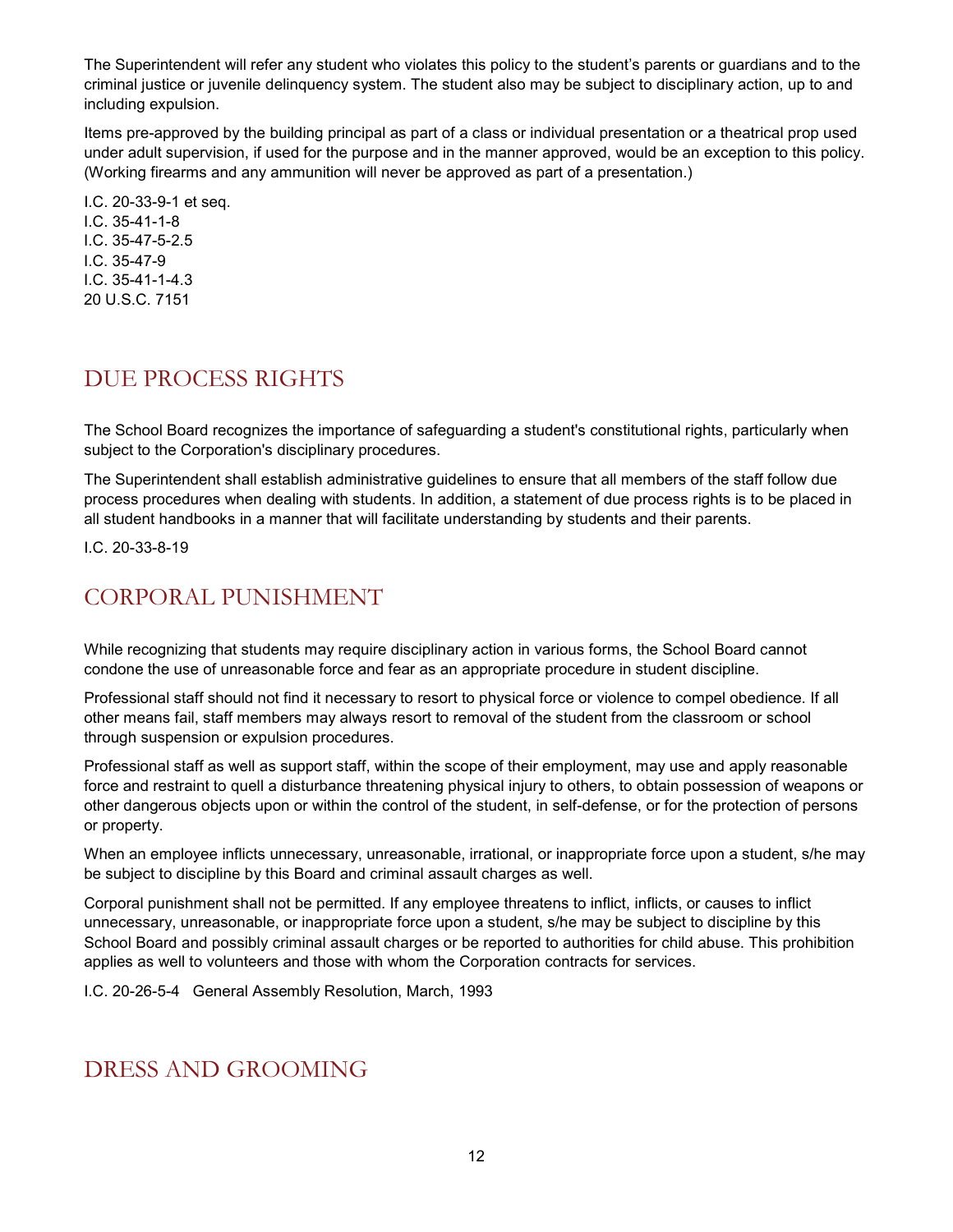The School Board recognizes that each student's mode of dress and grooming is a manifestation of personal style and individual preference. The Board will not interfere with the right of students and their parents to make decisions regarding their appearance, except when their choices interfere with the educational program of the schools.

Accordingly, the Superintendent shall establish such grooming guidelines as are necessary to promote discipline, maintain order, secure the safety of students, and provide a healthy environment conducive to academic purposes. Such guidelines shall prohibit student dress or grooming practices which:

- A. present a hazard to the health or safety of the student himself/herself or to others in the school;
- B. interfere with school work, create disorder, or disrupt the educational program;
- C. cause excessive wear or damage to school property;
- D. prevent the student from achieving his/her own educational objectives because of blocked vision or restricted movement.

Such guidelines shall establish the dress requirements for members of the athletic teams, bands, and other school groups when representing the Corporation at a public event.

The Superintendent shall develop administrative guidelines to implement this policy which:

- A. designate the principal as the arbiter of student dress and grooming in his/her building;
- B. instruct staff members to demonstrate, by example and precept, personal neatness, cleanliness, propriety, modesty, and good sense in attire and appearance.

Students who violate the foregoing rules may:

- be asked to acquire proper clothing from home
- be provided proper clothing by school
- not be admitted to class
- may be suspended from school.

I.C. 20-33-8-12

### <span id="page-12-0"></span>EMERGENCY PLANS

#### **Plan A - School Closing**

All schools serviced by Crown Point Community School Corporation (public or parochial) and the Special Education Coop will be CLOSED.

Schools WILL NOT be open for instruction.

Students ARE NOT to report.

Building principal(s) will report to their respective schools as soon as safety will allow in order to check building security and to give direction to custodial personnel relative to snow.

#### **Plan B – School Closing Delay**

All bus drivers and schools will start their day one (1) or more hours later than usual. School dismissal will be at the regular time.

School dismissal will be at the regular time.

School lunches will be served.

#### **Plan C - Emergency Dismissal**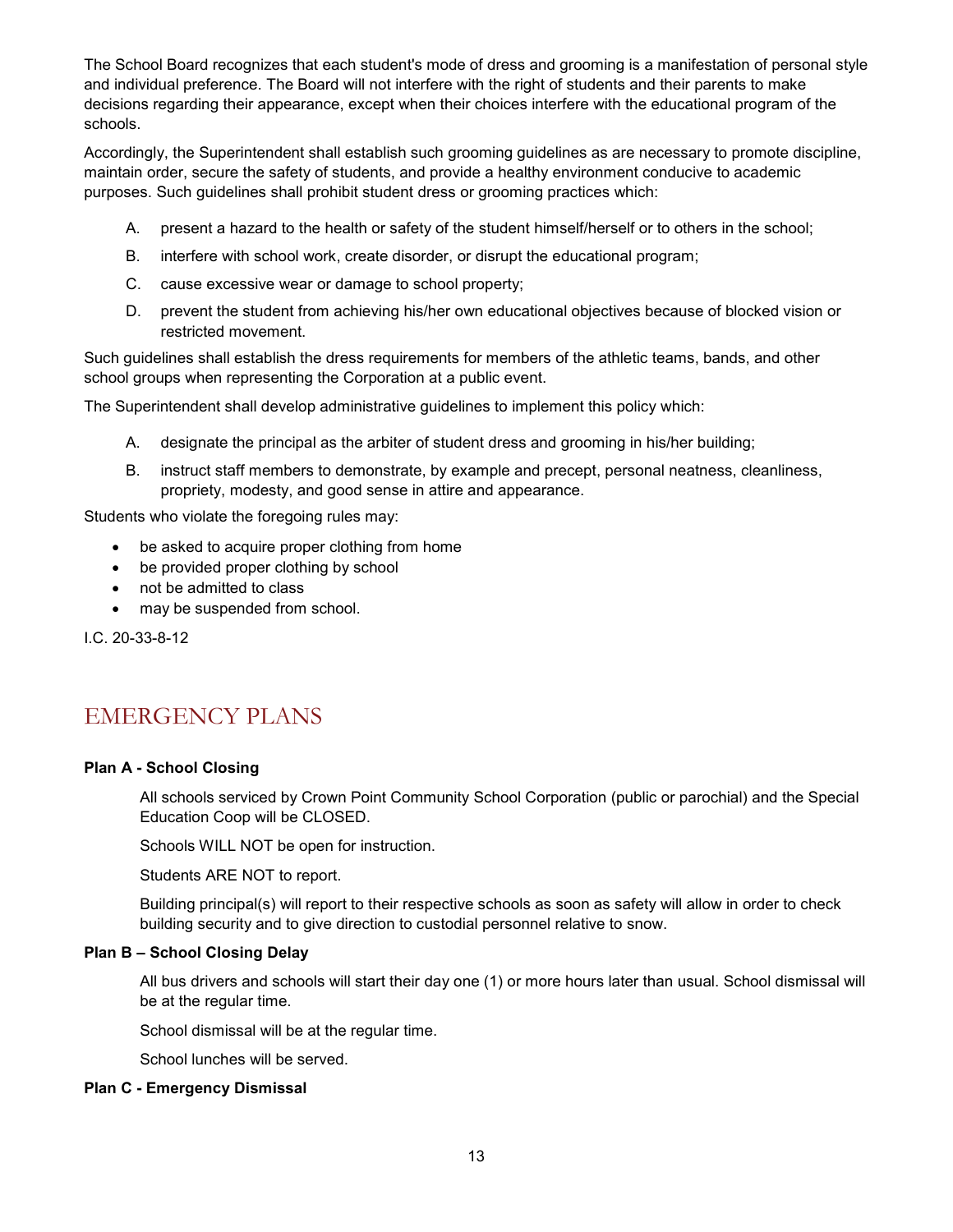Weather or mechanical breakdown may sometimes call for early or emergency dismissal. Each parent should be sure that their child is instructed where to go in case it is necessary for the child to arrive home early.

Mechanical breakdown in one school need not affect regular dismissal of the remaining schools in the corporation.

All school activities will be cancelled if school is cancelled.

### <span id="page-13-0"></span>EMERGENCY SCHOOL CLOSING PLANS

When it is necessary to close or delay the opening of school, one of the plans listed below will be followed: An Alert Now message will go out for any closings or delays.

School closing or delay information will be announced over the following radio stations by 5:30 a.m.

| WJOB (AM) 1230 Hammond     |  |  | WGN (AM) 720 Chicago      |
|----------------------------|--|--|---------------------------|
| WXRD(FM) 103.9 Crown Point |  |  | WAKE (AM) 1500 Valparaiso |

You may also call 663-1507 ext. 399 or log on to the corporation website [www.cps.k12.in.us.](http://www.cps.k12.in.us/)

### <span id="page-13-1"></span>ENTERING AND LEAVING THE BUILDING

No students shall be permitted within the school

before or after regular school hours, except when participating in school-related activities under authorized adult supervision. This includes returning to get books, homework, etc.

The building principal shall make arrangements for bus pupils to enter the building earlier during inclement weather conditions.

The building principal shall have the authority to approve or deny any request to permit a student to leave the building during school hours.

\*Students will only be released to the custodial adult unless a written note is sent stating otherwise.

### <span id="page-13-2"></span>THE INDOOR AIR QUALITY COORDINATOR IS:

Director of Building and Grounds, 1151 E. Summit Street, Crown Point, IN 46307219-663-5701

Vehicle Idling: In accordance with Indiana code, 410 I.A.C. 33-4-3 all vehicles including school buses and private vehicles driven by parents, students, and/or visitors are prohibited from idling for more than five minutes while on school property.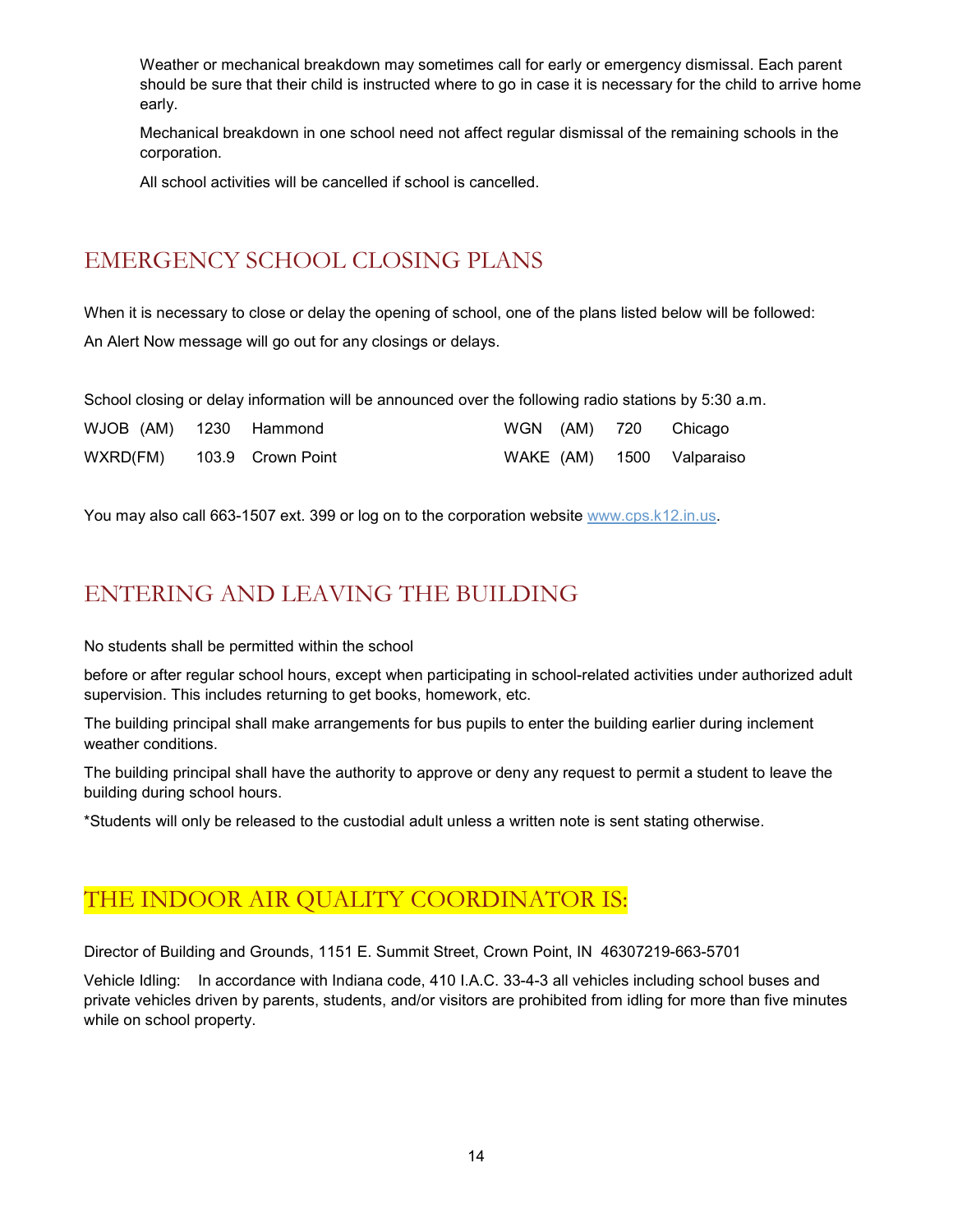## <span id="page-14-0"></span>NONDISCRIMINATION AND EQUAL EMPLOYMENT OPPORTUNITY

The School Board does not discriminate on the basis of religion, race, color, national origin, sex, disability, or age in its programs and activities, including employment opportunities.

The Superintendent shall appoint a compliance officer whose responsibility it will be to ensure that Federal and State regulations are complied with and that any inquiries or complaints are dealt with promptly in accordance with law. S/He shall also ensure that proper notice of nondiscrimination for Title II, Title VI, and Title VII of the Civil Rights Act of 1964, Title IX of the Education Amendment Act of 1972, Section 504 of the Rehabilitation Act of 1973, and the Age Act is provided to staff members and the general public. Any sections of the Corporation's collectively-bargained, negotiated agreements dealing with hiring, promotion, and tenure need to contain a statement of nondiscrimination similar to that in the Board's statement above. In addition, any gender-specific terms should be eliminated from such contracts.

I.C. 20-33-1-6 I.C. 20-28-10-12 I.C. 20-28-10-13 20 U.S.C. 1681 et seq., Title IX 29 U.S.C. 701 et seq., Rehabilitation Act of 1973 42 U.S.C. 1981 et seq.

42 U.S.C. 12101 et seq., Americans with Disabilities Act of 1990 42 U.S.C. 2000 et seq., Civil Rights Act of 1964 29 U.S.C. 623 et seq., Age Discrimination in Employment Act of 1967 U.S. Constitution, XIV Amendment

### <span id="page-14-1"></span>STUDENT ATTENDANCE AT SCHOOL EVENTS

The School Board encourages students to attend as many school events held after school as possible, without interfering with their school work and home activities. Enthusiastic spectators help to build school spirit and encourage those students who are participating in the event.

However, in order to ensure that students attending as nonparticipants are properly safe-guarded, the Board recommends that all elementary and pre-high school students be accompanied by a parent or adult chaperone when they arrive at the event and throughout its duration. The Board will not be responsible for students if they attend without an adult chaperone.

The Board will continue to provide adequate supervision for all students who are participants in Corporationsponsored events.

Students who are not in attendance during the regular school day are ineligible to participate in sports, scouting, musicals, PTO sponsored events, etc.

### <span id="page-14-2"></span>FAMILY EDUCATIONAL RIGHTS AND PRIVACY ACT OF 1974

On August 21, 1974, the United States Congress adopted an amendment to the General Education Provision Act called "Family Educational Rights and Privacy Act of 1974" to deal with student records. In broad outline, this Act provides for the following:

- 1. The act concerns the student records of both elementary and secondary schools.
- 2. The parents' rights under this act extend until the student is 18 years of age, or is enrolled in a post-high school institution; thereafter, only the student himself may exercise the rights.
- 3. Parents have a right to examine their children's records at reasonable times.
- 4. The parent has a right to have a record corrected if it "is inaccurate, misleading, or is otherwise in violation of the privacy of other rights of students."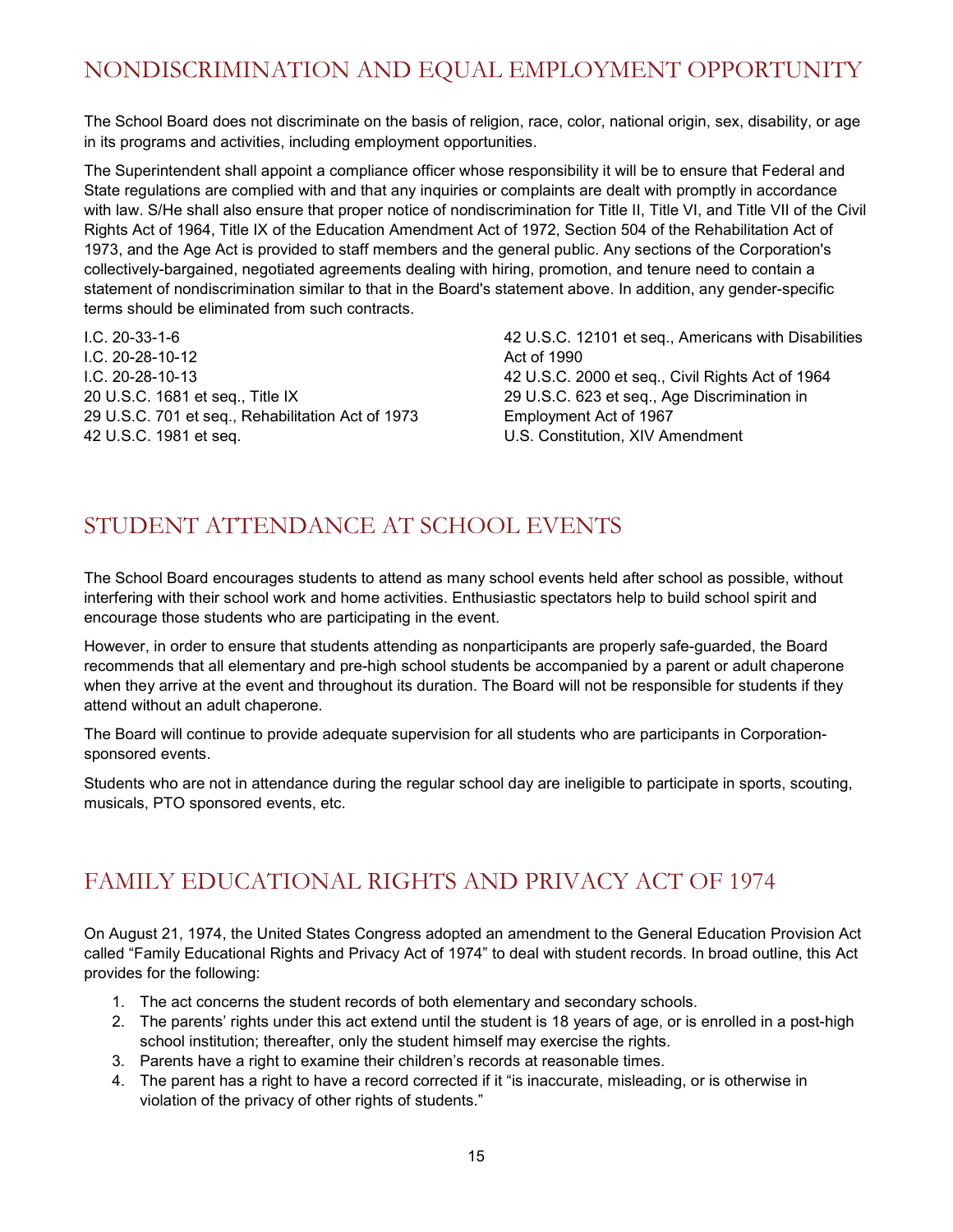- 5. A record must be kept with each student's cumulative folder showing who examined it, the date on which it was examined, and the purpose of the examination.
- 6. Certain persons may examine student records without a parent's consent. Those permitted include school officials, teachers who have "legitimate educational interests", officials of other schools or school systems where a transfer is made; and certain representatives of the state and federal government with various limitations.
- 7. Any person may receive the records if the parents provide a written consent specifying the records to be released, the reasons for such release, and the person to whom they are to be released. A copy will be sent to the parents in such cases, if requested. The parents may also request and receive a copy of their child's student record forwarded to another school or school system with a transfer.
- 8. A copy may also be furnished pursuant to a court order or subpoena, but only if the parents are given advance notice.

### <span id="page-15-0"></span>FIELD TRIPS AND OTHER CORPORATION-SPONSORED TRIPS

The School Board recognizes that field trips, when used for teaching and learning integral to the curriculum, are an educationally sound and important ingredient in the instructional program of the schools. Properly planned and executed field trips should:

- A. supplement and enrich classroom procedures by providing learning experiences in an environment outside the schools;
- B. arouse new interests among students;
- C. help students relate school experiences to the reality of the world outside of school;
- D. bring the resources of the community natural, artistic, industrial, commercial, governmental, educational - within the student's learning experience;
- E. afford students the opportunity to study real things and real processes in their actual environment.

For purposes of this policy, a field trip shall be defined as any planned journey for one or more students away from Corporation premises, which is under the supervision of a professional staff member and an integral part of a course of study. Other Corporation-sponsored trips shall be defined as any planned student-travel activity which is approved as part of the Corporation's total educational program.

The Board shall approve all field trips that take students out of the country.

The Superintendent shall approve all other such trips.

Students may be charged reasonable fees for field trips, but no student shall be denied participation for financial inability.

Students on all Corporation-sponsored trips remain under the supervision of this Board and are subject to the Corporation's administrative guidelines.

The Board does not endorse, support, or assume liability in any way for any staff member, volunteer, or parent of the Corporation who takes students on trips not approved by the Board or Superintendent. No staff member may solicit students of this Corporation for such trips within the facilities or on the school grounds of the Corporation without Board permission. Permission to solicit neither grants nor implies approval of the trip. Such approval must be obtained in accordance with the Corporation's Administrative Guidelines for Extended Trips.

The Superintendent shall prepare administrative guidelines for the operation of both field and other Corporationsponsored trips, including athletic trips, which shall ensure:

- A. the safety and well-being of students;
- B. parental permission is sought and obtained before any student leaves the Corporation on a trip;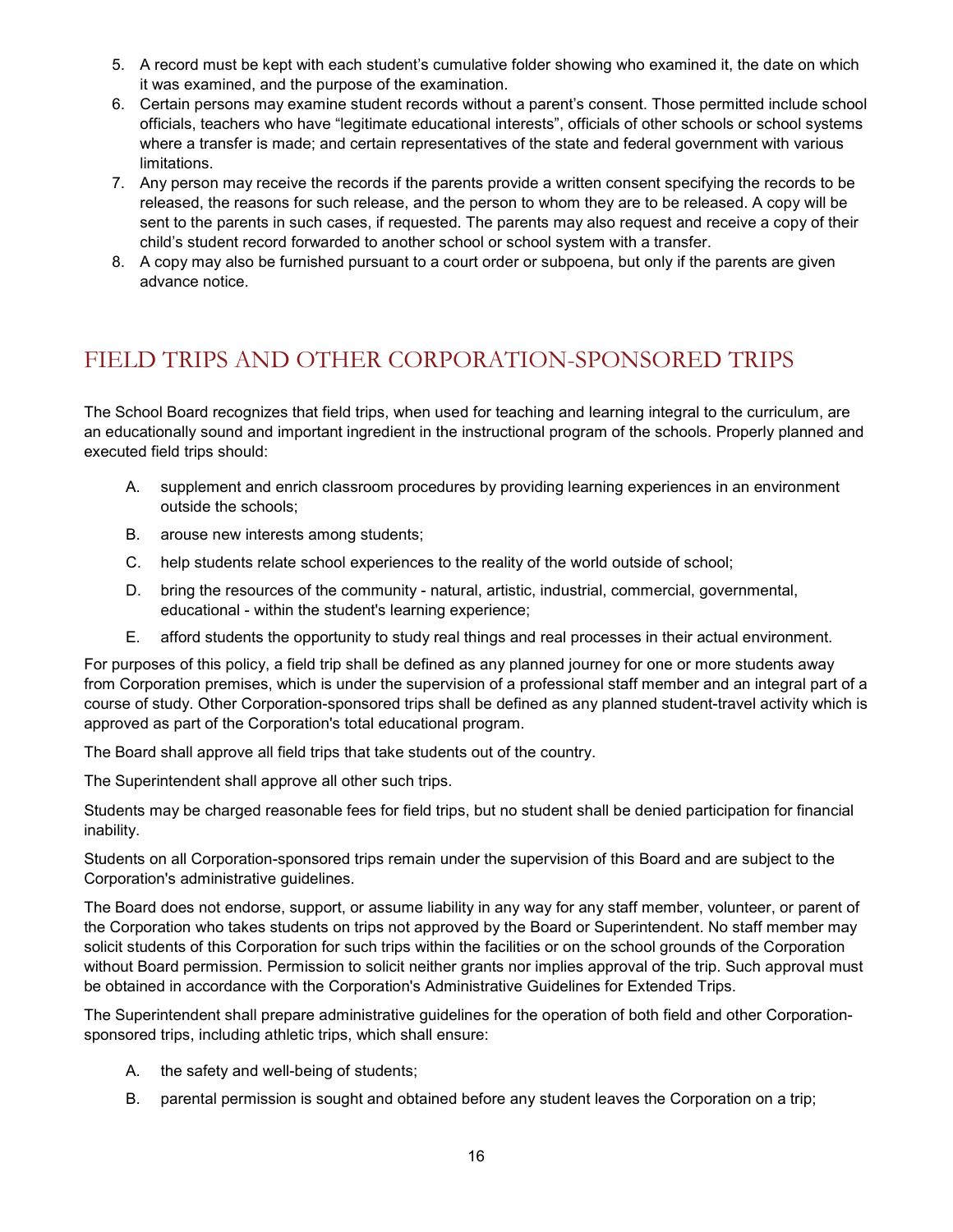- C. each trip is properly planned, and if a field trip, is integrated with the curriculum, evaluated, and followed up by appropriate activities which enhance its usefulness;
- D. the effectiveness of field trip activities is judged in terms of demonstrated learning outcomes;
- E. each trip is properly monitored;
- F. student behavior while on all field trips complies with the Student Code of Conduct and on all other trips complies with an approved code of conduct for the trip.

A professional staff member shall not change a planned itinerary while the trip is in progress, except where the health, safety, or welfare of the students in his/her charge is imperiled or where changes or substitutions beyond his/her control have frustrated the purpose of the trip.

In any instance in which the itinerary of a trip is altered, the professional staff member in charge shall notify the administrative superior immediately.

#### I.C. 20-27-9-3

Field trips are a beneficial way of extending students' learning by actually seeing and doing things that have been discussed and worked on in school. Since field trips are arranged for educational reasons, students are expected to attend. Teachers will provide specific information concerning the field trip. Parents or guardians are asked to sign permission slips for each field trip to ensure that parents are aware of the child's participation. Participating in a field trip is also considered a privilege, and teachers may set specific criteria for behavior and classroom assignments that must be met for a student to attend a field trip. If a student has not met the criteria set forth for field trip attendance, the student will be assigned to another class for the duration of the trip. Teachers will provide specific information concerning their classroom policy in regards to field trips.

#### <span id="page-16-0"></span>FIRE DRILLS

Fire drills are a means of training children to leave the building quickly and safely in case fire occurs. Because lives may depend on this training, each drill is conducted as for a real fire and requires full cooperation of all students and school personnel. Indiana law prescribes monthly fire drills.

### <span id="page-16-1"></span>GANG SYMBOLS, SIGNS, COLORS, INSIGNIA IDENTIFIERS

Gang symbols, hand signs, colors, insignia and/or identifiers are NOT permitted on school grounds or at school activities. Students who engage in these activities will be subject to:

- 1. Parent Conference
- 2. School suspension for one to five days.

### <span id="page-16-2"></span>HOMEWORK

The School Board acknowledges the educational validity of out-of-school assignments as adjuncts to and extensions of the instructional program of the schools.

"Homework" shall refer to those assignments to be prepared outside of the school by the student.

The Superintendent shall develop administrative guidelines for the assignment of homework according to these guidelines:

A. Homework should be a properly planned part of the curriculum to extend and reinforce the learning experience of the school or to complete work not completed in class.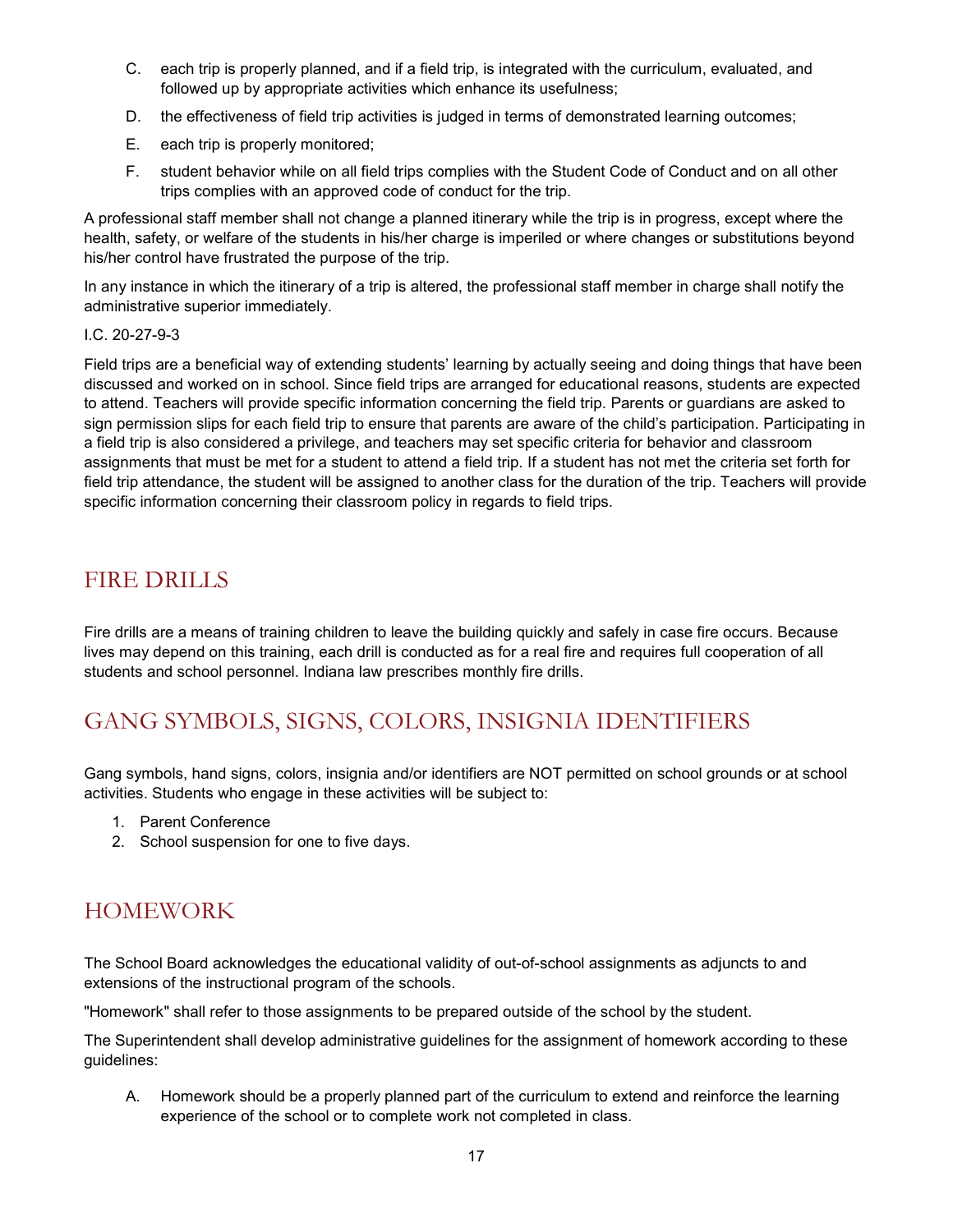- B. Homework should help students learn by providing practice in the mastery of skills, experience in data gathering, and integration of knowledge, and an opportunity to remediate learning problems.
- C. Homework should help develop the student's sense of responsibility by providing an opportunity for the exercise of independent work and judgment.
- D. The number, frequency, and degree of difficulty of homework assignments should be based on the ability and needs of the student and take into account other activities which make a legitimate claim on the student's time.
- E. As a valid educational tool, homework should be assigned with clear direction.
- F. The schools should recognize the role of parents by suggesting ways in which parents can assist the school in helping a student carry out assigned responsibilities.
- G. Homework should always serve a valid learning purpose.

#### 511 IAC 6-2-1(c)(9)

Homework is a visible method of providing instructional support and practical experience to the students in the Crown Point Schools. In addition, parents become knowledgeable not only of students' performance and progress, but also of the academic program. In an effort to support classroom instruction, homework will be prescribed to improve the quality of student academic performance. It should be further understood that homework assignments encourage the student to accept a stronger role in his/her educational responsibilities.

#### *HOME SCHOOL COMPACT*

As a teacher I will help each student reach their fullest potential by:

- Knowing the learning goals and objectives for the day and have a plan to meet them.
- Pursuing current and effective teaching practices.
- working collaboratively with faculty and staff
- Providing an academically rich and nurturing environment.
- Exemplifying respect for students, parents and staff members.
- Implementing school and classroom rules consistently and fairly.
- Encouraging the development of organization and study skills.
- Facilitating clear, consistent, and open communication with/between students and parent.
- Assigning purposeful and relevant homework with reasonable and definitive time expectations.
- Providing meaningful feedback on assignments and assessments in a timely manner.

As a parent I will instill the value of education by:

- Assuring that my child attends school regularly and is on time.
- Insuring that my child attends school with necessary materials and completed assignments.
- Utilizing communication routes established by the teacher and school.
- Talking with my child daily about schoolwork and activities.
- Encouraging my child to be actively involved in school.
- Showing respect toward my child, the teacher, the administration and the school.
- Establishing a time and place for my child to complete homework.
- Providing a home environment that supports independent learning.
- Encouraging reading by being a role model and providing opportunities to read.
- Creating a safe and healthy home environment.

As a student I will do the best I can to learn the most I can by:

- Going to school and being on time.
- Making sure I have everything I need for the school day.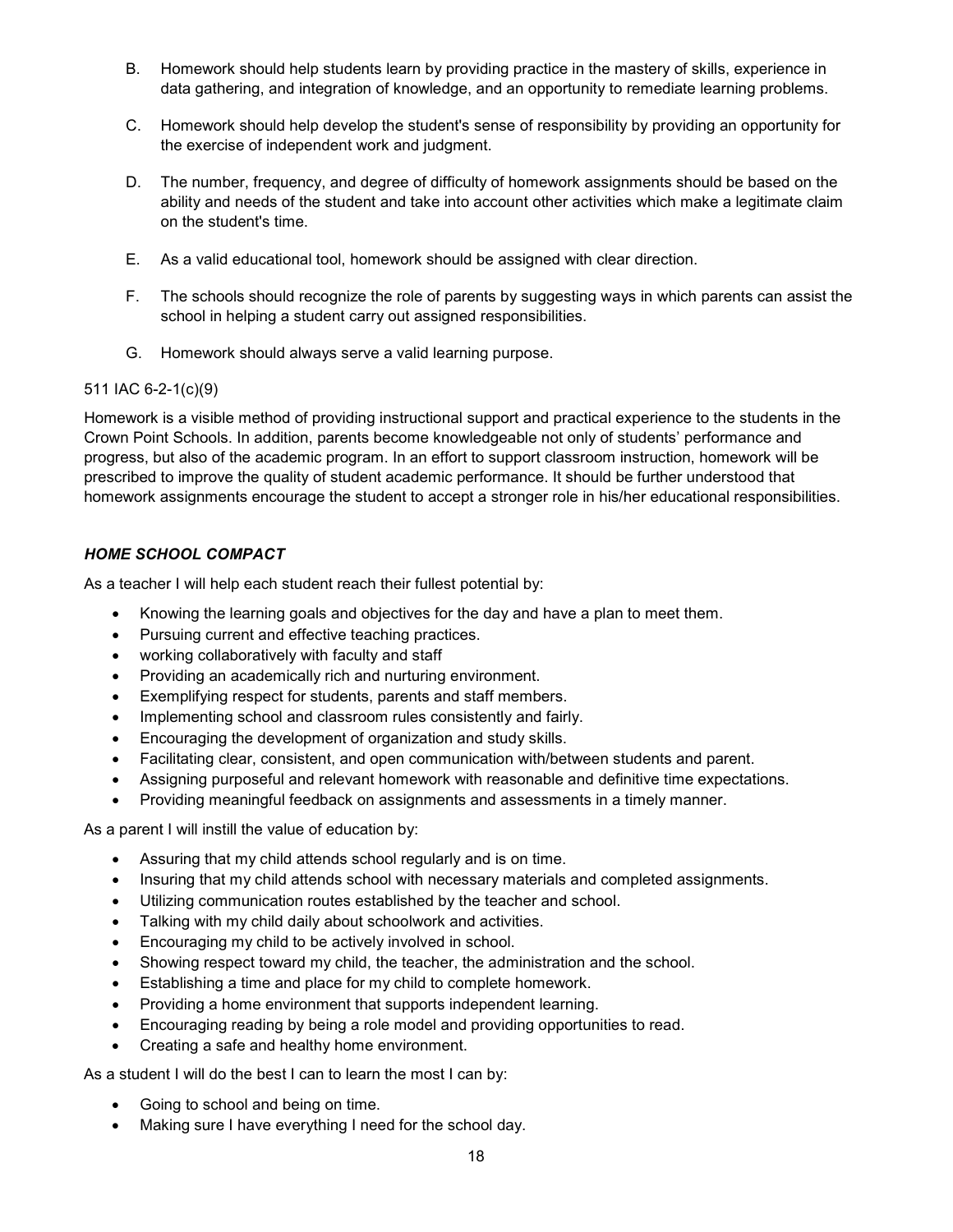- Staying organized and turning assignments in on time.
- Listening and participating in class.
- Reading, studying, and completing my work at school and at home.
- Asking the teacher for help when I need it.
- Following school and classroom rules.
- Showing respect for myself, family, teachers, students, and friends.
- Being responsible to tell my parents about school and taking notes home.
- Eating healthy and getting enough sleep.

### <span id="page-18-0"></span>ILEARN

Indiana Learning Evaluation Readiness Network (ILEARN) measures student achievement and growth according to Indiana Academic Standards. ILEARN is the summative accountability assessment for Indiana students, directed by the State Department of Education. This test measures student achievement and needs in reading, language, mathematics, science and social studies in order to determine the progress of students and assist them in attaining school district and State Department goals. The results of these tests help determine which students qualify for remediation and HA.

### <span id="page-18-1"></span>INSURANCE-ACCIDENT

Information concerning the purchase of student accident insurance is sent home early in the year. If your child is not covered by a family medical plan, you may want to consider this insurance coverage. **Schools do not carry general medical or accident insurance on students.**

### <span id="page-18-2"></span>INTRAMURAL SPORTS

If intramural sports are offered, these rules apply: (Eligibility requirements vary from building to building.) **It is a privilege, not a right to participate in the activity.**

Players and spectators:

- 1. Players and student spectators are not to walk home unless they have written permission to do so.
- 2. Players and spectators are not to return to classrooms after ball games.
- 3. Fighting and horseplay are not tolerated.
- 4. Student spectators at games, fourth grade and younger, are to be accompanied by an adult. All students must have notes to attend games. **Spectators - NO Student Spectators at Practices!**
- 5. Students are not to leave and return to gym during a game.
- 6. There should be NO gum, food, or drink in the gym.
- 7. Drinking fountains in gym are reserved for players.
- 8. Spectators are to remain seated no running up and down bleachers for safety reasons during games.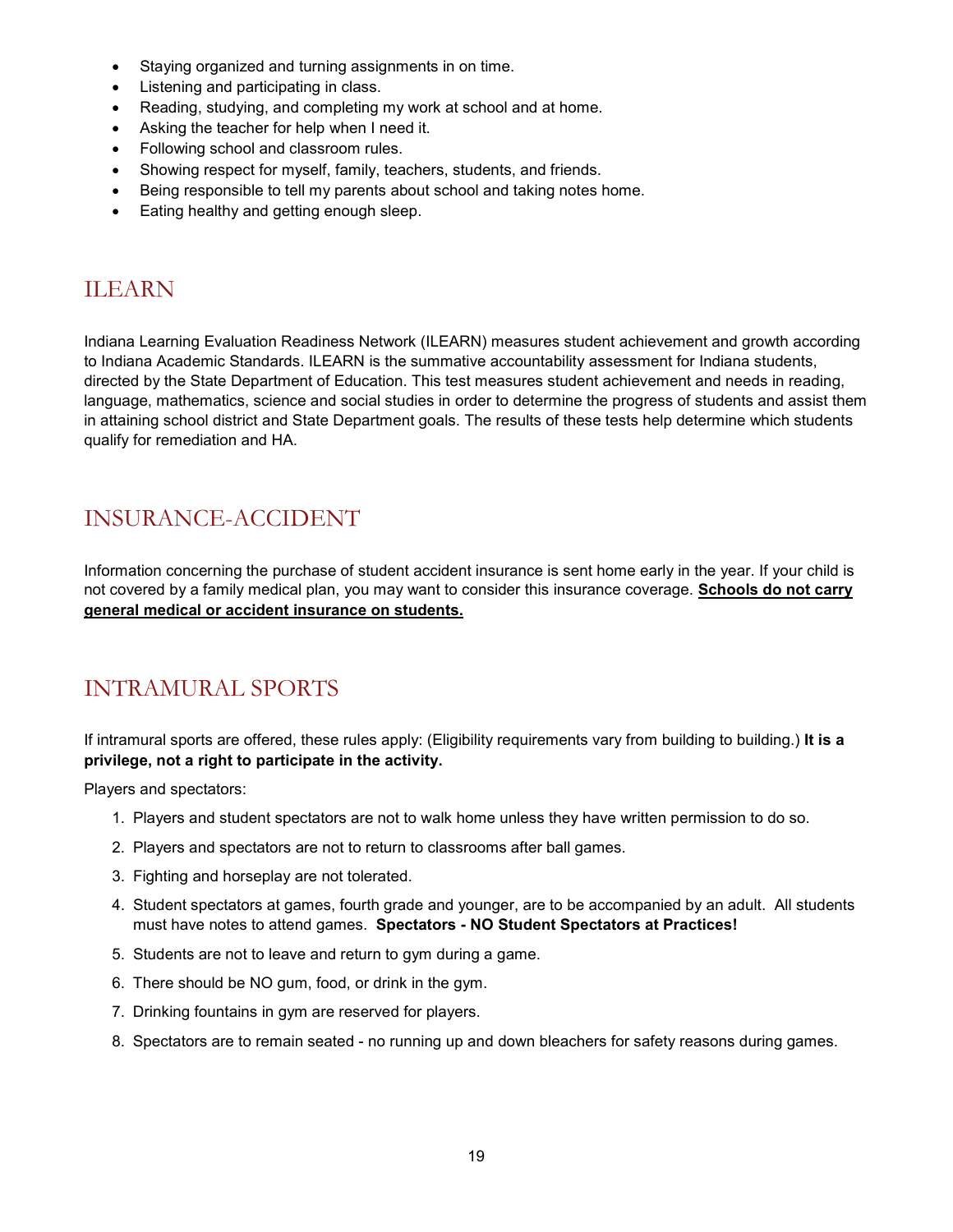### <span id="page-19-0"></span>**LOCKERS**

All lockers made available for student use on student premises are the property of the school corporation. These lockers are made available for student use in storing school supplies and personal items which may not cause, or can reasonably be foreseen to cause, an interference with school purposes or an educational function, or which are forbidden by state law or school rules.

The student's use of the locker does not diminish the school corporation's ownership or control of the locker. The school corporation retains the right to inspect the locker and its contents to insure the locker is being used in accordance with its intended purpose, and to eliminate fire or other hazards, maintain sanitary conditions, attempt to locate lost or stolen materials, and to prevent use of the locker to store prohibited or dangerous materials such as weapons, illegal drugs or alcohol.

- 1. Elementary students are **not** to have locks on their lockers.
- 2. Lockers should contain wraps, lunches, and books only.
- 3. Lockers are to be kept orderly and clean.
- 4. Tampering, opening or removing items from any locker other than his/her own without proper authorization will not be tolerated.
- 5. Backpacks must be able to fit into the lockers and not have wheels on them.

Refer to Policy 5771.

### <span id="page-19-1"></span>MAKE-UP WORK

If a student has been absent, home assignments may be provided upon parental request. A day's notice will be given to the classroom teacher when requesting make-up work. Otherwise, teachers will assign make-up work upon a student's return. Make-up work may be picked up in the school office. No homework or make-up work will be faxed. All class work must be completed within at least the number of days equal to the period of absence or longer at the discretion of the classroom teacher and building administrator. The elementary schools in our school corporation believe that the classroom experience for learners cannot be replaced. Extended absences from school that are not emergencies are discouraged for this reason. The amount and type of student work provided in advance of these absences will be left up to the discretion of the homeroom teacher.

### <span id="page-19-2"></span>USE OF MEDICATIONS

The School Board shall not be responsible for the diagnosis and treatment of student illness. The administration of prescribed medication and/or medically-prescribed treatments to a student during school hours will be permitted only when failure to do so would jeopardize the health of the student, the student would not be able to attend school if the medication or treatment were not made available during school hours, or the child has a disability and requires medication to benefit from his/her educational program.

For purposes of this policy, "medication" shall include all medicines, including those prescribed by a physician and any nonprescribed (over-the-counter) drugs, preparations, and/or remedies. "Treatment" refers both to the manner in which a medication is administered and to health-care procedures which require special training, such as catheterization or intravenous or intramuscular injection.

Before any prescribed medication or treatment may be administered to any student during school hours, the Board shall require the written prescription from the child's physician accompanied by the written authorization of the parent (see Form 5330 F1). This document shall be kept on file in the office of the school nurse, and made available to the persons authorized to administer medication or treatment. The prescription must be in its original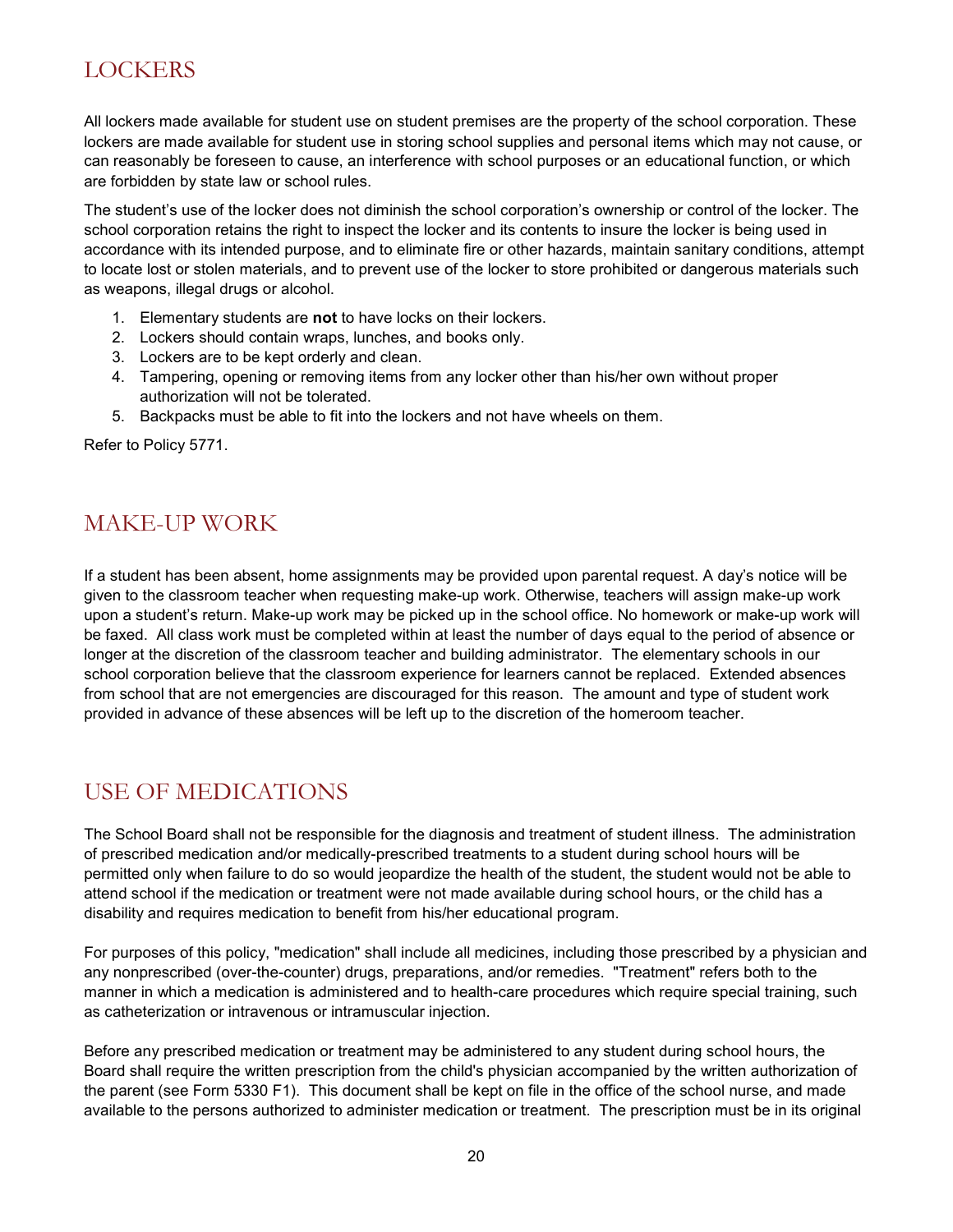container, labeled with the student's name and the exact dosage. At no time is the school to administer a dosage other than that authorized by the physician's prescription.

Both must also authorize any self-medication by the student. In addition, the physician's statement authorizing self-medication must include the information set forth in Policy 5330.01 - Self-Administered Medication.

The Board requires the prior written consent of the parent before any nonprescribed medication or treatment may be administered (see Form 5330 F1a and Form 5330 F1b). These documents shall be kept in the office of the school nurse. Except in the case of authorized self-medication, all forms of medication shall be administered by the School Corporation in accordance with the Superintendent's guidelines. No student is allowed to provide or sell any type of over-the-counter medication to another student.

Topical sunscreen products. USDA- approved topical, non-aerosol sunscreen products are exempt from this requirement. While on school property or at a school sponsored event or activity, a student may possess and use a topical, non-aerosol sunscreen product. A school employee may assist a student in applying the sunscreen product with written permission from the student's parent or guardian.

Violations of this rule will be considered violations of Policy 5530 – Drug Prevention and of the Student Code of Conduct/Student Discipline Code.

Students who may require administration of an emergency medication may have such medication stored in the nurse's office and administered in accord with this policy. However, if authorization (Form 5330 F3) for selfmedication has been provided by the parent and physician which complies with the requirements of Policy 5330.01 - Self-Administered Medication, then the student may retain possession of the self-administered medications.

The Corporation or a school in the Corporation may fill a prescription for auto-injectable epinephrine and store the auto-injectable epinephrine in a school in the Corporation if a health care provider who is licensed in Indiana and whose scope of practice includes the prescribing of medication writes the prescription for auto-injectable epinephrine for the school or Corporation. The school shall store the auto-injectable epinephrine in a safe location in which only school personnel have access.

A school nurse may administer auto-injectable epinephrine obtained via a prescription written for the school or Corporation by a health care provider who is licensed in Indiana and whose scope of practice includes the prescribing of medication to any of the following individuals if the individual is demonstrating signs or symptoms of life-threatening anaphylaxis and the individual does not have epinephrine at the school or the individual's prescription is not available:

- A. students at the school
- B. school personnel
- C. visitors at the school

School employees may administer auto-injectable epinephrine obtained via a prescription written for the school or Corporation by a health care provider who is licensed in Indiana and whose scope of practice includes the prescribing of medication if the following are met:

A. The school employee has voluntarily received training in:

- 1. recognizing anaphylaxis;
- 2. the proper administration of auto-injectable epinephrine;

by a health care provider who is licensed or certified in Indiana, for whom the administration of autoinjectable epinephrine is within the health care provider's scope of practice, who has received training in the administration of auto-injectable epinephrine, and who is knowledgeable in recognizing the symptoms of anaphylaxis and the administration of auto-injectable epinephrine.

B. The individual to whom the epinephrine is being administered is:

1. a student at the school;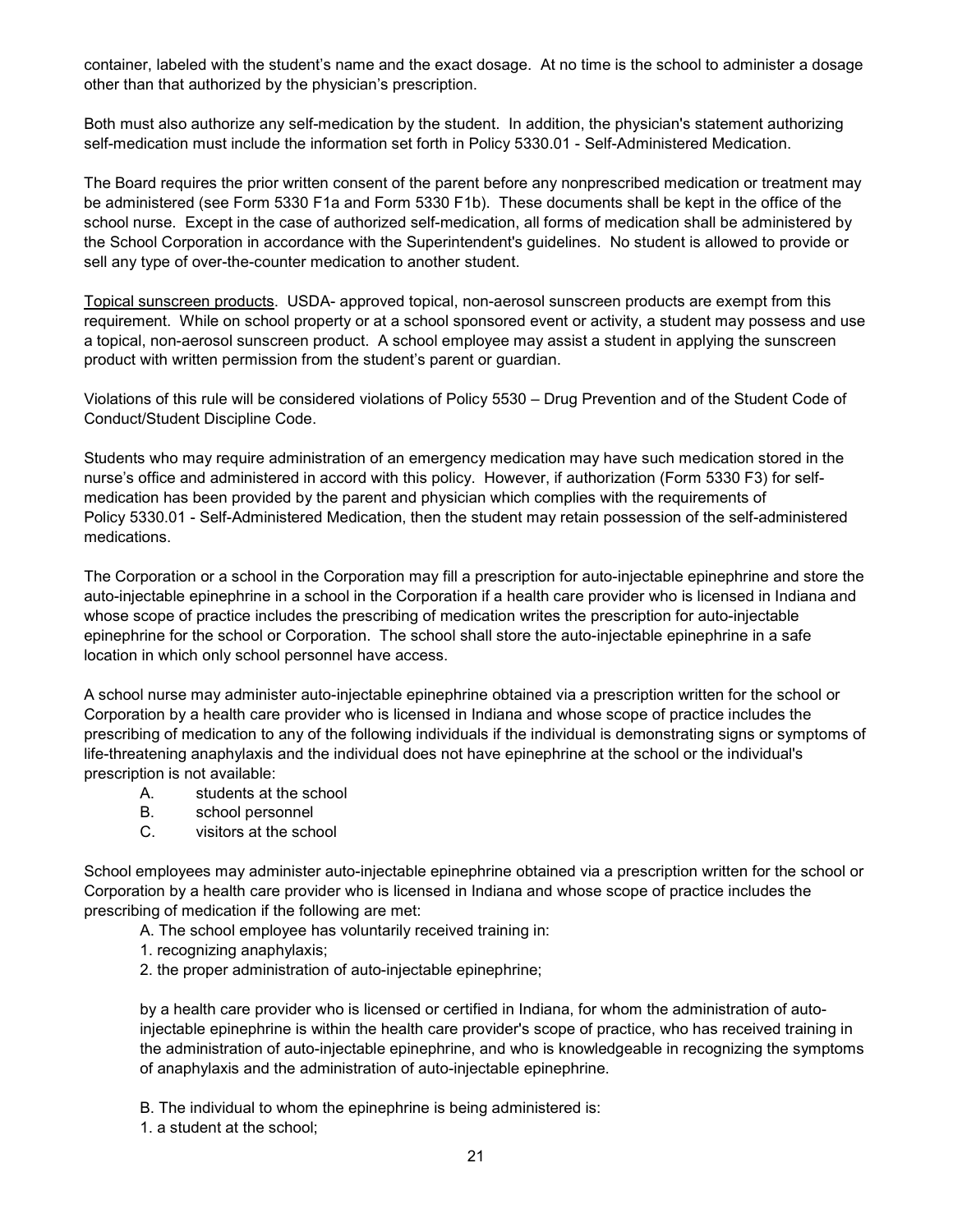- 2. a member of school personnel; or
- 3. a visitor at the school.

#### **Low THC Hemp Extract**

Low THC Hemp Indiana law defines "low THC hemp extract" as a product:

- derived from Cannabis sativa L., that meets the definition of industrial hemp;
- that contains not more than three-tenths percent (0.3%) delta-9-THC (including precursors); and
- that contains no other controlled substances

Prior to school personnel administering a low THC hemp extract substance, in addition to the above requirements, the following criteria must be met:

Parent/Guardian has provided the school with written permission to administer the product to his/her child and has verified that the product was acquired from a retailer that meets the requirements of state law; Product is in the original packaging and is unopened;

Student's health care provider has provided the school with a prescription to administer the substance which includes the dose, route and time of administration; and

Product has been approved by: (1) the federal Food and Drug administration or the federal Drug Enforcement Agency as a prescription or over-the-counter drug or (2) meets the packaging requirements of state law. Low THC hemp extract substance must be in packaging that contains the information required by state law. A school nurse or other trained school personnel will determine if the packaging complies with the law prior to the low THC hemp extract being administrated.

Medication that is possessed by a school for administration during school hours or at school functions, for students in grades K-8 may be released only to the student's parent or to an individual who is eighteen (18) years of age or older and who has been designated, in writing, by the student's parent to receive the medication.

A school may send home medication that is possessed by the school for administration during school hours or at school functions with a student in grades 9-12, if the student's parent provides written permission for the student to receive the medication.

The Superintendent shall prepare administrative guidelines, as needed, to address the proper implementation of this policy.

| $1.C. 20-33-8-12$ | I.C. 20-34-3-18 | I.C. 20-34-4.5-1 et seq. |
|-------------------|-----------------|--------------------------|
| $1.C. 34-30-12$   | 511 IAC 7-21-8  |                          |

### <span id="page-21-0"></span>SELF-ADMINISTERED MEDICATION

A student may possess and self-administer medication for chronic diseases or medical conditions provided the student's parent files a written authorization with the principal. The written authorization must be filed annually. A physician's written statement must be included with the parent's authorization.

The physician's statement be filed annually and include the following information:

- A. An acute or chronic disease or medical condition exists for which the medication is prescribed.
- B. The student has been given instruction as to how to self-administer the medication.
- C. The nature of the disease or medical condition requires emergency administration of the medication.

The School or School Board is not liable for civil damages as a result of a student's self-administration of medication for an acute or chronic disease or medical condition except for an act or omission amounting to gross negligence or willful and wanton misconduct.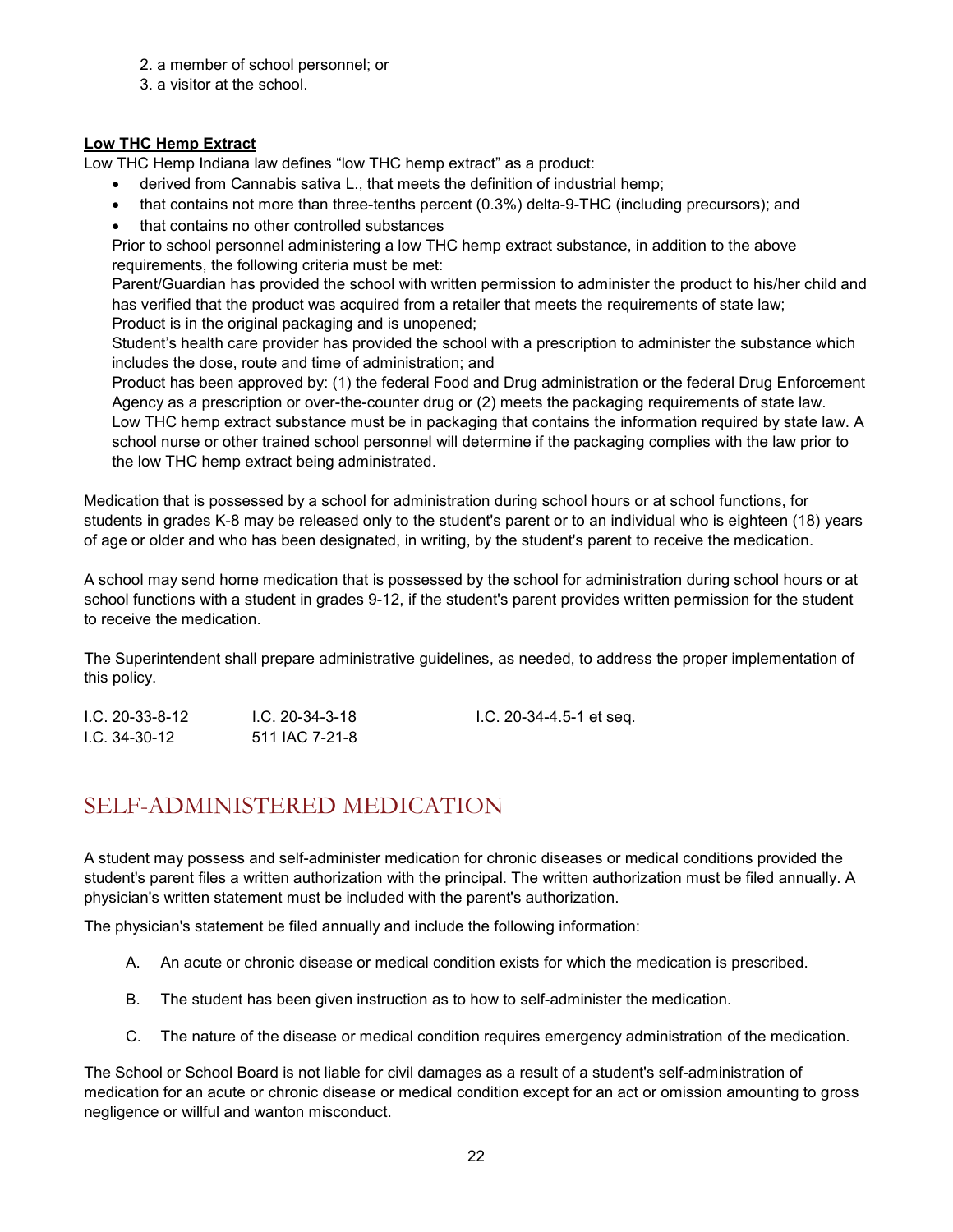### <span id="page-22-0"></span>CARE OF STUDENTS WITH DIABETES

A diabetes management and treatment plan shall be prepared and implemented for a student with diabetes for use during school hours or at a school-related event or activity. The plan shall be developed by:

- A. the licensed health care practitioner responsible for the student's diabetes treatment; and
- B. the student's parent/legal guardian.

A diabetes management and treatment plan shall:

- A. identify the health care services or procedures the student should receive at school;
- B. evaluate the student's ability to manage his/her level of understanding of the student's diabetes;
- C. be signed by the student's parent/legal guardian and the licensed health care practitioner responsible for the student's diabetes treatment.

The parent/legal guardian of a student with diabetes shall submit a copy of the student's diabetes management and treatment plan to the school nurse for review:

- A. before or at the beginning of a school year;
- B. at the time the student enrolls, if the student is enrolled in school after the beginning of a school year; or
- C. as soon as practicable following a diagnosis of diabetes for the student.

An individualized health plan shall be developed for each student with diabetes while the student is at school or participating in a school activity. The school's nurse shall develop a student's individualized health plan in collaboration with:

- A. the licensed health care practitioner responsible for the student's diabetes treatment to the extent practicable;
- B. the school principal;
- C. the student's parent/legal guardian;
- D. one (1) or more of the student's teachers.

A student's individualized health plan shall incorporate the components of the student's management and treatment plan.

The Board is not liable for civil damages as a result of a student's self-administration of medication for an acute or chronic disease or medical condition except for an act or omission amounting to gross negligence or willful and wanton misconduct.

I.C. 20-34-5

#### <span id="page-22-1"></span>IMMUNIZATION

The School Board requires that all students be properly immunized against communicable diseases as designated by the State Board of Health. The school has a complete list of the current required immunizations.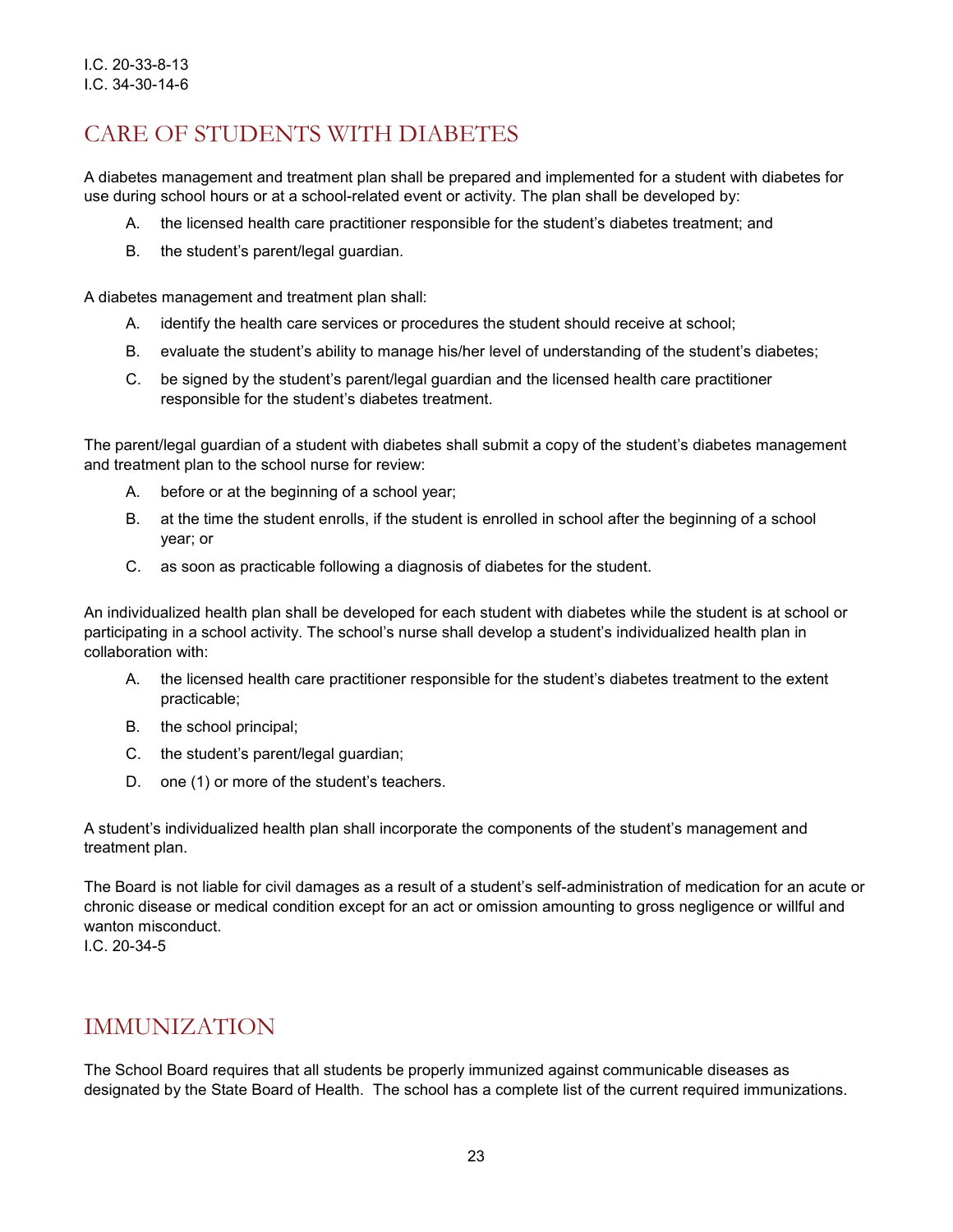The Superintendent shall require parents to furnish to their child's school, no later than the first day of school after enrollment, a written statement of the child's immunization accompanied by a physician's certificate or other documentation. Students whose parents do not provide the required documentation by the opening day of school may be admitted to school provided the documentation is received within twenty (20) days and is in accord with the Superintendent's administrative guidelines on immunization. If the student remains unimmunized at the close of the twenty (20) day period, the Superintendent shall commence expulsion proceedings, unless the parents have filed a religious objection or submitted a physician's statement that the needed immunizations are contraindicated.

Information concerning meningococcal disease (meningitis) and its vaccine shall be provided to students and parents at the beginning of the school year by the Superintendent. The information must include information concerning the causes, symptoms and spread of meningococcal diseases and places where parents may obtain additional information and vaccinations for their children. The Superintendent shall consult with the State Department of Education and the State Board of Health to develop necessary information and needed materials.

Exemptions to the immunization requirements shall be granted, in accordance with State law, only for medical or religious reasons. The school nurse has complete information.

The parent of each female student who is entering grade six (6) shall be provided with information prescribed by the State Department of Health concerning cervical cancer and the human papillomavirus (HPV) infection and that an immunization against the HPV infections is available. Within twenty (20) days after the first day of school, the parent shall provide a written statement as prescribed by the State Department of Health regarding the HPV information.

### <span id="page-23-0"></span>OUTSIDE RECESS

Student safety at recess is a priority in all elementary schools in our school corporation. In order to allow for each school to make determinations based upon their individual environmental conditions, indoor recess may be mandated based upon but not limited to: 15-degree outdoor temperature, wind chill, unsafe surfaces, ice, standing water, and high winds. All schools recommend proper and safe attire in order to participate in outdoor recess. Flip flops and sandals are not considered safe footwear for recess.

### <span id="page-23-1"></span>PARENT - TEACHER CONFERENCES

A parent-teacher conference is considered to be a very valuable tool to promote cooperation and understanding between parents and teachers in conjunction with an evaluation of student progress. Parents are encouraged to attend. A teacher or parent may initiate a conference at any time if the need arises. Special or additional conferences may be arranged as necessary with the classroom teacher. At least one day's notice should be given when requesting conferences or classroom visitations. Additional information on classroom visitations is available from school personnel. Please be courteous to faculty members and students and avoid "on the spot hallway conferences."

### <span id="page-23-2"></span>PLAYGROUND BEHAVIOR

GOAL: Students will play safely in all games and on all equipment.

#### **Responsible Playground Behavior:**

- 1. Rough play will not be allowed on the playground.
- 2. At the end of recess, students will stop what they are doing and will line up quickly.
- 3. Students will settle differences peacefully.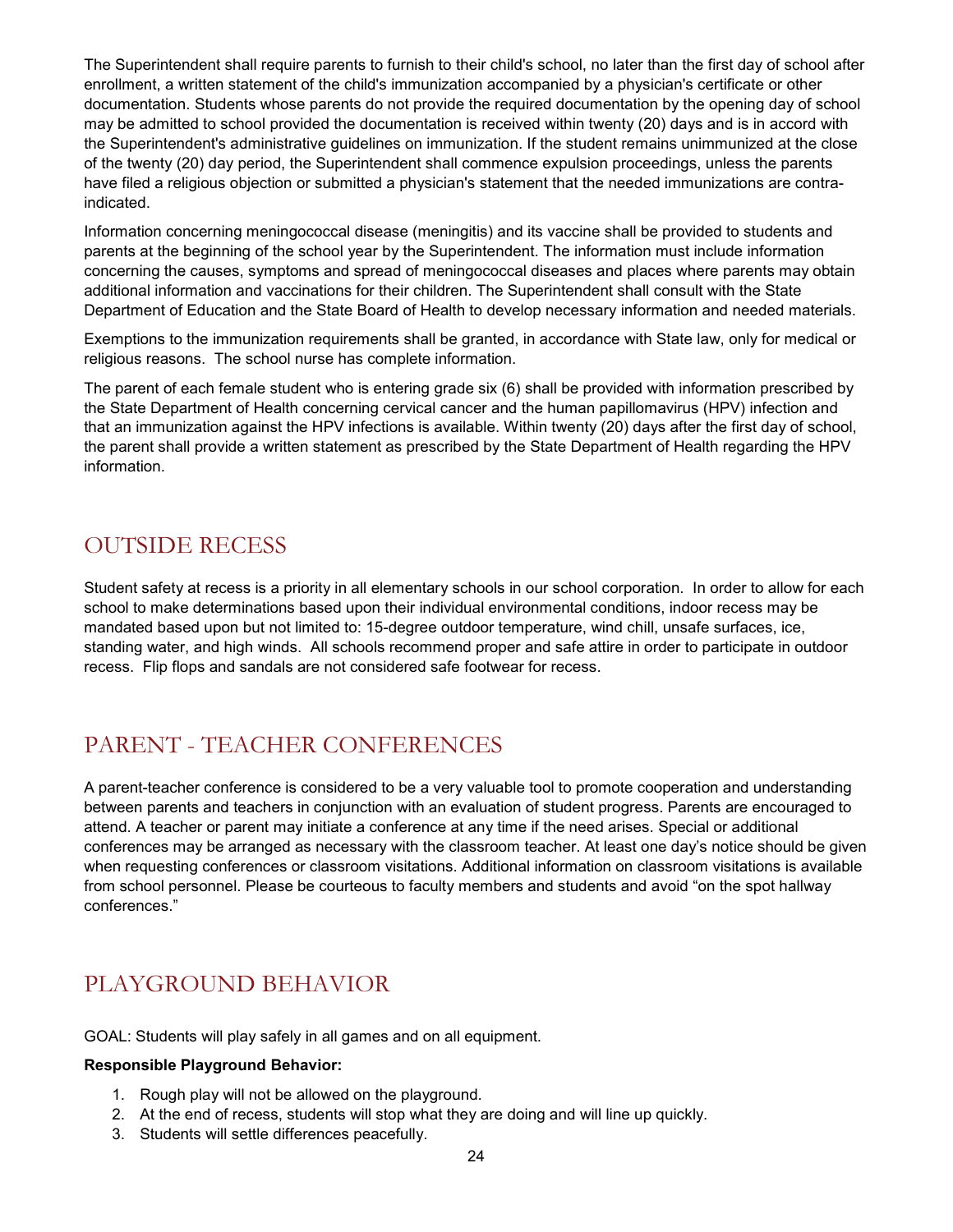- 4. Students will show respect for others and follow instructions given by staff.
- 5. Students will leave rocks, bark, sticks, snow, and other dangerous objects alone.
- 6. Students will show pride in their school by keeping the building and grounds free of litter.
- 7. Students will take turns on equipment and will use the equipment safely.
- 8. Students will not take any dangerous object on to the playground.
- 9. Students are to stay in the playground areas and will not leave the school grounds during recess.
- 10. Students will use the playground equipment for the purpose it was intended.
- 11. Students will not venture in or near standing water or on ice.
- 12. Proper foot attire will be worn to go out into snow or slush. Flip/flops are not allowed.
- 13. Coats, Hats, Gloves, and/or Mittens will be worn during cold weather.

### <span id="page-24-0"></span>PROMOTION, PLACEMENT, AND RETENTION

The School Board recognizes that the personal, social, physical, and educational growth of children will vary and that they should be placed in the educational setting most appropriate to their needs at the various stages of their growth.

It shall be the policy of the Board that each student be moved forward in a continuous pattern of achievement and growth that is in harmony with his/her own development.

Such pattern should coincide with the system of grade levels established by this Board and the instructional objectives established for each.

A student will be promoted to the succeeding grade level when s/he has:

- A. completed the course requirements at the presently assigned grade;
- B. achieved the instructional objectives set for the present grade;
- C. demonstrated sufficient proficiency to permit him/her to move ahead in the educational program of the next grade;
- D. demonstrated the degree of social, emotional, and physical maturation necessary for a successful learning experience in the next grade.

No student who has completed a grade successfully shall be retained or allowed to repeat a grade in order to improve his/her ability or lengthen his/her eligibility to participate in extra-curricular athletic programs.

The Superintendent shall develop administrative guidelines for promotion, placement, and retention of students which:

- A. require the recommendation of the professional staff for any promotion, placement, or retention;
- B. require that parents are informed in advance of the possibility of retention of a student at a grade level;
- C. assure that reasonable efforts be made to remediate the student's difficulties before s/he is retained;
- D. assign to the principal the final responsibility for determining the promotion, placement, or retention of each student.

### <span id="page-24-1"></span>CHILD ABUSE AND NEGLECT

As an agency of the State, the School Board is concerned with the physical and mental well-being of the children of this Corporation and will cooperate in the identification and reporting of cases of child abuse in accordance with law.

Each staff member employed by this Corporation shall be responsible for reporting immediately every case, whether ascertained or suspected, of abuse, abandonment, cruelty, or neglect resulting in physical or mental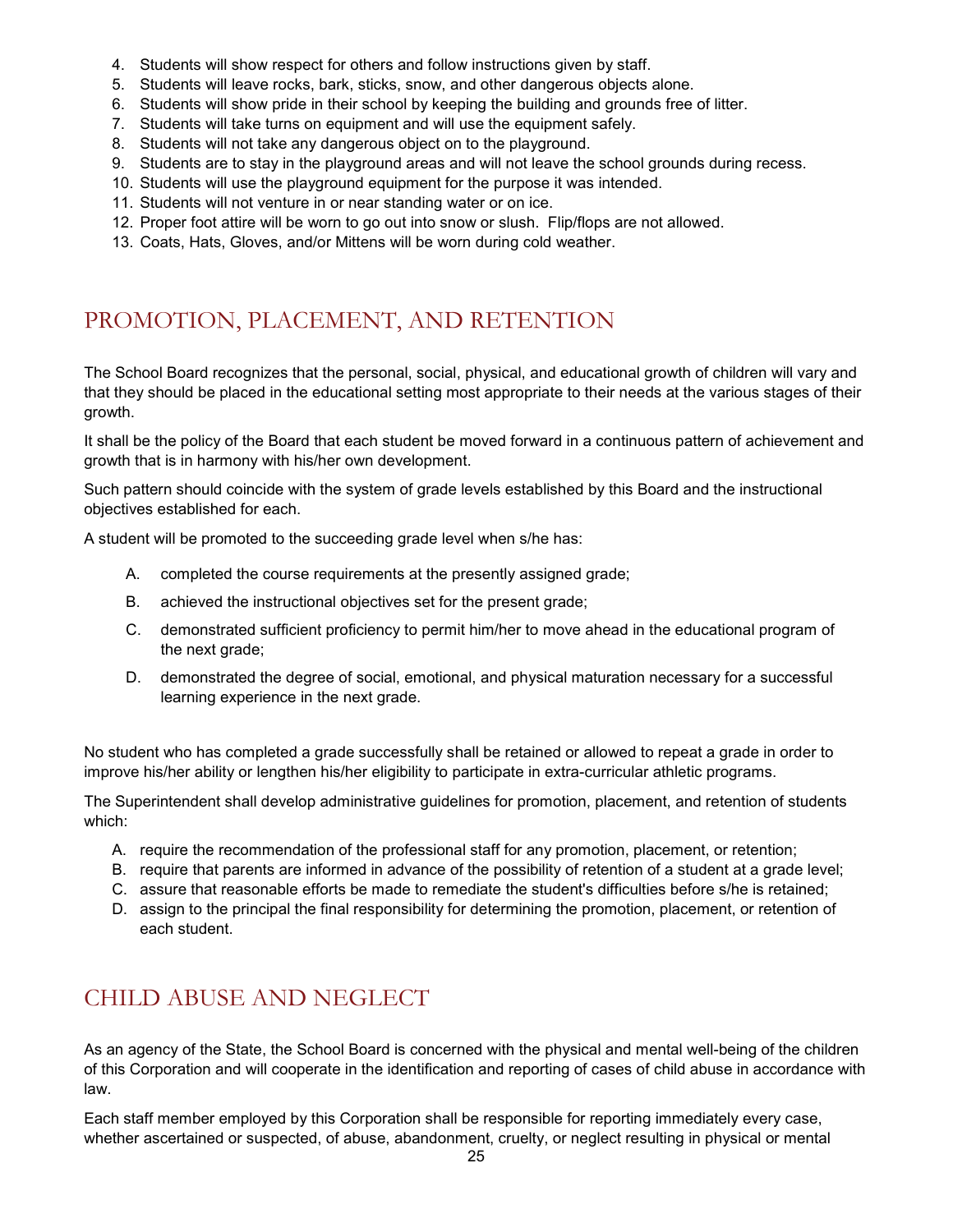injury to a student by other than accidental means. The staff member or appropriate administrator, in the presence of the staff member if possible, shall immediately call the local child protection agency or the local law enforcement agency and shall secure prompt medical attention for any such injuries reported.

Information concerning alleged child abuse of a student is confidential information and is not to be shared with anyone other than the administration or the reporting agency. A staff member who violates this policy may be subject to disciplinary action.

Building administrators should be mindful of the possibility of physical or mental abuse inflicted by a staff member. Any such instances, real or alleged, should be dealt with in accordance with the administrative guidelines established by the Superintendent.

I.C. 31-33-1 et seq.

### <span id="page-25-0"></span>REPORTING STUDENT PROGRESS

The School Board believes that the cooperation of school and home is a vital ingredient to the growth and education of the whole child. It recognizes its responsibility to keep parents informed of student welfare and progress in school.

The Board directs the establishment of a system of reporting student progress which shall include written reports, parent conferences with teachers, and shall require all appropriate staff members to comply with such a system as part of their professional responsibility.

The Superintendent, in conjunction with appropriate staff members, shall develop administrative guidelines for reporting student progress to parents which:

- A. ensure that both student and parent receive ample warning of a pending grade of "failure" or one that would adversely affect the student's status;
- B. enable the scheduling of parent-teacher conferences at such times and in such places as will ensure the greatest degree of participation by parents;
- C. specify the issuance of report cards at intervals of not more than quarterly;
- D. ensure a continual review and improvement of methods of reporting student progress to parents.

Parents are encouraged to monitor student progress through Crown Point Community School Corporation Parent Portal.

I.C. 20-26-3-5

I.C. 20-26-5-4

#### **What is RTI?**

RTI (Response to Instruction) is a process designed to help schools focus on high quality instruction and interventions that match student needs and on monitoring student progress on a frequent basis. School personnel and parents use the information gained from an RTI process to adapt instruction and to make decisions regarding the student's educational program.

#### **What are the benefits of RTI**

Perhaps the greatest benefit of an RTI (Response to

Instruction) approach is that it eliminates a "wait to fail" situation because students get help promptly within the general education setting. As soon as assessment data indicate a need for a student or a group of students, educators put into place interventions or extensions to address these concerns.

While the supplemental instruction takes place, school staff monitors any progress that these students are making. These progress-monitoring techniques used within the RTI process provide information that allows the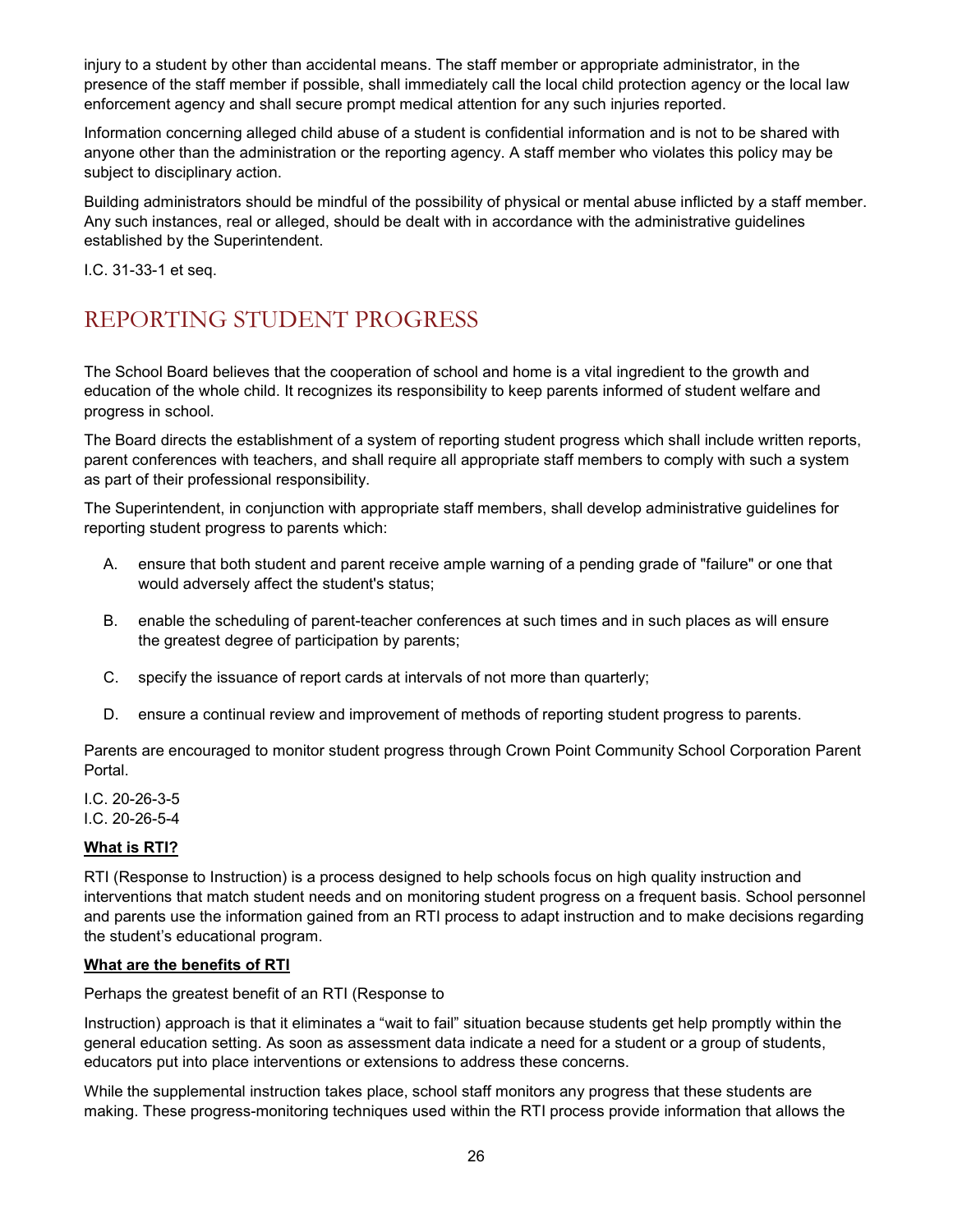teacher to better evaluate student needs and match instruction, resources and interventions/extensions appropriately.

#### **What if my child is referred to the school's RTI Team?**

- Attend RTI team meetings.
- Ask what interventions the school is using for academic and/or behavioral problems.
- Ask your school to provide you with regular progress monitoring reports.
- Praise your child for any progress or general improvement in the area(s) of concern.
- Always ask questions when things are not clear!
- Frequently communicate with your child's teacher(s).
- Monitor and assist with your child's homework assignments.
- Attend school functions such as parent-teacher conferences.

### <span id="page-26-0"></span>SCHOOL BUS

#### *School Bus Regulations*

Bus drivers have direct control and responsibility for all students riding on their buses. Students are to display proper behavior at all times while boarding, riding and exiting a bus. Students are to follow the general rules of safe bus riding and the more specific rules explained by their particular bus driver. If students choose not to obey bus rules, their privilege of riding a bus can and will be suspended.

Bus routes and bus stop locations are determined by the Director of Transportation. Any change from the established routes or stops must be approved by the Transportation Director or the dispatcher for the Crown Point Community School Corporation. Questions concerning buses may be directed to personnel at the bus terminal by calling 663-1465.

Students are not permitted to board or exit buses at locations other than their regularly assigned bus stop without written permission from parents and authorization from the Transportation Director.

#### *School Bus and Safety Rules*

The school bus and safety rules are designed to promote safety on school buses at all times. The safety of all students is our top priority. Therefore, each student is expected to cooperate fully by observing the rules.

The authority of the bus driver who is in charge of the bus will be recognized and supported by all. For everybody's safety, the bus driver must be heard, be able to hear traffic sounds such as sirens, and be obeyed by students quickly and efficiently.

School bus transportation is a privilege and is **not** provided for you by law. Transportation is available, however, it can be taken away if students choose to disobey or violate any of the safety and conduct rules. If transportation privileges are denied, the parents or guardians are responsible for getting their children to and from school.

*To Promote a Safe, Orderly, Efficient, and Enjoyable Ride To and From School, These Rules MUST Be Followed:*

#### *At the bus stops:*

- 1. Be on time. Board and leave bus only at your regularly assigned stop, unless you have received special permission in advance.
- 2. Stay out of the street and away from the road.
- 3. Help protect surrounding property while waiting for the bus.
- 4. Wait to enter until the bus comes to a full stop, and the door has been opened by the driver. Take your turn and do not push when entering and leaving the bus.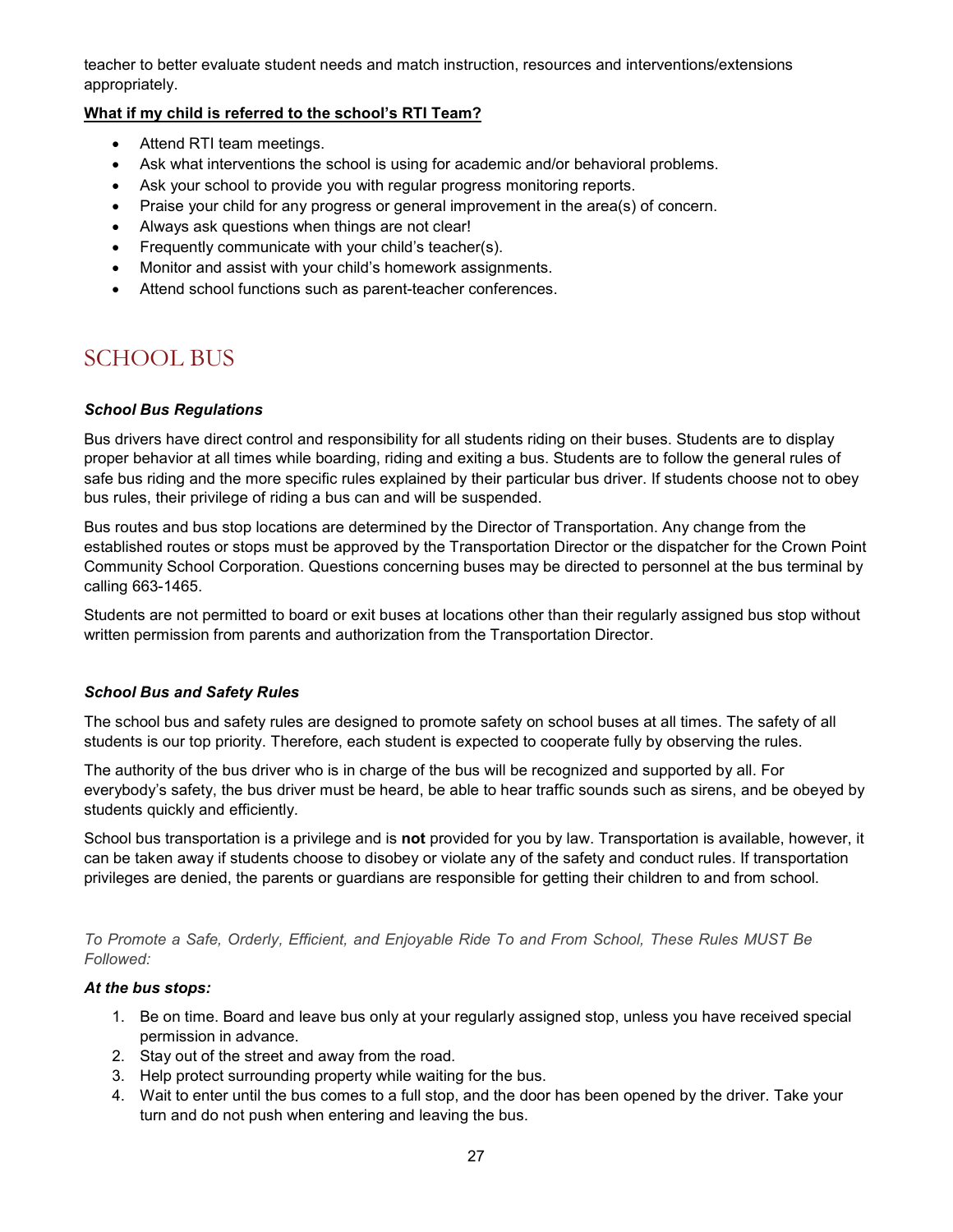#### *On the Bus:*

- 1. Always obey the driver promptly and respectfully.
- 2. Be seated promptly and stay in assigned seat.
- 3. Keep all books & materials on your lap or contained in a back pack.
- 4. Be courteous and use no profane language.
- 5. Speak in low tones.
- 6. Never push, shove, shuffle, or engage in horseplay; that is always unacceptable and a serious safety hazard.
- 7. Keep your head, hair, hands, feet, and all belongings inside the bus and to yourself.
- 8. Never smoke, it is a serious safety hazard.
- 9. Never fight, it is unacceptable and a serious safety hazard.
- 10. Never throw objects inside or outside the bus.
- 11. Do not eat or drink on the bus.
- 12. Treat bus seats and equipment with respect.
- 13. Keep the bus clean and orderly. Deposit trash in the containers in the front of the bus upon leaving.
- 14. Items not pertaining to classroom activities are not allowed on the bus unless pre-approved by the Principal and the Transportation Department.

#### *Leaving the bus:*

- A. Take your turn and do not push when leaving the bus.
- B. Once off, clear the area immediately. If crossing the street, wait for a signal from the bus driver before crossing in front of the bus. Walk quickly across the street.

#### *Student Conduct on School Buses*

The bus driver will, and is authorized to, reasonably maintain orderly behavior of students on school buses. Driver will report misconduct as soon as reasonably possible to the student's principal.

The school principal will have authority to suspend the riding privileges of students who are disciplinary problems on the bus. Parents of children whose behavior and misconduct on school buses endangers the health, safety, and welfare of other riders will be notified that their children face the loss of school bus riding privileges in accordance with the Student Bus Conduct Rules. The Student School Bus Conduct Rules are considered policy and are included in the Appendix of this manual. School bus rules are required to be a part of student handbooks.

### <span id="page-27-0"></span>ANTI-HARASSMENT

#### *General Policy Statement*

It is the policy of the School Board to maintain an education and work environment which is free from all forms of unlawful harassment, including sexual harassment. This commitment applies to all School Corporation operations, programs, and activities. All students, administrators, teachers, staff, and all other school personnel share responsibility for avoiding, discouraging, and reporting any form of unlawful harassment. This policy applies to unlawful conduct occurring on school property, or at another location if such conduct occurs during an activity sponsored by the Board.

The Board will vigorously enforce its prohibition against harassment based on sex, race, color, national origin, religion, disability, or any other unlawful basis, and encourages those within the School Corporation community as well as third parties who feel aggrieved to seek assistance to rectify the problems. The Board will investigate all allegations of harassment and in those cases where unlawful harassment is substantiated, the Board will take immediate steps to end the harassment. Individuals who are found to have engaged in unlawful harassment will be subject to appropriate disciplinary action.

For purposes of this policy, "School Corporation community" means students, administrators, teachers, staff, and all other school personnel, including Board members, agents, volunteers, contractors, or other persons subject to the control and supervision of the Board.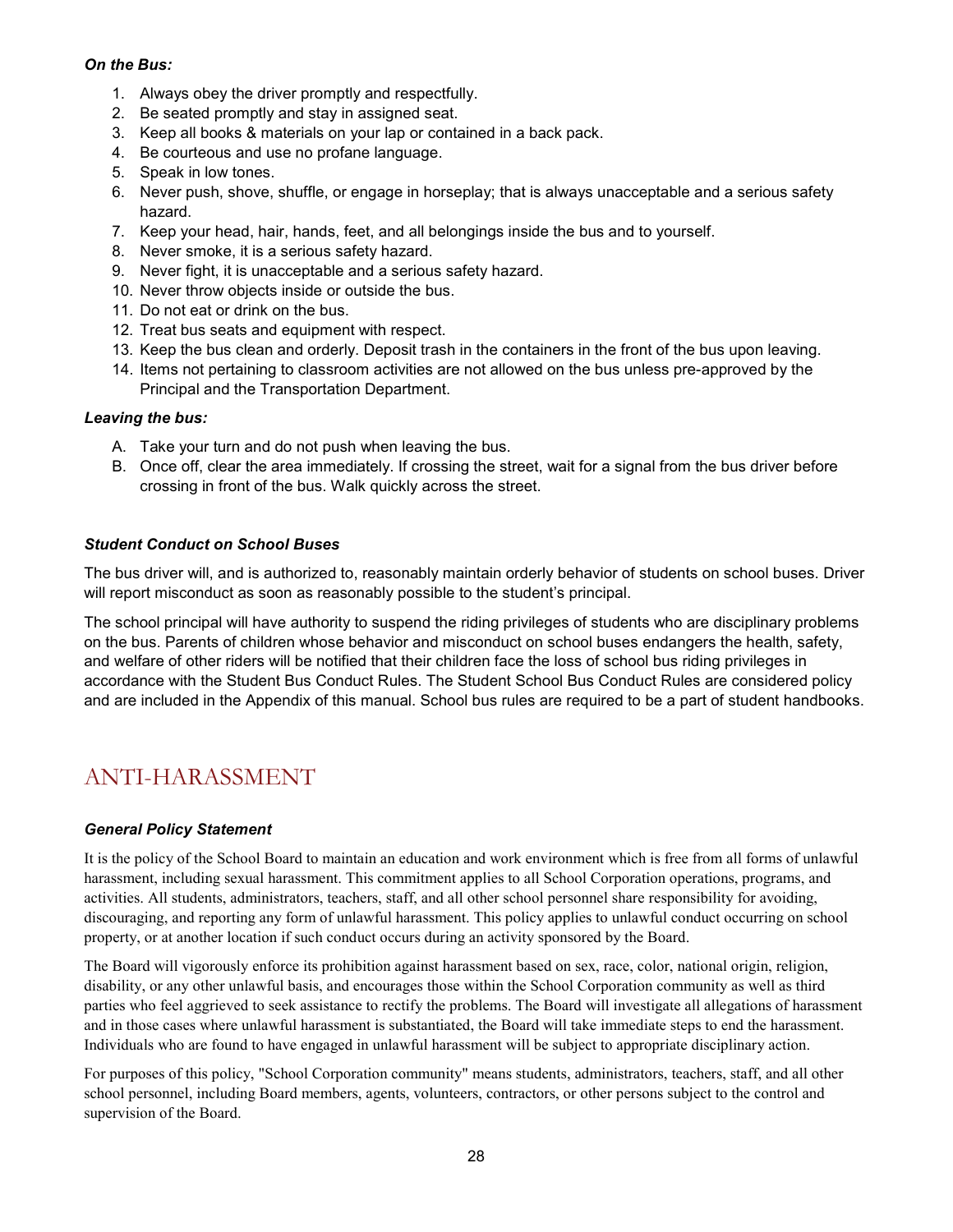For purposes of this policy, "third parties" include, but are not limited to, guests and/or visitors on School Corporation property (e.g., visiting speakers, participants on opposing athletic teams, parents), vendors doing business with, or seeking to do business with, the Board, and other individuals who come in contact with members of the School Corporation community at school-related events/activities (whether on or off School Corporation property).

#### *Other Violations of the Anti-Harassment Policy*

The Board will also take immediate steps to impose disciplinary action on individuals engaging in any of the following prohibited acts:

- A. Retaliating against a person who has made a report or filed a complaint alleging harassment, or who has participated as a witness in a harassment investigation.
- B. Filing a malicious or knowingly false report or complaint of harassment.
- C. Disregarding, failing to investigate adequately, or delaying investigation of allegations of harassment, when responsibility for reporting and/or investigating harassment charges comprises part of one's supervisory duties.

#### *Definitions*

#### **Sexual Harassment**

Pursuant to Title VII of the Civil Rights Act of 1964 and Title IX of the Educational Amendments of 1972, "sexual harassment" is defined as:

Unwelcome sexual advances, requests for sexual favors, and other verbal or physical conduct of a sexual nature, when:

- A. Submission to such conduct is made either implicitly or explicitly a term or condition of an individual's status in a class, educational program, or activity;
- B. Submission or rejection of such conduct by an individual is used as the basis for educational decisions affecting such individual;
- C. Such conduct has the purpose or effect of interfering with the individual's educational performance; of creating an intimidating, hostile, or offensive learning environment; or of interfering with one's ability to participate in or benefit from a class or an educational program or activity.

Sexual harassment may involve the behavior of a person of either gender against a person of the same or opposite gender.

Prohibited acts that constitute sexual harassment may take a variety of forms. Examples of the kinds of conduct that may constitute sexual harassment include, but are not limited to:

- A. Unwelcome sexual propositions, invitations, solicitations, and flirtations.
- B. Physical assault.
- C. Threats or insinuations that a person's academic grade, promotion, classroom work or assignments, academic status, participation in athletics or extra-curricular programs or events, or other conditions of education may be adversely affected by not submitting to sexual advances.
- D. Unwelcome verbal expressions of a sexual nature, including graphic sexual commentaries about a person's body, dress, appearance, or sexual activities; the unwelcome use of sexually degrading language, jokes or innuendoes; unwelcome suggestive or insulting sounds or whistles; obscene telephone calls.
- E. Sexually suggestive objects, pictures, videotapes, audio recordings or literature, placed in the educational environment, which may embarrass or offend individuals.
- F. Unwelcome and inappropriate touching, patting, or pinching; obscene gestures.
- G. A pattern of conduct, which can be subtle in nature, that has sexual overtones and is intended to create or has the effect of creating discomfort and/or humiliation to another.
- H. Remarks speculating about a person's sexual activities or sexual history, or remarks about one's own sexual activities or sexual history.
- I. Consensual sexual relationships where such relationship leads to favoritism of a student with whom the teacher or superior is sexually involved and where such favoritism adversely affects other students.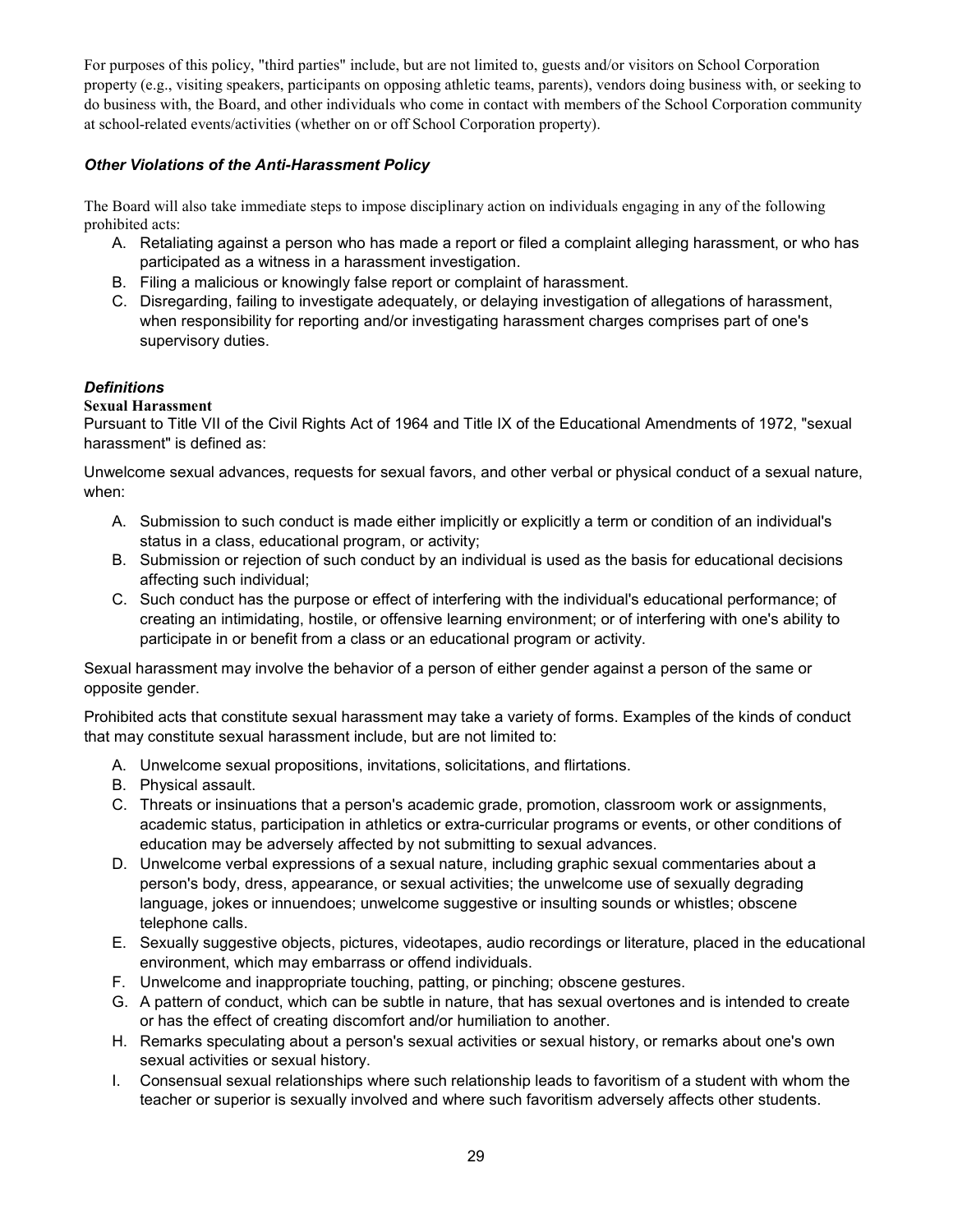Not all behavior with sexual connotations constitutes unlawful sexual harassment. Conduct must be sufficiently severe, pervasive, and persistent such that it adversely affects an individual's education, or such that it creates a hostile or abusive educational environment.

#### *Race/Color Harassment*

Prohibited racial harassment occurs when unwelcome physical, verbal, or nonverbal conduct is based upon an individual's race or color and when the conduct has the purpose or effect of interfering with the individual's educational performance; of creating an intimidating, hostile, or offensive learning environment; or of interfering with one's ability to participate in or benefit from a class or an educational program or activity. Such harassment may occur where conduct is directed at the characteristics of a person's race or color, such as racial slurs, nicknames implying stereotypes, epithets, and/or negative references relative to racial customs.

#### *Religious (Creed) Harassment*

Prohibited religious harassment occurs when unwelcome physical, verbal, or nonverbal conduct is based upon an individual's religion or creed and when the conduct has the purpose or effect of interfering with the individual's educational performance; of creating an intimidating, hostile, or offensive learning environment; or of interfering with one's ability to participate in or benefit from a class or an educational program or activity. Such harassment may occur where conduct is directed at the characteristics of a person's religious tradition, clothing, or surnames, and/or involves religious slurs.

#### *National Origin Harassment*

Prohibited national origin harassment occurs when unwelcome physical, verbal, or nonverbal conduct is based upon an individual's national origin and when the conduct has the purpose or effect of interfering with the individual's educational performance; of creating an intimidating, hostile, or offensive learning environment; or of interfering with one's ability to participate in or benefit from a class or an educational program or activity. Such harassment may occur where conduct is directed at the characteristics of a person's national origin, such as negative comments regarding customs, manner of speaking, language, surnames, or ethnic slurs.

#### *Disability Harassment*

Prohibited disability harassment occurs when unwelcome physical, verbal, or nonverbal conduct is based upon an individual's disability and when the conduct has the purpose or effect of interfering with the individual's educational performance; of creating an intimidating, hostile, or offensive learning environment; or of interfering with one's ability to participate in or benefit from a class or an educational program or activity. Such harassment may occur where conduct is directed at the characteristics of a person's disabling condition, such as negative comments about speech patterns, movement, physical impairments or defects/appearances, or the like.

#### *Reports and Complaints of Harassing Conduct*

Members of the School Corporation community and third parties are encouraged to promptly report incidents of harassing conduct to an administrator, supervisor or other School Corporation official so that the Board may address the conduct before it becomes severe, pervasive, or persistent.

Members of the School Corporation community or third parties who believe they have been unlawfully harassed by another member of the School Corporation community or a third party are entitled to utilize the Board's informal and/or formal investigation and complaint processes. Initiating a complaint, whether formally or informally, will not adversely affect the complaining individual's participation in educational or extra-curricular programs. Individuals should make every effort to file an informal or a formal complaint as soon as possible after the conduct occurs while the facts are known and potential witnesses are available.

The names and titles of the Anti-Harassment Complaint Coordinators with whom complaints of unlawful harassment should be filed are set forth in the administrative guidelines that supplement this policy.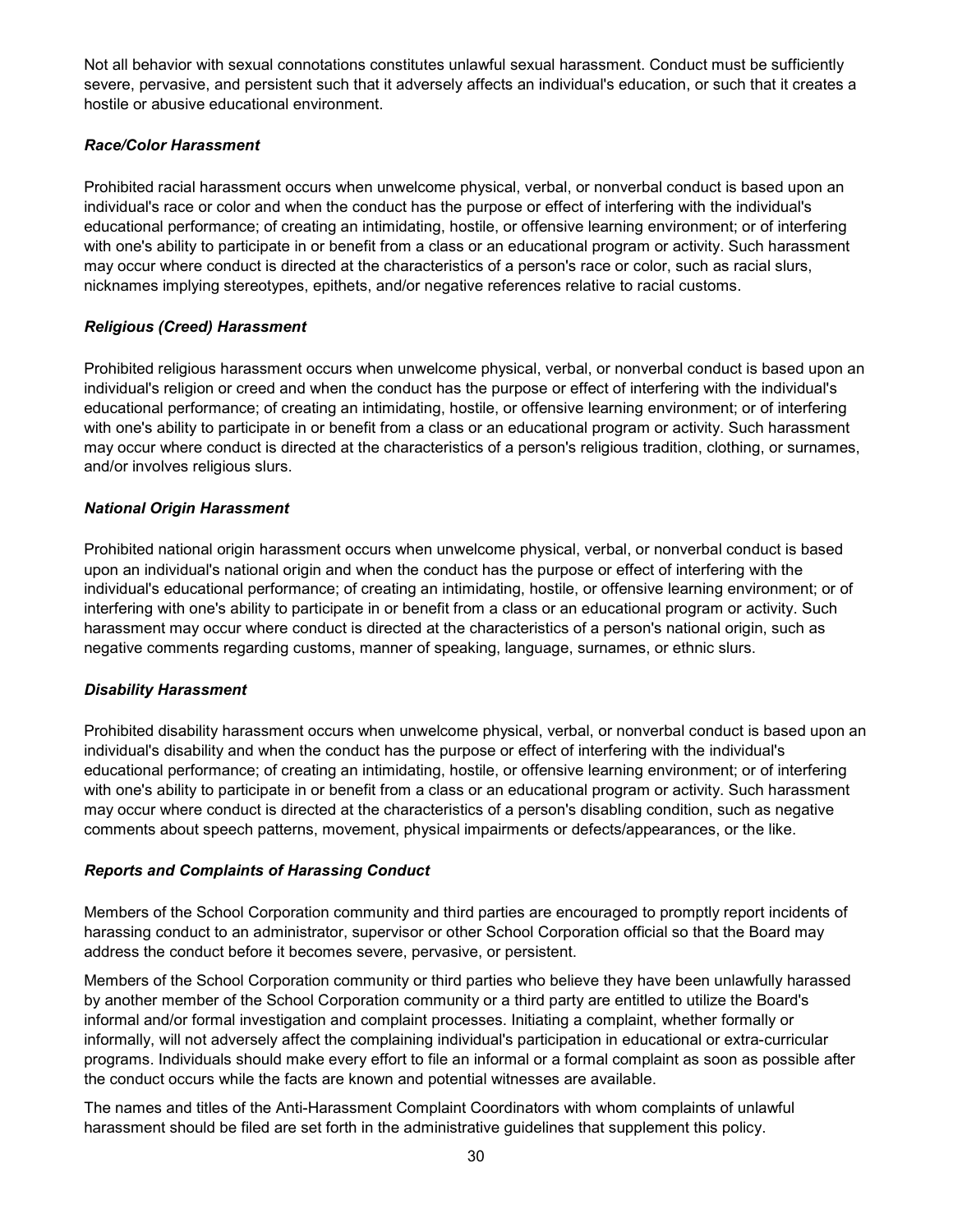The Superintendent shall establish Administrative Guidelines describing both a formal and an informal process for making a charge of harassment, a process for investigating claims of harassment, and a process for rendering a decision regarding whether the claim of harassment was substantiated. This Policy and the Administrative Guidelines will be readily available to all members of the School Corporation community and posted in appropriate places throughout the School Corporation.

Any Board employee who directly observes unlawful harassment of a student is obligated, in accordance with this policy, to report such observations to one of the Complaint Coordinators. Thereafter, the Complaint Coordinator must contact the student if age eighteen (18) or older, or the student's parents if under the age eighteen (18), to advise s/he/them of the Board's intent to investigate the alleged misconduct, including the obligation of the Complaint Coordinator or designee to conduct an investigation following all the procedures outlined for a formal complaint.

#### *Privacy/Confidentiality*

The School Corporation will respect the privacy of the complainant, the individual(s) against whom the complaint is filed, and the witnesses as much as possible, consistent with the Board's legal obligations to investigate, to take appropriate action, and to conform with any discovery or disclosure obligations. All records generated under the terms of this policy and its related administrative guidelines shall be maintained as confidential to the extent permitted by law.

#### *Informal Process for Addressing Complaints of Harassment*

The administrative guidelines will include an informal complaint process to provide members of the School Corporation community or third parties who believe they are being unlawfully harassed with a range of options designed to bring about a resolution of their concerns. Members of the School Corporation community or third parties who believe that they have been unlawfully harassed are encouraged to initiate their complaint through this informal complaint process, but are not required to do so. Those members of the School Corporation community or third parties who believe that they have been unlawfully harassed may proceed immediately to the formal complaint process and individuals who seek resolution through the informal procedure may request that the informal process be terminated at any time to move to the formal complaint process.

#### *Formal Process for Addressing Complaints of Harassment*

The administrative guidelines will also include a formal complaint process. While the formal complaint process may serve as the first step to resolution of a charge of unlawful harassment, it is also available in those circumstances when the informal complaint process fails to satisfactorily resolve a concern. Because of the need for flexibility, no specific time lines are established for initiating the formal complaint process; however, once the formal complaint process is begun, the investigation will be completed in a timely manner (ordinarily, within thirtyone (31) calendar days of the complaint being received).

Although not required, members of the School Corporation community or third parties who feel they have been unlawfully harassed should file a formal written complaint with the principal of their school building or with one (1) of the Complaint Coordinators identified in the Administrative Guidelines. Oral complaints of harassment will be reduced to writing by the individual receiving the complaint and the Complainant will be asked to verify the accuracy of the reported charge by signing the document. Complaints received by a school building principal will be immediately reported to the appropriate Complaint Coordinator identified in the Administrative Guidelines.

After a complaint is filed, the Complaint Coordinator or designee shall conduct a prompt and timely investigation. The investigation may include interviews of the complainant, the individual accused of engaging in harassing behavior, and any other witness who may reasonably be expected to have information relevant to the situation. All interviewed parties and witnesses will be provided an opportunity to present any evidence that they reasonably believe to be relevant to the situation.

At the conclusion of the investigation the Complaint Coordinator or designee will prepare and deliver to the Superintendent a written report summarizing the evidence gathered during the investigation and providing his/her recommendations regarding whether or not the complaint of unlawful harassment has been substantiated. The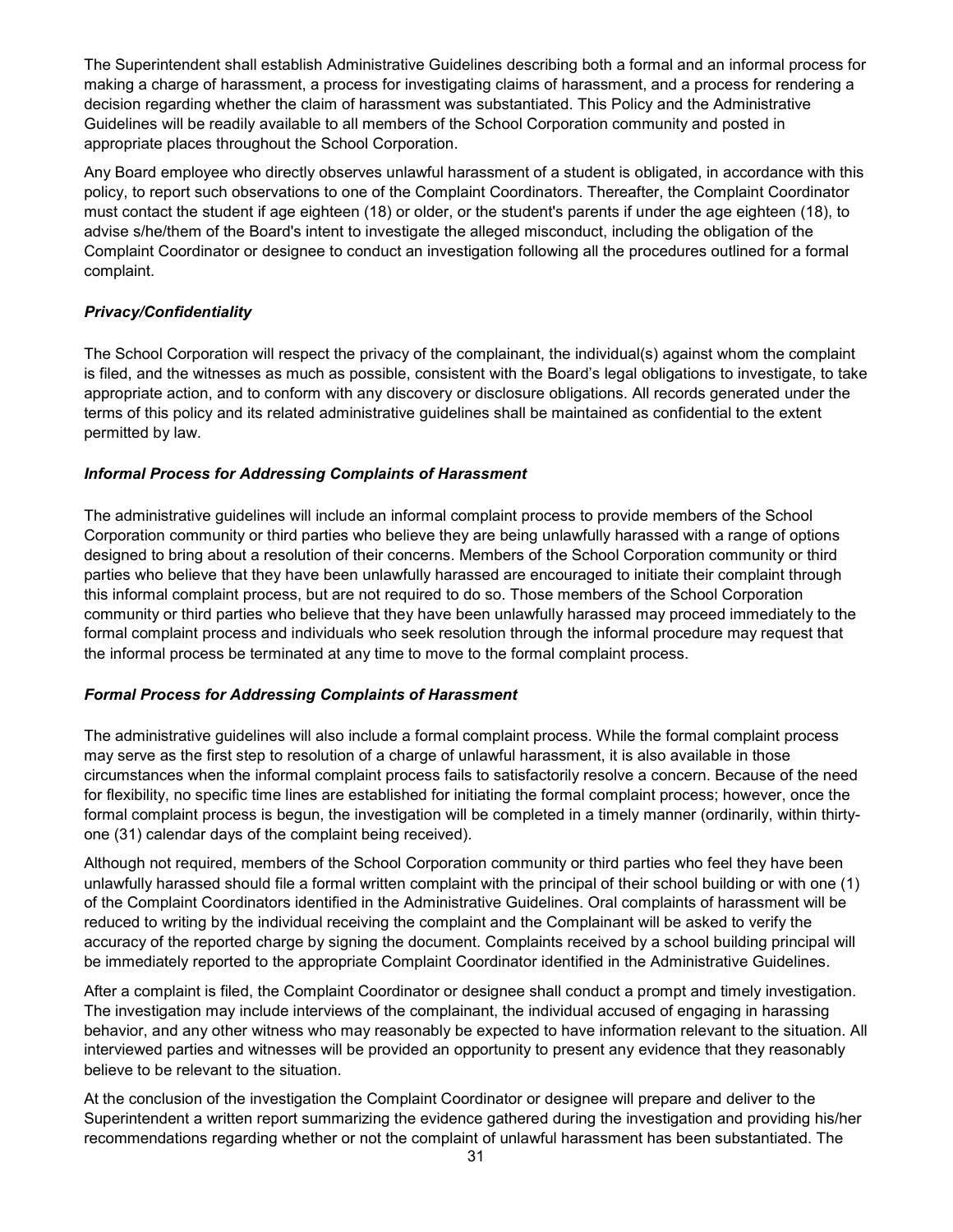written report must be based on the totality of the circumstances involved in the complaint, the nature of the alleged conduct, the context in which the alleged conduct occurred, and the ages and maturity of the individuals involved.

Upon review of the written report the Superintendent will either issue a final decision regarding whether or not the complaint of unlawful harassment was substantiated, or request that further investigation be conducted. A copy of Superintendent's action will be delivered to both the Complainant and the individual accused of the harassing conduct.

The decision of the Superintendent shall be final.

The Complaint process set forth in the policy and in the administrative guidelines is not intended to interfere with the rights of a member of the School Corporation community or a third party to pursue a complaint of unlawful harassment with the United States Department of Education, Office for Civil Rights, the Indiana Civil Rights Commission, or the Equal Employment Opportunity Commission.

The Board reserves the right to investigate and resolve a complaint or report of unlawful harassment regardless of whether the member of the School Corporation community or third party alleging the harassment pursues the complaint.

#### *Sanctions and Monitoring*

The Board shall vigorously enforce its prohibitions against unlawful harassment. While observing the principles of due process, a violation of this policy may result in disciplinary action up to and including the suspension/expulsion of a student. All disciplinary action will be taken in accordance with applicable State law. When imposing discipline, the Superintendent shall consider the totality of the circumstances involved in the matter, including the ages and maturity levels of those involved. In those cases where unlawful harassment is not substantiated, the Board may consider whether the alleged conduct nevertheless warrants discipline in accordance with other Board policies.

Where the Board becomes aware that a prior remedial action has been taken against a member of the School Corporation community, all subsequent sanctions imposed by the Board and/or Superintendent shall be reasonably calculated to eliminate such conduct in the future.

#### *Education and Training*

In support of this Anti-Harassment Policy, the Board promotes preventative educational measures to create greater awareness of unlawful discriminatory practices. The Superintendent or designee shall provide appropriate training to all members of the School Corporation community related to the implementation of this policy and its accompanying administrative guidelines. All training regarding the Board's policy and administrative guidelines and harassment in general will be age and content appropriate.

I.C. 35-42-4 et seq. 42 U.S.C. 2000d et seq. 42 U.S.C. 2000e et seq.

29 U.S.C. 621 et seq. 29 U.S.C. 794 42 U.S.C. 12101 et seq.

20 U.S.C. 1681 et seq. 42 U.S.C. 1983

### <span id="page-31-0"></span>Our District's Tip Reporting Service

Safety is one of our district's top priorities, that's why we're now using SafeSchools Alert, a tip reporting system that allows students, staff, and parents to submit safety concerns to our administration five different ways:

App: Search for "SafeSchools Alert" in the App Store to download for free Phone: 219.306.8063 Text: Text your tip to 219.306.8063 Email: **[1789@alert1.us](mailto:1789@alert1.us)**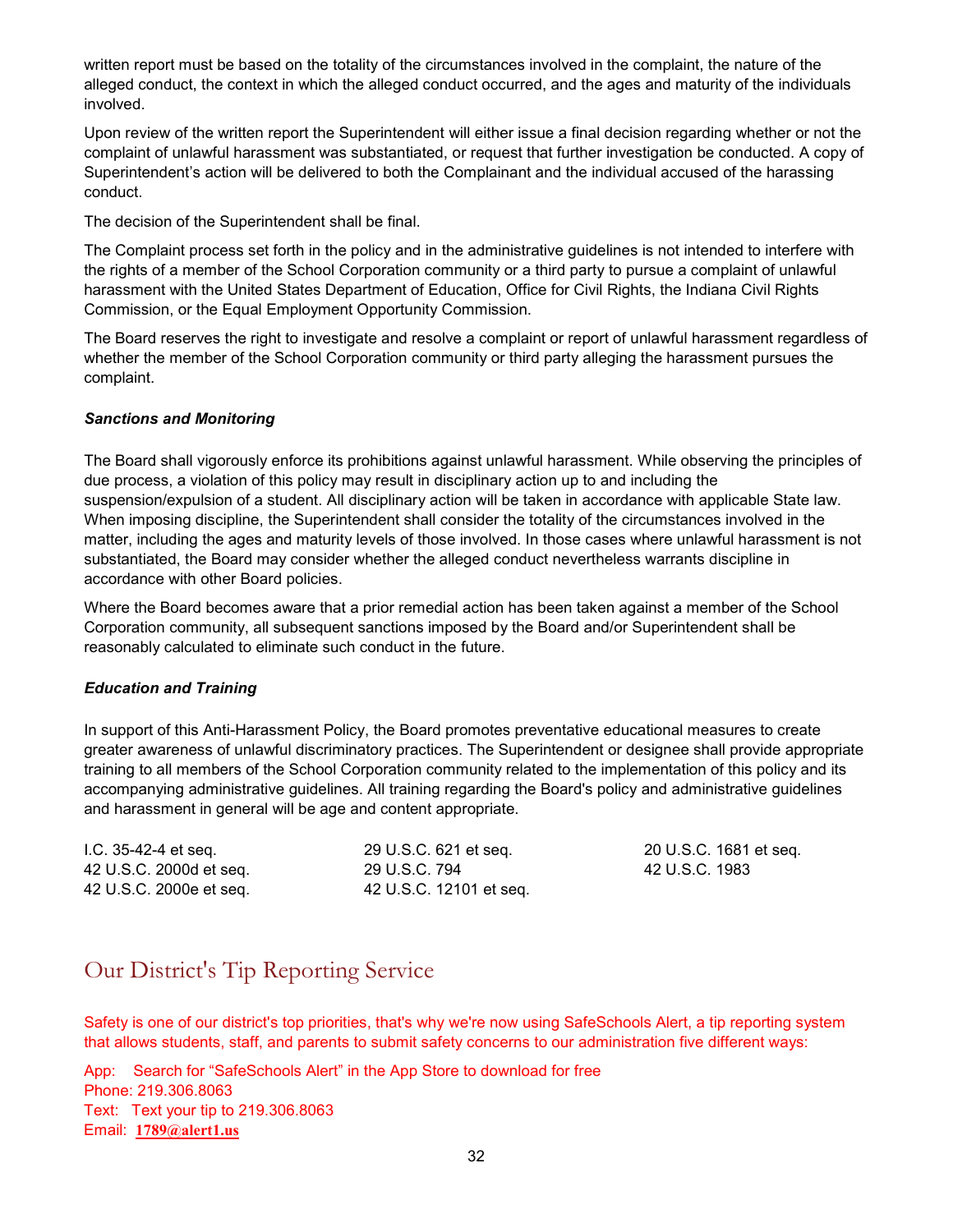Easily report tips on bullying, harassment, drugs, vandalism or any safety issue you're concerned about. Tips may be submitted anonymously too. Thanks in advance for helping to make our school community a safer place to work and learn! We appreciate your support.

### <span id="page-32-0"></span>BULLYING

- A. Bullying committed by students toward other students is strictly prohibited. Engaging in bullying conduct described in this rule by use of data or computer software that is accessed through any computer, any computer system, or any computer network is also prohibited.
- B. For purposes of this rule, bullying is defined as overt, unwanted, repeated acts or gestures, including verbal or written communications or images transmitted in any manner including electronically or digitally, physical acts committed, aggression, or any other similar behaviors that are committed by a student or group of students against another student with the intent to harass, ridicule, humiliate, intimidate, or harm the targeted student and create for the targeted student an objectively hostile school environment that:
	- a. places the targeted student in reasonable fear of harm to the targeted student's person or property;
	- b. has a substantially detrimental effect on the targeted student's physical or mental health;
	- c. has the effect of substantially interfering with the targeted student's academic performance; or
	- d. has the effect of substantially interfering with the targeted student's ability to participate in or benefit from the services, activities, and privileges provided by the school.
- C. This rule may be applied regardless of the physical location of the bullying behavior when a student committing bullying behavior and the targeted student attend a school within the school corporation and disciplinary action is reasonably necessary to avoid substantial interference with school discipline or prevent an unreasonable threat to the rights of other students to a safe and peaceful learning environment.
- D. Any student or parent who has knowledge of conduct in violation of this rule or any student who feels he/she has been bullied in violation of this rule should immediately report the conduct to the *[school administrator]* who has responsibility for all investigations of student misconduct including bullying. A student or parent may also report the conduct to a teacher or counselor who will be responsible for notifying the *[school administrator]*. This report may be made anonymously.
- E. The *[school administrator]* shall investigate immediately all reports of bullying made pursuant to the provisions of this rule. Such investigation must include any action or appropriate responses that may be taken immediately to address the bullying conduct wherever it takes place. The parents of the bully and the targeted student(s) shall be notified on a regular, periodic basis of the progress and the findings of the investigation and of any remedial action that has been taken.
- F. The *[school administrator]* will be responsible for working with the school counselors and other community resources to provide information and/or follow-up services to support the targeted student and to educate the student engaging in bullying behavior on the effects of bullying and the prevention of bullying. In addition, the school administrator and school counselors will be responsible for determining if the bullying behavior is a violation of law required to be reported to law enforcement under Indiana law based upon their reasonable belief. Such determination should be made as soon as possible and once this determination is made, the report should be made immediately to law enforcement.
- G. False reporting of bullying conduct as defined in this rule by a student shall be considered a violation of this rule and will result in any appropriate disciplinary action or sanctions if the investigation of the report finds it to be false.
- H. A violation of this rule prohibiting bullying may result in any appropriate disciplinary action or sanction, including suspension and/or expulsion.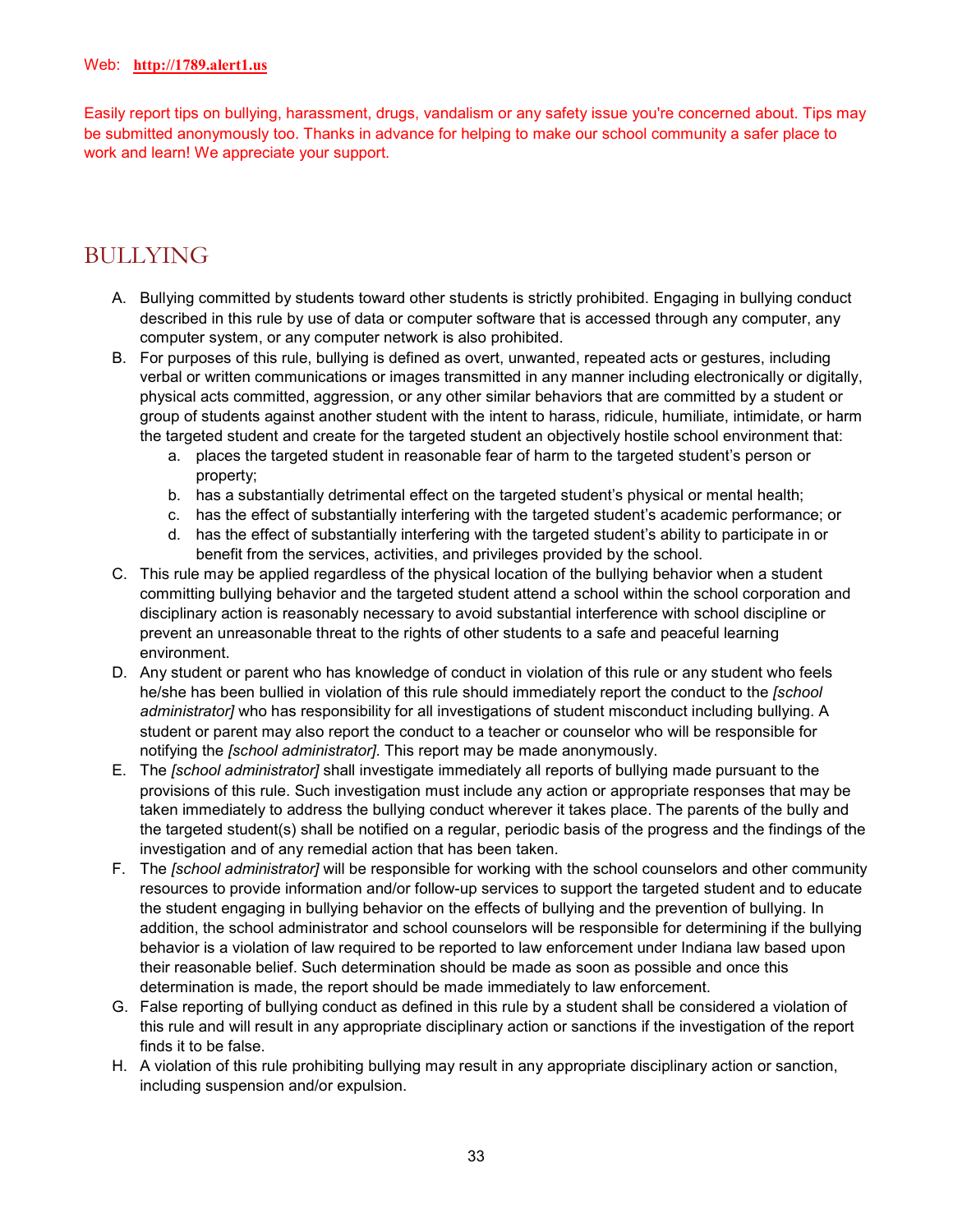- I. Counseling, corrective discipline, and/or referral to law enforcement will be used to change the behavior of the perpetrator. This includes appropriate intervention(s), restoration of a positive climate, and support for victims and others impacted by the bullying.
- J. Educational outreach and training will be provided to school personnel, parents, and students concerning the identification, prevention, and intervention in bullying.
- K. All schools in the corporation are encouraged to engage students, staff and parents in meaningful discussions about the negative aspects of bullying. The parent involvement may be through parent organizations already in place in each school.
- L. The superintendent or designee will be responsible for developing detailed administrative procedures consistent with the Indiana Department of Education guidelines for the implementation of the provisions of this rule.

#### LEGAL REFERENCE: I.C. 20-33-8-0.2

#### I.C. 20-33-8-13.5**Confidentiality**

To the extent appropriate and/or legally permitted, confidentiality will be maintained during the investigation process. However, a proper investigation will, in some circumstances, require the disclosure of names and allegations.

### <span id="page-33-0"></span>SAFE SCHOOL COMMITTEE

In accordance with State law, there shall be a *Safe School Committee* in each school within this corporation (see Policy **[8400](http://www.neola.com/crownpoint-in/search/policies/po8400.htm)** - School Safety).

The Superintendent is directed to develop administrative guidelines to implement this policy. Guidelines shall include reporting and investigative procedures, as needed. The complaint procedure established by the Superintendent shall be followed.

I.C. 5-2-10.1, 20-33-8-0.2

### <span id="page-33-1"></span>USE OF TOBACCO

In order to protect students from an environment that might be harmful to them, the School Board prohibits the use and/or possession of tobacco by students in school buildings, on school grounds, on school buses, or participating in any school-related event.

For purposes of this policy, use of tobacco shall mean all uses of tobacco, including cigar, cigarette, pipe, snuff, or any other matter or substance that contains tobacco.

The administration of each school building will take appropriate action in cases involving students who use tobacco in violation of this policy.

### <span id="page-33-2"></span>STUDENT CONDUCT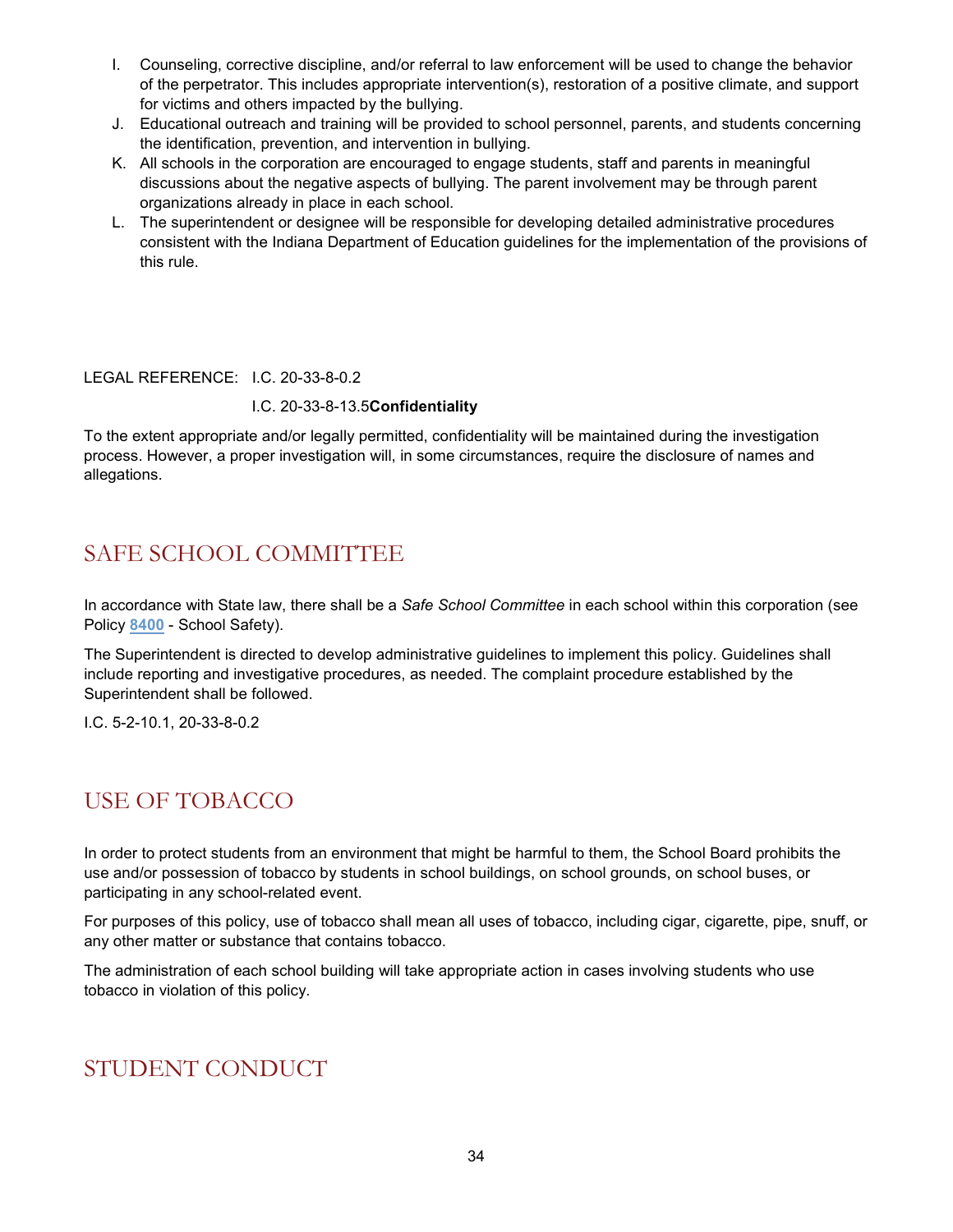Respect for law and for those persons in authority shall be expected of all students. This includes conformity to school rules as well as general provisions of law regarding minors. Respect for the rights of others, consideration of their privileges, and cooperative citizenship shall also be expected of all members of the school community.

All CPCSC students must adhere to guidelines issued by the administration regarding safety protocols and practices to prevent the spread of disease and illness including but not limited to hand sanitizing/washing, wearing protective coverings, required spacing in school facilities, on school property and in school busses, and at any school sponsored activity wherever located. Students who violate such protocols are subject to discipline, up to and including recommendations for removal from class, suspension, expulsion, or placement in distance learning setting.

- Some students and staff may have conditions that impact their ability to wear a face covering. Students or staff who have a condition and seek modifications or exemption from face covering requirements must make a request to their school for the exemption or modification. Medical documentation may be required.
- A face shield may be used by the student if approved by the student's health care provider, or by any student whose 504 plan or IEP indicates the need for a face shield.

Respect for real and personal property; pride in one's work; achievement within the range of one's ability; and exemplary personal standards of courtesy, decency, and honesty shall be maintained in the schools of this Corporation. It is the responsibility of students, teachers and administrators to maintain a classroom environment that:

- A. allows teachers to communicate effectively with all students in the class;
- B. allows all students in the class the opportunity to learn;
- C. has consequences that are fair, and developmentally appropriate;
- D. considers the student and the circumstances of the situation; and
- E. enforces the Student Code of Conduct/Student Discipline Code accordingly.

The Superintendent shall establish procedures to carry out Board policy and philosophy, and shall hold all school personnel, students, and parents responsible for the conduct of students in schools, on Corporation premises, and on school vehicles.

The Superintendent is authorized to establish administrative guidelines on the dangers of dangerous weapons which requires students to report knowledge of dangerous weapons and threats of violence by students to the building principal. Failure to report such knowledge shall/may subject the student to immediate suspension and potential expulsion from school.

Specific building rules are considered policy and will be reviewed and approved annually by the Board.

Student conduct shall be governed by the rules and provisions of the Student Code of Conduct. This Code of Conduct shall be reviewed annually.

I.C. 20-33-8-1 thru 34, 20-27-10-2

### <span id="page-34-0"></span>STUDENT TRANSFERS

The parents of students withdrawing should come to the office for a transfer form to take to the new school. A record release form must be signed at the student's NEW school in order to obtain records from the former school.

All books, including library books, and Chromebooks or other school issued electronic devices, must be returned prior to withdrawing. Restitution must be made for any damaged materials or those not returned.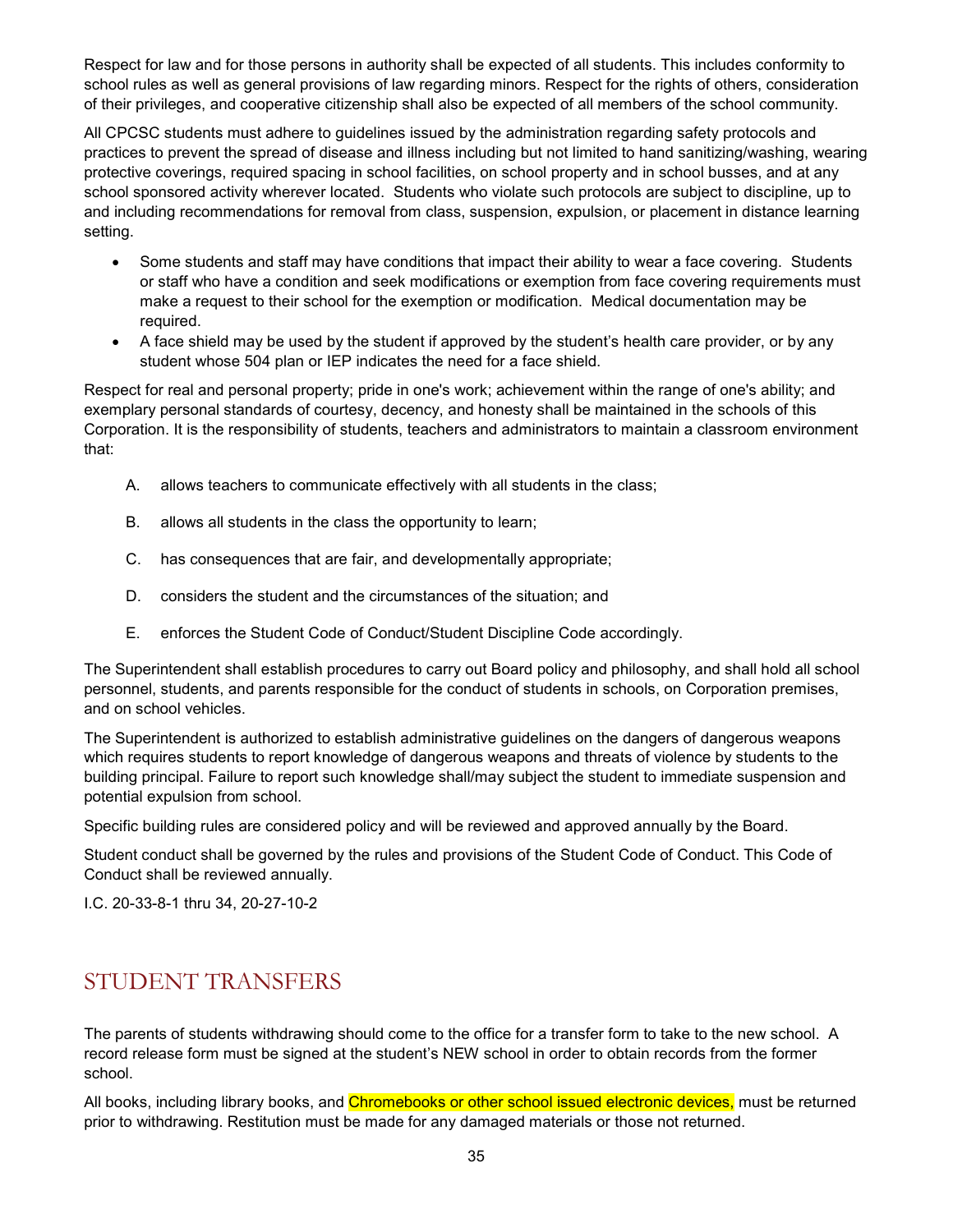If the book/electronic device rental has not been paid, fees are to be paid up-to-date at the time of withdrawal. If the fees have been paid in full, a partial refund will be made depending on the date of withdrawal.

### <span id="page-35-0"></span>LATE ARRIVAL AND EARLY DISMISSAL

It is necessary that a student be in attendance throughout the school day in order to benefit fully from the educational program of the Corporation.

The School Board recognizes, however, that from time-to-time compelling circumstances require that a student be late to school or dismissed before the end of the school day.

As agent responsible for the education of the children of this Corporation, the Board shall require that the school be notified in advance of such absences by written and/or personal request of the student's parent, which shall state the reason for the tardiness or early dismissal. Justifiable reasons shall be determined by the principal.

If one parent has been awarded custody of the student by the courts, the parent of custody shall provide the school with a copy of the custody order and inform the school in writing of any limitations in the rights of the noncustodial parent. Absent such notice, the school will presume that the student may be released into the care of either parent.

No student who has a medical disability which may be incapacitating may be released without a person to accompany him/her.

No student shall be released to anyone or excused from school unless the parental authorization is on file in the building.

### <span id="page-35-1"></span>STUDENT NETWORK AND INTERNET ACCEPTABLE USE AND **SAFETY**

Advances in telecommunications and other related technologies have fundamentally altered the ways in which information is accessed, communicated, and transferred in our society. Such changes are driving the need for educators to adapt their means and methods of instruction, and the way they approach student learning, to harness and utilize the vast, diverse, and unique resources available on the Internet. The School Board is pleased to provide Internet services to its students. The Board encourages students to utilize the Internet in order to promote educational excellence in our schools by providing them with the opportunity to develop the resource sharing, innovation, and communication skills and tools which will be essential to life and work in the 21st century. The instructional use of the Internet will be guided by the Board's policy on Instructional Materials.

The Internet is an electronic highway connecting computers and users in the Corporation with computers and users worldwide. Access to the Internet enables students to explore thousands of libraries, databases, and bulletin boards, while exchanging messages with people throughout the world. Access to such an incredible quantity of information and resources brings with it, however, certain unique challenges.

First, and foremost, the Corporation may not be able to technologically limit access to services through the Corporation's Internet connection to only those that have been authorized for the purpose of instruction, study and research related to the curriculum. Unlike in the past when educators and community members had the opportunity to review and screen materials to assess their appropriateness for supporting and enriching the curriculum according to adopted guidelines and reasonable selection criteria (taking into account the varied instructional needs, learning styles, abilities, and developmental levels of the students who would be exposed to them), access to the Internet, because it serves as a gateway to any publicly available file server in the world, will open classrooms and students to electronic information resources which have not been screened by educators for use by students of various ages.

The Corporation has implemented technology protection measures which block/filter Internet access to visual displays that are obscene, child pornography or harmful to minors. The Corporation utilizes software and/or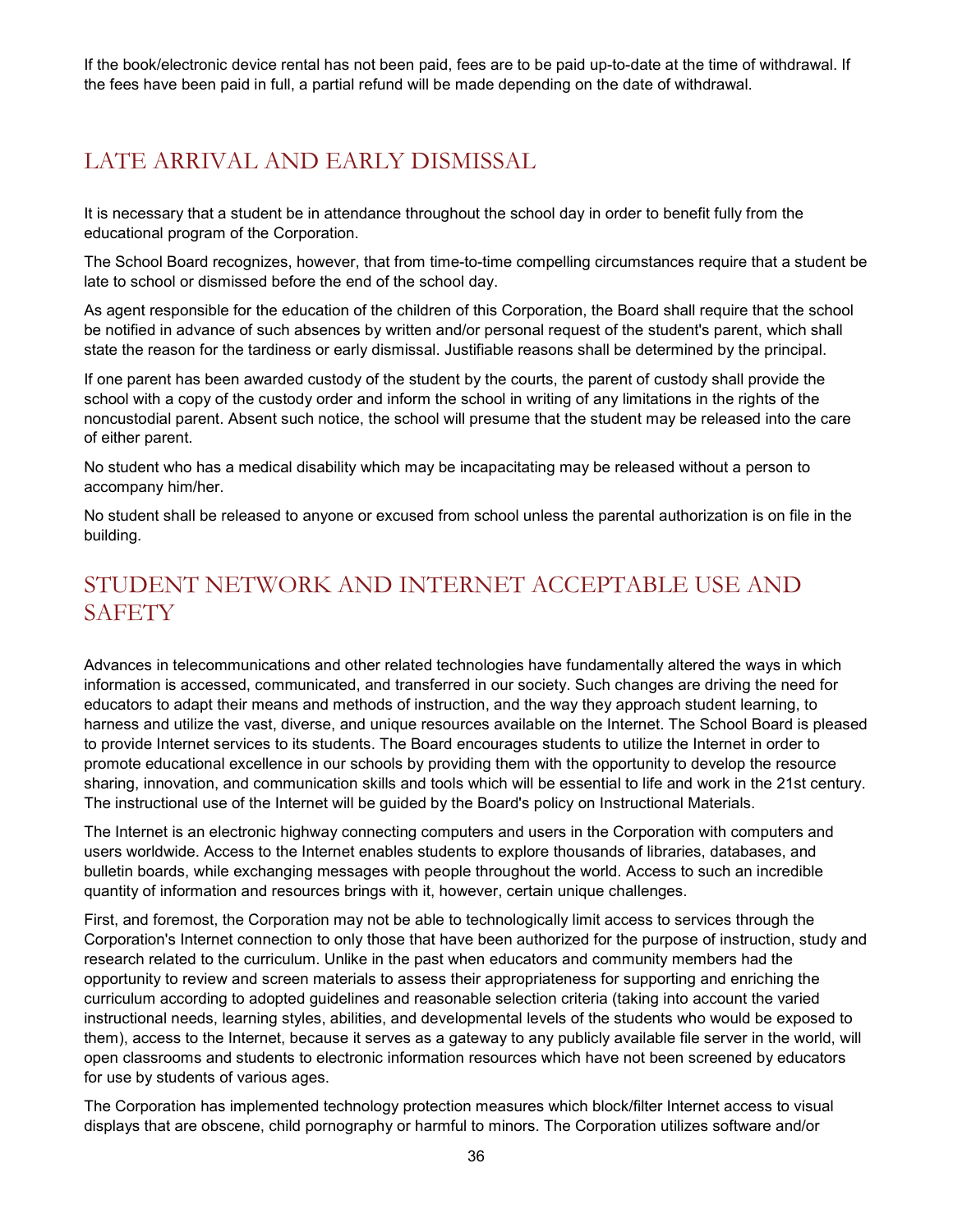hardware to monitor online activity of students to restrict access to child pornography and other material that is obscene, objectionable, inappropriate and/or harmful to minors. Nevertheless, parents/guardians are advised that a determined user may be able to gain access to services on the Internet that the Corporation has not authorized for educational purposes. In fact, it is impossible to guarantee students will not gain access through the Internet to information and communications that they and/or their parents/guardians may find inappropriate, offensive, objectionable or controversial. Parents/Guardians assume risks by consenting to allow their child to participate in the use of the Internet. Parents/Guardians of minors are responsible for setting and conveying the standards that their children should follow when using the Internet. The Board supports and respects each family's right to decide whether to apply for independent student access to the Internet.

The Superintendent shall prepare guidelines which address students' safety and security while using e-mail, chat rooms and other forms of direct electronic communications, and prohibit disclosure of personal identification information of minors and unauthorized access (e.g., "hacking") and other unlawful activities by minors online.

Building principals are responsible for providing training so that Internet users under their supervision are knowledgeable about this policy and its accompanying guidelines. The Board expects that staff members will provide guidance and instruction to students in the appropriate use of the Internet. All Internet users (and their parents if they are minors) are required to sign a written agreement to abide by the terms and conditions of this policy and its accompanying guidelines.

Students and staff members are responsible for good behavior on the Corporation's computers/network and the Internet just as they are in classrooms, school hallways, and other school premises and school sponsored events. Communications on the Internet are often public in nature. General school rules for behavior and communication apply. The Corporation does not sanction any use of the Internet that is not authorized by or conducted strictly in compliance with this policy and its accompanying guidelines. Users who disregard this policy and its accompanying guidelines may have their use privileges suspended or revoked, and disciplinary action taken against them. Users granted access to the Internet through the Corporation's computers assume personal responsibility and liability, both civil and criminal, for uses of the Internet not authorized by this Board policy and its accompanying guidelines.

The Board designates the Superintendent and the Director of Technology as the administrator responsible for initiating, implementing, and enforcing this policy and its accompanying guidelines as they apply to the use of the Network and the Internet for instructional purposes.

H.R. 4577, P.L. 106-554, Children's Internet Protection Act of 2000 47 U.S.C. 254(h), (1), Communications Act of 1934, as amended 20 U.S.C. 6801 et seq., Part F, Elementary and Secondary Education Act of 1965, as amended 18 U.S.C. 2256 18 U.S.C. 1460 18 U.S.C. 2246

#### <span id="page-36-0"></span>TEXTBOOK RENTAL AND FEES

Fees collected by our school pay for laptops, Chromebooks, textbooks, consumable materials and supplies, and are due upon registration. Payments may be made by cash, check, in the school office, and are also accepted on-line with your Parent Access.

If you have not made arrangements for payment, or paid your account in full by the date designated upon registration, your account will be turned over to a collection agency and fees will be charged.

Assistance with textbook rental is available, pending qualification. Forms are available in the school office.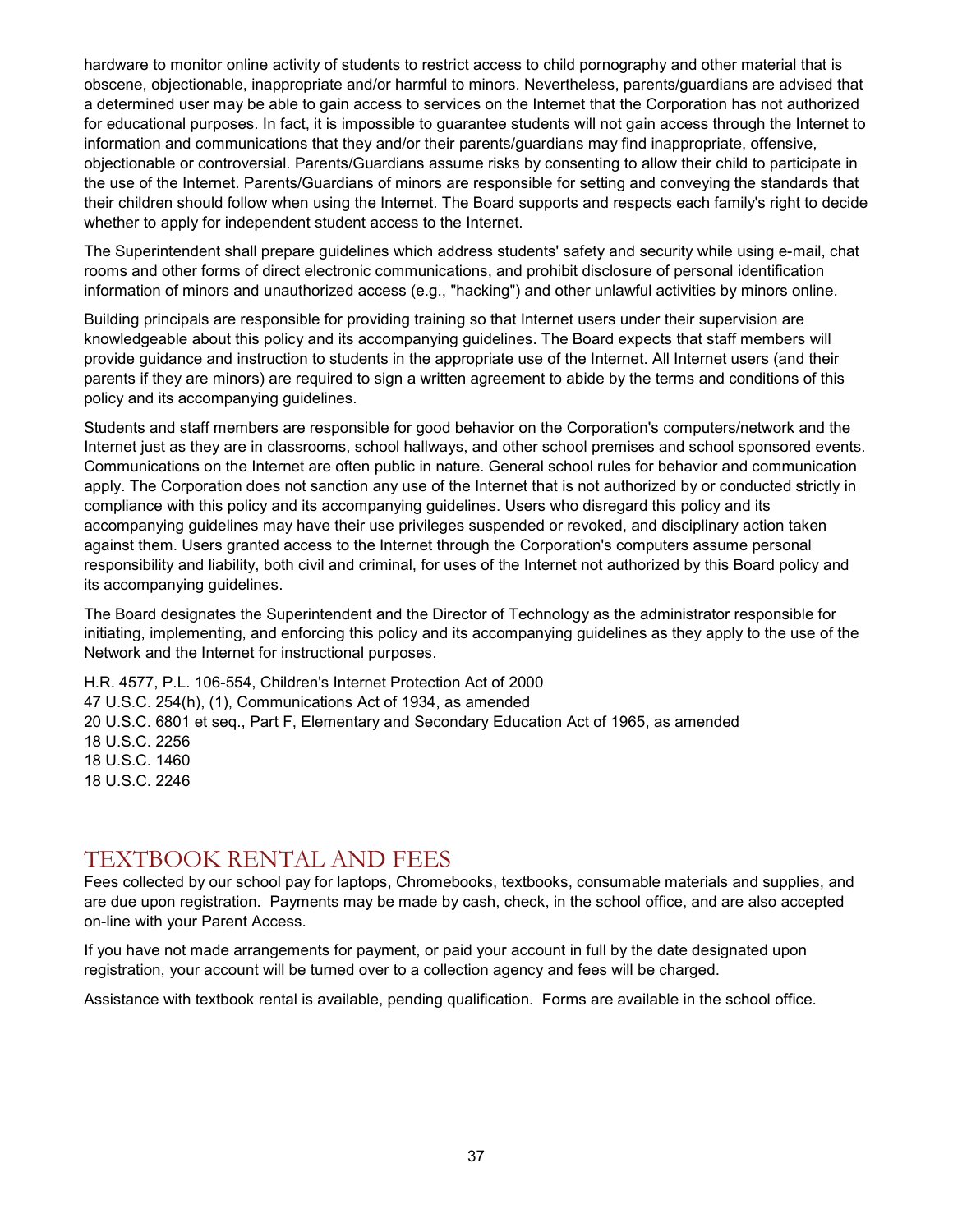#### <span id="page-37-0"></span>REFUNDS FOR TEXTBOOK RENTAL AND FEES

Refunds for withdrawn students will be made within 30 days of the withdrawal date, or as soon as staff can confirm that all materials have been returned and are in good condition. A forwarding address must be provided. All other refunds will be processed twice each year, at the end of each semester.

If fees are owed for a prior year, current year refunds will be applied to those fees and the parent will be notified. If fees are owed for a sibling, permission will be requested from the parent to apply the refund to those fees.

Refunds will be made for the amount of \$5.00 and over. Overpayments of less than \$5.00 will remain in the fund in which it was applied unless the parent submits a request for reimbursement.

#### <span id="page-37-1"></span>TOYS AND ELECTRONIC DEVICES

1. Toys are not allowed at school except for "Show and Share" or pre-approved classroom/recess activities.

2. Laser Pointers, personal audio devices (such as i-pods, but not limited to), and portable electronic devices are not permitted on school grounds.

3. Cellular phones for students are not to be permitted for use during the school day

### <span id="page-37-2"></span>CRIMINAL GANGS AND CRIMINAL GANG ACTIVITY

A. Policy Statement

The School Corporation adopts this policy pursuant to State law in order to address the detrimental effects of criminal gangs and criminal gang activity on its students, demonstrate its commitment to preventing and reducing criminal gang membership and eliminating criminal gang activity, educate Corporation students, employees and parents about criminal gangs and criminal gang activity, and comply with State and Federal laws and regulations.

The Corporation prohibits criminal gang activity and similar destructive or illegal group behavior on Corporation property, on buses owned by the Corporation or used to transport Corporation students, and at school-sponsored functions. The Corporation prohibits reprisal or retaliation against individuals who report criminal gang activity and similar destructive or illegal group behavior or who are victims, witnesses, bystanders, or others with reliable information about an act of criminal gang activity and similar destructive or illegal group behavior.

- B. Definitions The following definitions apply to this policy:
	- Criminal Gang means a group with at least three (3) members that specifically either promotes, sponsors, or assists in; or participates in; or requires as a condition of membership or continued membership; the commission of a felony or an act that would be a felony if committed by an adult or the offense of battery.
	- Gang Activity means a student who knowingly or intentionally actively participates in a criminal gang, or a student who knowingly or intentionally solicits, recruits, entices, or intimidates another individual to join a gang.
- C. Procedures for reporting and investigating suspected criminal gang activity

All Corporation employees shall report any incidence of suspected criminal gang activity to the principal or the school safety specialist. As well, students and parents, who choose to do so, may report an incident of criminal gang activity to the principal. The principal and/or the school safety specialist may take appropriate action to maintain a safe and secure school environment, including providing appropriate intervention services.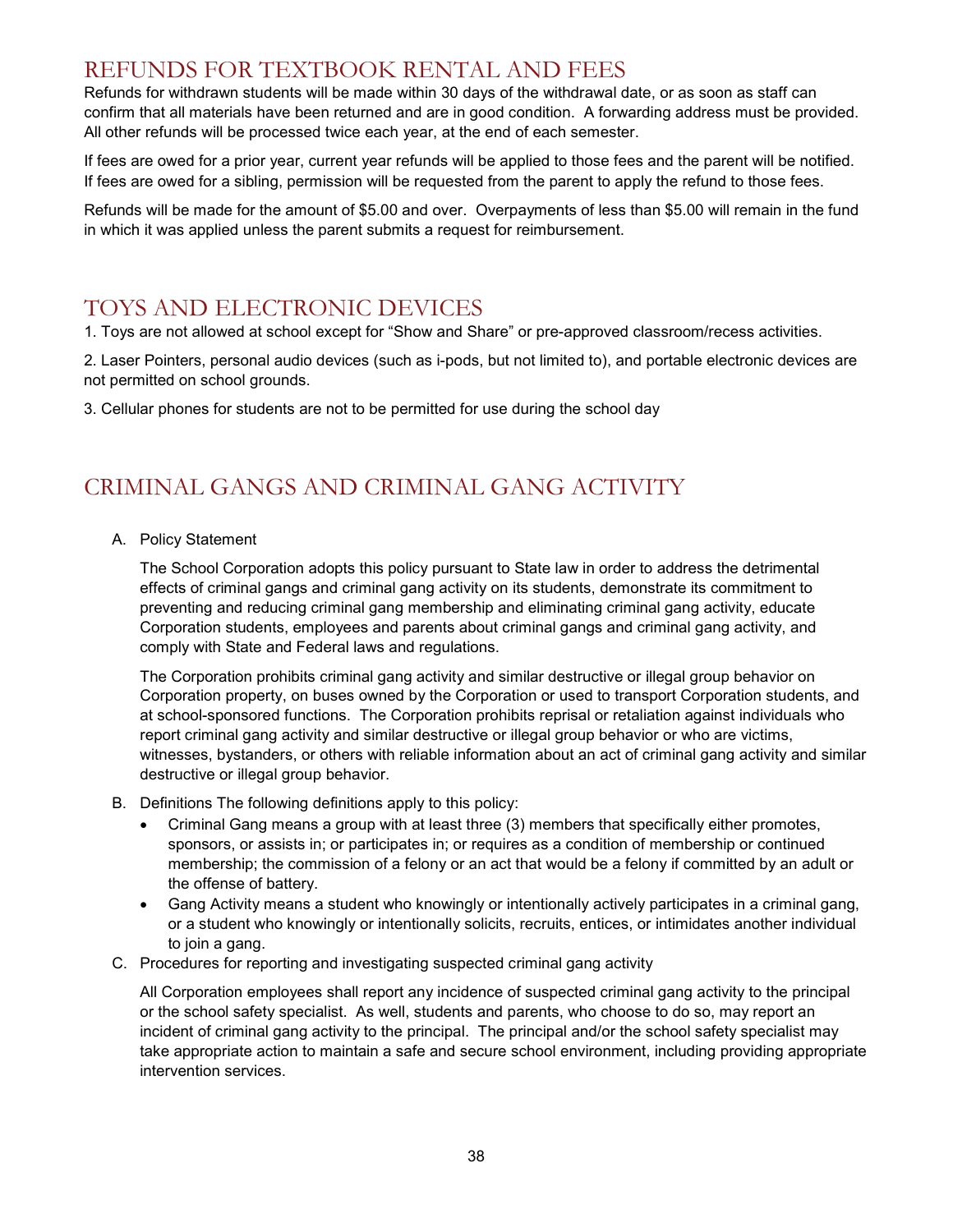A Corporation employee who in good faith reports an incident of suspected criminal gang activity in compliance with the procedures of this policy is immune from a cause of action for damages arising from any failure to remedy the reported incident.

Each school principal or designee shall conduct a thorough and complete investigation of each report of suspected criminal gang activity and each report of reprisal or retaliation. The principal or designee shall initiate the investigation promptly but no later than 2 instructional day(s) of the report of the alleged incident. The principal may appoint additional staff and the principal or designee may request the assistance of law enforcement to assist in the investigation for the safety of the administration, Corporation staff, or students. The investigation shall be completed and written findings prepared by the principal or designee as soon as possible but no later than 5 instructional days from the date of the report of the alleged incident.

The principal or designee shall submit the report to the superintendent within 10 instructional days of completing the investigation. The superintendent shall report the results of each investigation to the Board on a regular basis during its scheduled board meetings.

The Board recognizes that some acts of criminal gang activity may be isolated incidents requiring that the school officials respond appropriately to the individuals committing the acts while other acts may be so serious or involve individuals outside the school that they require a response by local law enforcement officials. Appropriate consequences and remedial action will be imposed when students are found to have engaged in criminal gang activity, criminal gang intimidation, or criminal gang recruitment or when they are found to have engaged in retaliatory conduct towards a Corporation employee or student who reported an incident of criminal gang activity, according to the severity of the offense and considering both the developmental age of the student offender and the student's history of inappropriate behavior, per the code of student conduct. Consequences and appropriate remedial action for a student who engages in criminal gang activity may range from positive behavioral interventions up to and including suspension or expulsion. Incidents that result in the expulsion of a student(s) or alternative school placement of a student(s) may be referred to the local law enforcement officials for further investigation. The principal shall proceed in accordance with the code of student conduct, as appropriate, based on the investigation findings. As appropriate, the principal may provide intervention and/or relevant support services. The principal shall inform the parents of all students involved in alleged incidents as provided below, and, as appropriate, may discuss the availability of counseling and other intervention services.

The principal shall provide the parents of the students who are parties to any investigation with information about the investigation, in accordance with Federal and State laws and regulations. This information includes the nature of the investigation, whether the Corporation found evidence of criminal gang activity, and whether consequences were imposed or services provided to address the activity.

D. Annual reporting of investigations to the State

Each school principal or designee shall record the number of investigations of criminal gang activity disposed of internally and the number of cases referred to local law enforcement, disaggregated by race, ethnicity, age, and gender, and report this information to the Superintendent before May 15 each year. The superintendent shall submit a written report to the Indiana Department of Education, on forms developed by the Department, before June 2 of each year outlining the activities undertaken as part of the Corporation's compliance with IC 20-26-18. This report shall include the number of investigations of criminal gang activity disposed of internally and the number of cases referred to local law enforcement for the entire Corporation in the past year, disaggregated by race, ethnicity, age, and gender.

E. Establishment of education programs

In its efforts to address criminal gang activity, the Board encourages collaboration with stakeholders to provide gang prevention and intervention services and programs, including but not limited to:

- Provide training for staff and teachers on criminal gang prevention and intervention resources on a periodic basis.
- Create collaborative plans between local school administration and community based prevention and intervention providers.